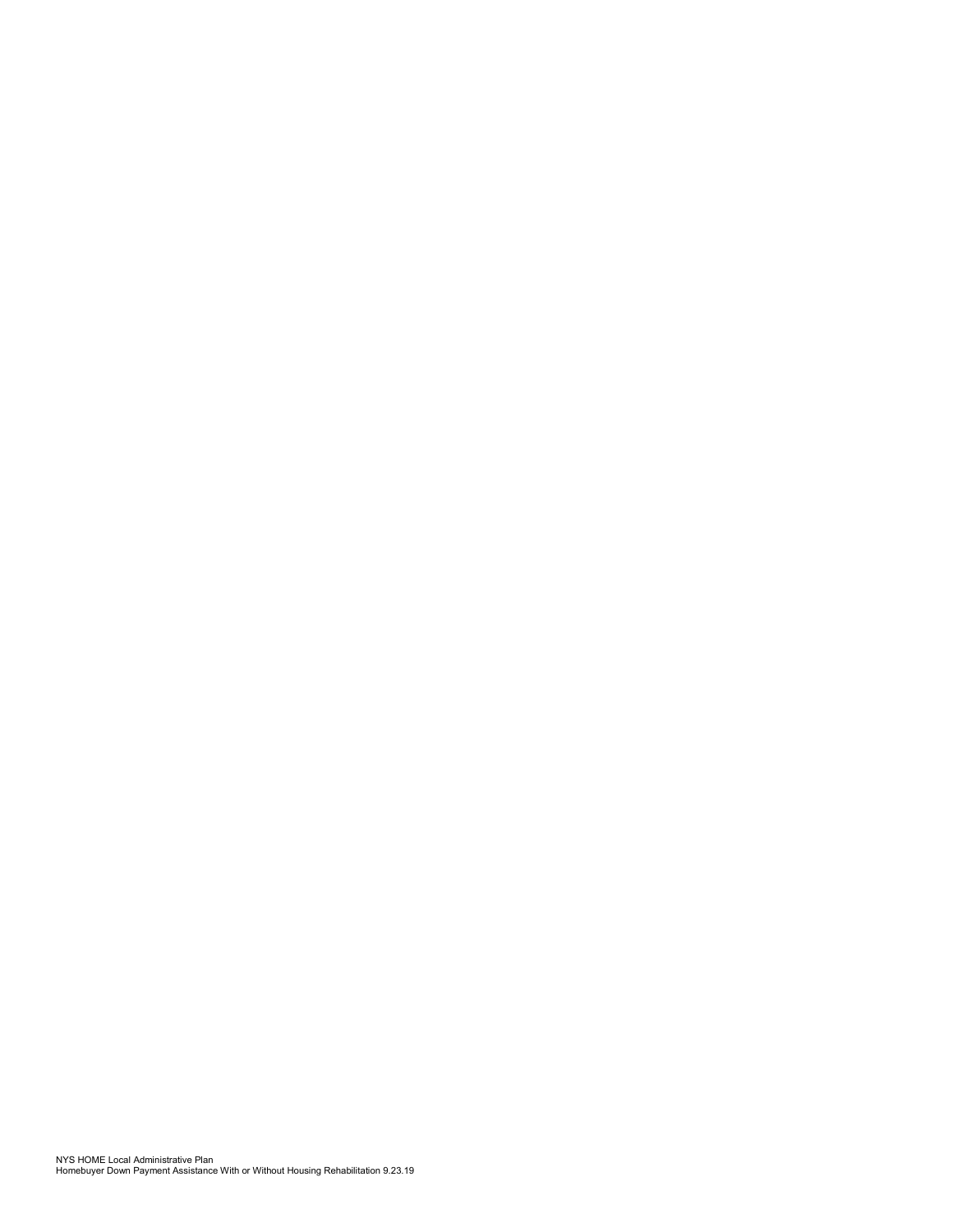## **Contents**

| 1.1    |                                                                    |  |
|--------|--------------------------------------------------------------------|--|
| 1.1.1  |                                                                    |  |
| 1.1.2  |                                                                    |  |
| 1.1.3  |                                                                    |  |
| 1.1.4  |                                                                    |  |
| 1.1.5  |                                                                    |  |
| 1.1.6  |                                                                    |  |
| 1.2    |                                                                    |  |
| 1.2.1  |                                                                    |  |
| 1.2.2  |                                                                    |  |
| 1.3    |                                                                    |  |
| 1.3.1  |                                                                    |  |
| 1.4    |                                                                    |  |
| 1.4.1  |                                                                    |  |
| 1.4.2  |                                                                    |  |
| 1.5    |                                                                    |  |
| 1.6    |                                                                    |  |
| 1.7    |                                                                    |  |
| 1.7.1  |                                                                    |  |
| 1.7.2  |                                                                    |  |
| 1.7.3  |                                                                    |  |
| 1.7.4  |                                                                    |  |
| 1.8    |                                                                    |  |
| 1.8.1  |                                                                    |  |
| 1.8.2  |                                                                    |  |
| 1.8.3  |                                                                    |  |
| 1.9    |                                                                    |  |
| 1.10   |                                                                    |  |
| 1.10.1 | LPA Homebuyer Assistance With or Without Housing Rehabilitation 19 |  |
|        |                                                                    |  |
|        |                                                                    |  |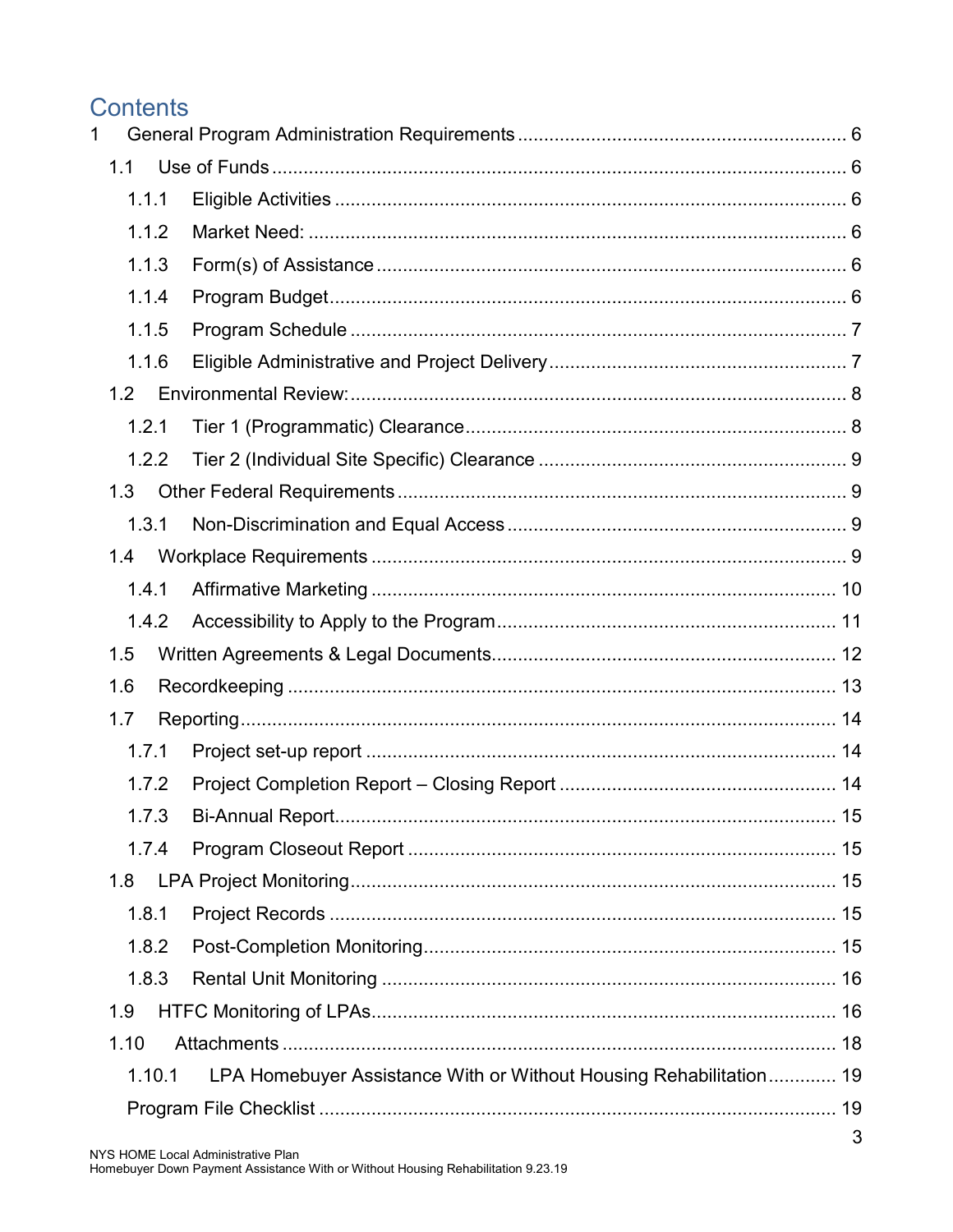|                | 1.10.2 | LPA Homebuyer Assistance With or Without Housing Rehabilitation 20     |           |
|----------------|--------|------------------------------------------------------------------------|-----------|
|                |        |                                                                        |           |
| $\overline{2}$ |        |                                                                        |           |
|                | 2.1    |                                                                        |           |
|                | 2.1.1  |                                                                        |           |
|                | 2.1.2  |                                                                        |           |
|                | 2.2    | Homebuyer Eligibility, Underwriting Guidelines and Subsidy Layering 23 |           |
|                | 2.2.1  |                                                                        |           |
|                | 2.2.2  |                                                                        |           |
|                | 2.3    |                                                                        |           |
|                | 2.3.1  |                                                                        |           |
|                | 2.3.2  |                                                                        |           |
|                | 2.3.3  |                                                                        |           |
|                | 2.3.4  |                                                                        |           |
|                | 2.3.5  |                                                                        |           |
|                | 2.3.6  |                                                                        |           |
|                | 2.4    |                                                                        |           |
|                | 2.4.1  |                                                                        |           |
|                | 2.4.2  |                                                                        |           |
|                | 2.5    |                                                                        |           |
|                | 2.5.1  |                                                                        |           |
|                |        |                                                                        |           |
|                | 2.6    |                                                                        |           |
|                | 2.6.1  |                                                                        |           |
|                | 2.6.2  |                                                                        |           |
|                | 2.6.3  |                                                                        |           |
|                | 2.7    |                                                                        |           |
|                | 2.7.1  |                                                                        |           |
|                | 2.7.2  |                                                                        |           |
|                | 2.7.3  |                                                                        |           |
|                | 2.8    |                                                                        |           |
|                | 2.9    |                                                                        |           |
|                |        |                                                                        | $\Lambda$ |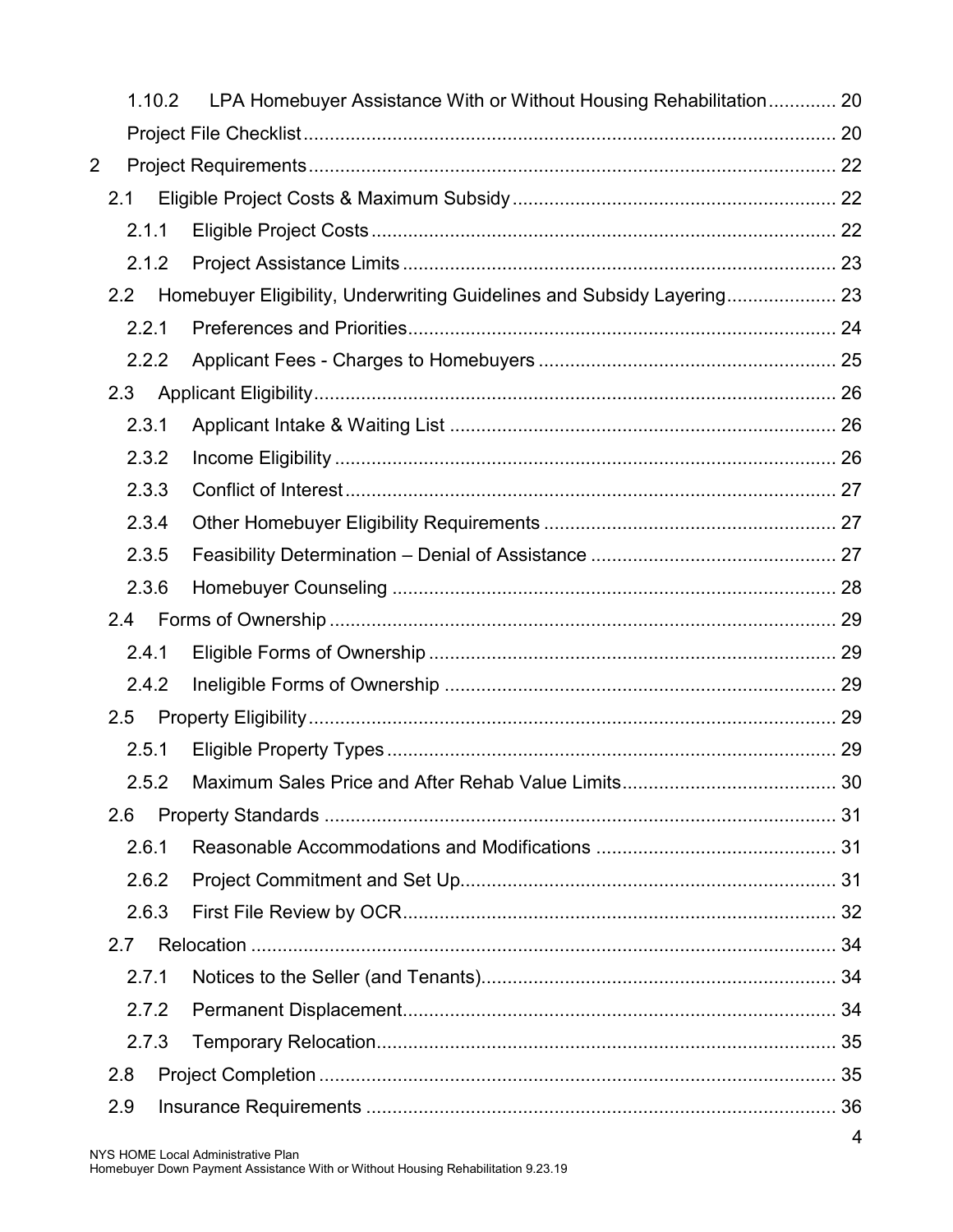| 3 |       |                                                                 |                                                                     |   |  |  |  |
|---|-------|-----------------------------------------------------------------|---------------------------------------------------------------------|---|--|--|--|
|   | 3.1   | Uniform Administrative Requirements for Financial Management 37 |                                                                     |   |  |  |  |
|   | 3.2   |                                                                 |                                                                     |   |  |  |  |
|   | 3.3   |                                                                 |                                                                     |   |  |  |  |
|   | 3.4   |                                                                 |                                                                     |   |  |  |  |
|   | 3.5   |                                                                 |                                                                     |   |  |  |  |
|   | 3.6   |                                                                 |                                                                     |   |  |  |  |
| 4 |       |                                                                 |                                                                     |   |  |  |  |
|   | 4.1   |                                                                 | Cost Allocation & Determination of Assistance to Rental Unit(s) 41  |   |  |  |  |
|   | 4.2   |                                                                 |                                                                     |   |  |  |  |
|   | 4.3   |                                                                 |                                                                     |   |  |  |  |
|   | 4.4   |                                                                 |                                                                     |   |  |  |  |
|   | 4.4.1 |                                                                 |                                                                     |   |  |  |  |
|   | 4.4.2 |                                                                 |                                                                     |   |  |  |  |
|   | 4.4.3 |                                                                 |                                                                     |   |  |  |  |
|   | 4.4.4 |                                                                 |                                                                     |   |  |  |  |
|   | 4.4.5 |                                                                 |                                                                     |   |  |  |  |
|   | 4.5   |                                                                 |                                                                     |   |  |  |  |
|   | 4.6   |                                                                 | Eligible Administrative and Project Delivery for Rental Units 45    |   |  |  |  |
|   | 4.7   |                                                                 |                                                                     |   |  |  |  |
|   | 4.8   |                                                                 |                                                                     |   |  |  |  |
|   | 4.9   |                                                                 |                                                                     |   |  |  |  |
|   | 4.9.1 |                                                                 |                                                                     |   |  |  |  |
|   | 4.9.2 |                                                                 | LPA Homebuyer Assistance With or Without Housing Rehabilitation  48 |   |  |  |  |
| 5 |       |                                                                 |                                                                     |   |  |  |  |
|   | 5.1   |                                                                 |                                                                     |   |  |  |  |
|   | 5.1.1 |                                                                 |                                                                     |   |  |  |  |
|   | 5.1.2 |                                                                 |                                                                     |   |  |  |  |
|   | 5.2   |                                                                 |                                                                     |   |  |  |  |
|   | 5.2.1 |                                                                 |                                                                     |   |  |  |  |
|   | 5.3   |                                                                 |                                                                     |   |  |  |  |
|   | 5.4   |                                                                 |                                                                     |   |  |  |  |
|   |       |                                                                 |                                                                     | 5 |  |  |  |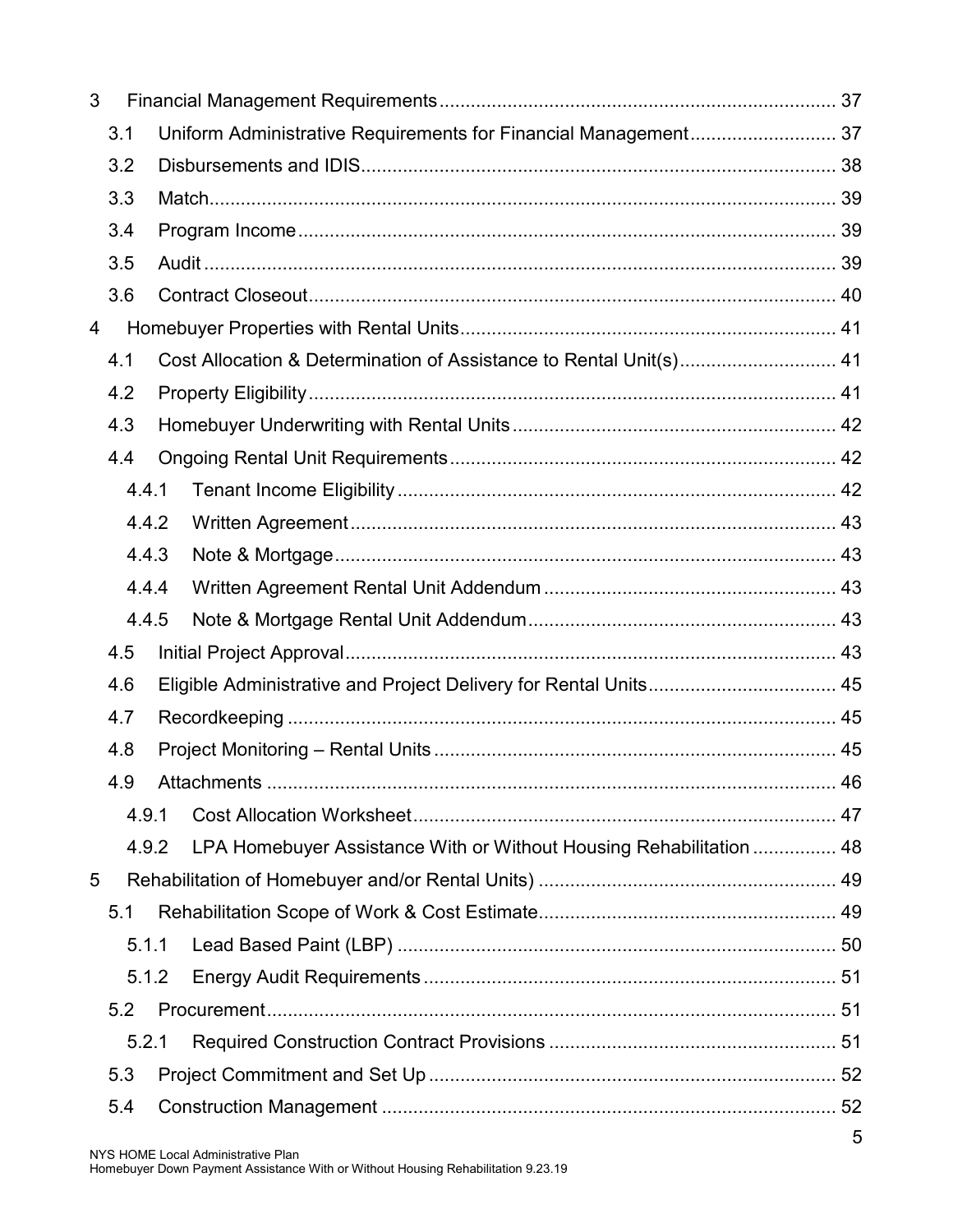## <span id="page-5-0"></span>**1 General Program Administration Requirements**

#### <span id="page-5-1"></span>**1.1 Use of Funds**

#### <span id="page-5-2"></span>**1.1.1 Eligible Activities**

- i. Homebuyer Purchase Assistance: funds may be used to assist a homebuyer to provide down payment and/or closing cost assistance to purchase a single family (1-4) unit, non-HOME assisted existing home or newly constructed home.
- ii. Homebuyer Purchase Assistance with Housing Rehabilitation: funds may be used to assist a homebuyer to provide down payment and/or closing cost assistance and funds for housing rehabilitation, to purchase a single family (1-4) unit, non-HOME assisted existing home. The housing rehabilitation must be complete within 6 months of purchase by the homebuyer.
- iii. LPAs may assist HOME eligible applicants making less than 80% of Area Median Income (AMI). There is no requirement that the applicant be a first-time homebuyer, however, the applicant must not own a home at the time of application for assistance.
- iv. If the LPA is going to assist homebuyers to purchase a 2 to 4 unit property, the section on Rental Unit Requirements of this Plan is applicable.

#### <span id="page-5-3"></span>**1.1.2 Market Need:**

LPAs must conduct and document a market analysis to support there is a need for the specific type of HOME assisted homebuyer program to be offered in the service area. This analysis must be based on current relevant data from the service area that demonstrates a local market need for HOME funded down payment and closing cost assistance and if applicable, the need for funds for housing rehabilitation.

#### <span id="page-5-4"></span>**1.1.3 Form(s) of Assistance**

A. HTFC requires that the HOME assistance be secured with the HTFC Note and Mortgage. The LPA will be given the template for this document at contract execution. No other forms to secure the HOME investment will be accepted. The note and mortgage requires execution and public recording.

#### <span id="page-5-5"></span>**1.1.4 Program Budget**

A. The Program Budget is approved prior to contract execution and is included as an attachment to the contract and this Plan. It is enforceable along with all contract provisions. The budget must be in compliance with the NYS HOME Local Program Budget Policy available on the HCR HOME Program website.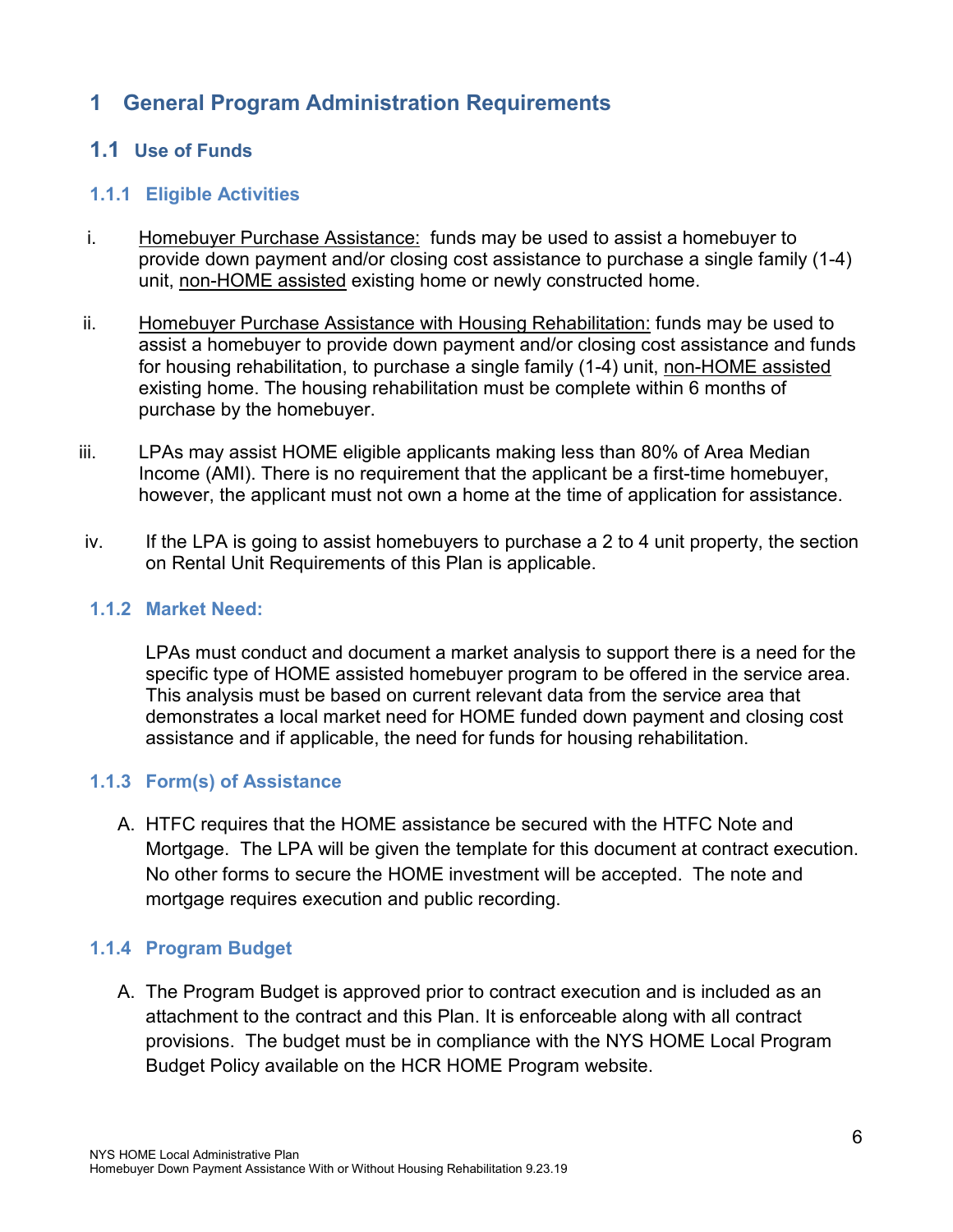- B. The total budget cannot be exceeded. HOME funds will not be disbursed over the amount originally approved.
- C. A variation from this budget in any line item by more than 10% requires HTFC prior approval. Offsetting decreases to HOME funds from another line item is required.
- D. Reimbursement for amounts over any line item will be withheld until approved by HTFC.
- E. Requests for budget revisions should be submitted to the LPAs assigned NYS HOME Local Program Manager.
- F. Requests for reimbursement must include a status of line items against the program budget.
- G. Other funds provided as HOME Match cannot be reduced in the budget without prior HTFC approval.

#### <span id="page-6-0"></span>**1.1.5 Program Schedule**

- A. The Program Schedule is approved prior to contract execution and is included as an attachment to the contract and this Plan. It is enforceable along with all other contract provisions.
- B. A sample Schedule format is available on the HCR HOME Program website.
- C. The Schedule contains progress milestones that the LPA must report to HTFC. Failure to achieve milestones could result in suspension of funds, increased monitoring and possible required changes to program administration. Changes to the milestones require HTFC approval.
- D. The term of the contract is 2 years from the date of execution of the contract.
- E. Requests for extended time to complete the program must be approved by HTFC and will be limited or not approved.

#### <span id="page-6-1"></span>**1.1.6 Eligible Administrative and Project Delivery**

A. Administrative costs are costs that the LPA incurs in order to administer or manage its overall HOME program. LPAs may use up to 5% of their award for eligible administration costs.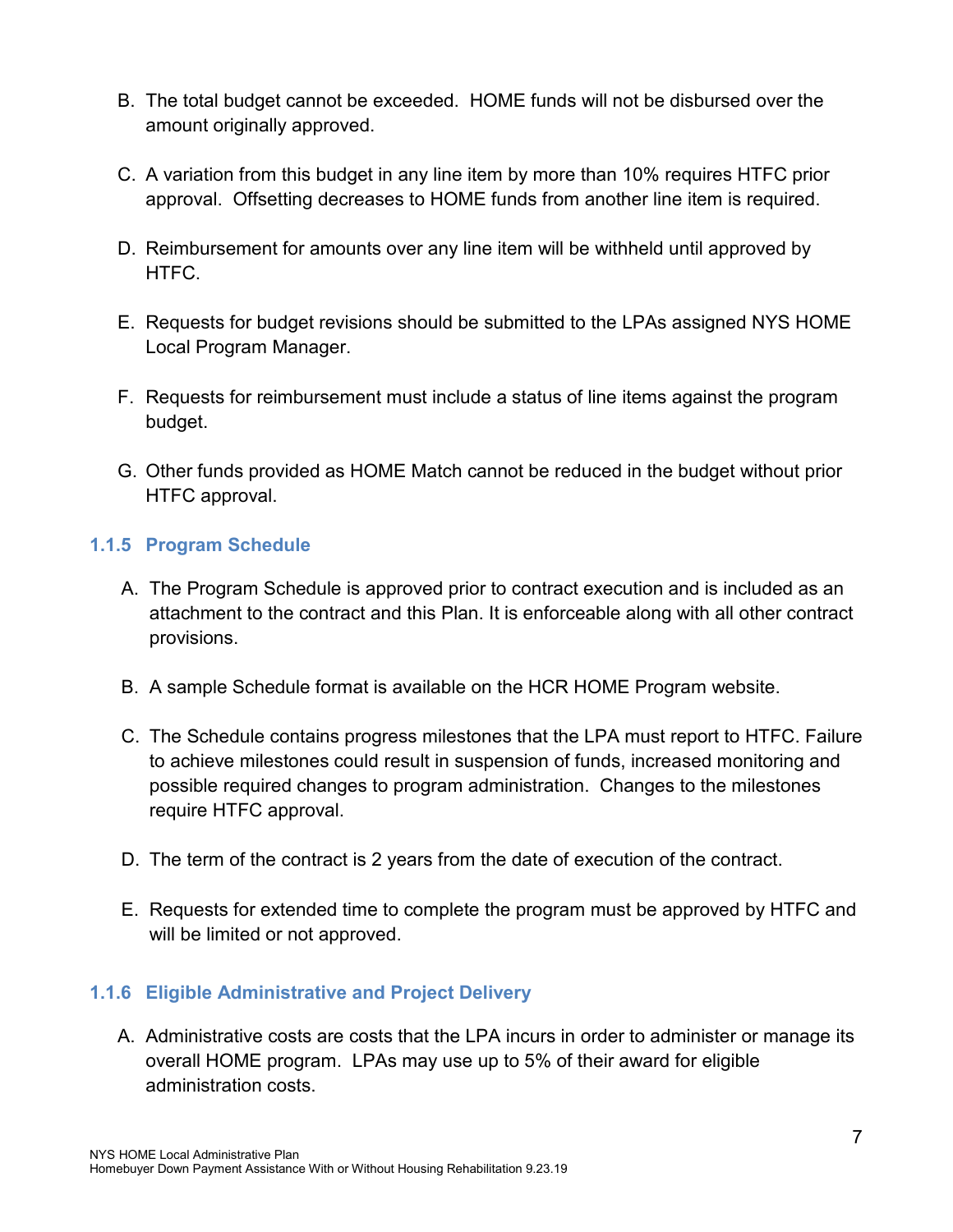- B. Project delivery are costs that the LPA incurs to pay staff to implement activities for specific units. LPAs may use up to 13% of their award for eligible project delivery.
- C. Eligible staff costs for administration and LPA project delivery are described in the NYS HOME Local Program Budget Policy, available on the HCR HOME Program website.
- D. LPA project delivery is required to be tied to a specific address, including documentation of specific projects in timesheets. The LPA must certify that it is keeping timesheets allocating time to specific projects to be able to invoice and must provide documentation of time sheets when requesting payment.
- E. LPA staff costs charged as project delivery may not be charged as Administrative costs.
- F. If a project is not completed, the LPA staff costs of project delivery may not be charged as project delivery, and may only be charged as an Administrative cost.
- G. All project delivery costs are subject to the maximum per unit assistance limits.
- H. Administrative and Project Delivery paid with HOME funds may not be charged to the homebuyer or included in the homebuyer's note and mortgage.

## <span id="page-7-0"></span>**1.2 Environmental Review:**

- A. 24 CFR 58.22 prohibits the commitment or expenditure of HOME funds or other funds until the programmatic environmental review (Tier1) process is completed and the environmental clearance and subsequent release of funds has been received. If prohibited activities are undertaken by an LPA prior to receiving the approval or release of funds, the applicant is at risk for the denial of assistance and repayment of HOME funds.
- B. Individual properties (units) will need to have site specific (Tier 2) environmental clearance before funds can be committed or set up in IDIS.

#### <span id="page-7-1"></span>**1.2.1 Tier 1 (Programmatic) Clearance**

A. After Award, the HTFC and the LPA conduct a programmatic Tier 1 review, which generally approves that program activities would not harm the environment in the service area. As a part of this process, the LPA must maintain a copy of the Environmental Review Record (ERR) and make it available for public review. It should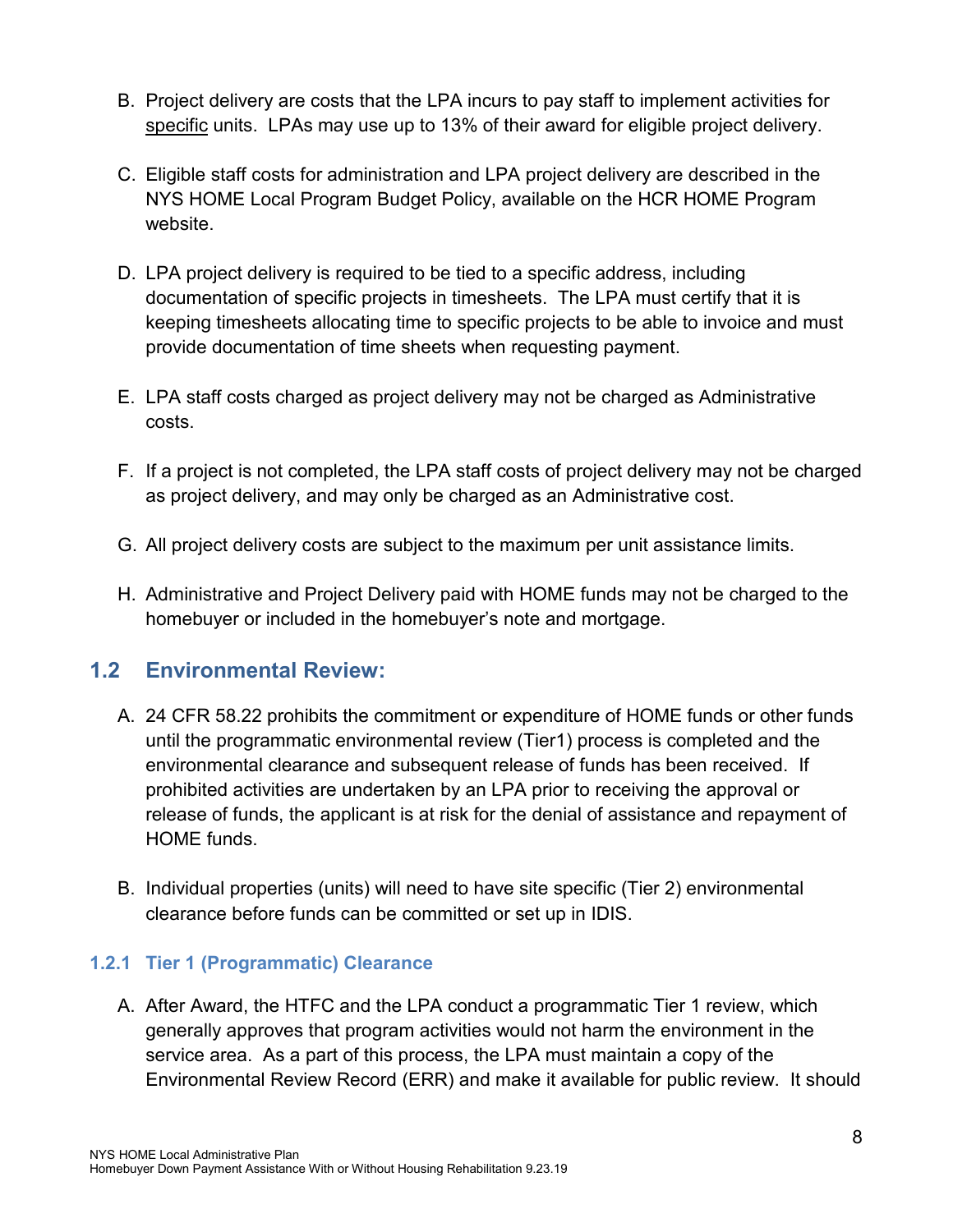contain the program description and all environmental analysis, findings and complaints.

B. LPA instructions to complete the programmatic review are available on the HCR HOME Program website.

#### <span id="page-8-0"></span>**1.2.2 Tier 2 (Individual Site Specific) Clearance**

- A. Individual properties (units) will need to have Tier 2, site specific environmental clearance before the LPA can commit funds and set up the unit in IDIS.
- B. Entering into a purchase contract prior to receiving Tier 2 approval is a considered a choice limiting action unless the guidelines for option contracts or conditional contracts are followed. [https://www.hudexchange.info/resource/5032/hud-memo-guidance-on](https://www.hudexchange.info/resource/5032/hud-memo-guidance-on-options-and-conditional-contracts-for-purchase-of-real-property-for-environmental-reviews-conducted-by-a-responsible-entity-under-24-cfr-58/)[options-and-conditional-contracts-for-purchase-of-real-property-for-environmental](https://www.hudexchange.info/resource/5032/hud-memo-guidance-on-options-and-conditional-contracts-for-purchase-of-real-property-for-environmental-reviews-conducted-by-a-responsible-entity-under-24-cfr-58/)[reviews-conducted-by-a-responsible-entity-under-24-cfr-58/](https://www.hudexchange.info/resource/5032/hud-memo-guidance-on-options-and-conditional-contracts-for-purchase-of-real-property-for-environmental-reviews-conducted-by-a-responsible-entity-under-24-cfr-58/)

## <span id="page-8-1"></span>**1.3 Other Federal Requirements**

#### <span id="page-8-2"></span>**1.3.1 Non-Discrimination and Equal Access**

- A. No person in the United States shall, on the grounds of race, color, national origin, religion, or sex be excluded, denied benefits, or subjected to discrimination under any program funded in whole or in part by HOME funds. LPAs are subject to all federal and State fair housing and equal opportunity laws and orders, as referenced in 24 CFR Parts 92.350 and 92.351 to include: Title V of the Civil Rights Act of 1964, as amended (42 U.S.C. 2000d et seq.), The Fair Housing Act (42 U.S.C. 3601-3620.), Equal Opportunity in Housing (Executive Order 11063, as amended by Executive Order 12259), Age Discrimination Act of 1975, as amended (42 U.S.C. 6101-6107.)
- *B.* LPAs should refer to the HOME Local Program Fair Housing-Equal Opportunity-Affirmative Marketing Policy available on the HCR HOME Program website.

## <span id="page-8-3"></span>**1.4 Workplace Requirements**

A. LPAs are subject to the Equal Employment Opportunity requirements related to nondiscrimination and equal access: The LPA shall comply with the following, as applicable. LPAs must not discriminate in hiring and employment practices. To comply, LPAs must: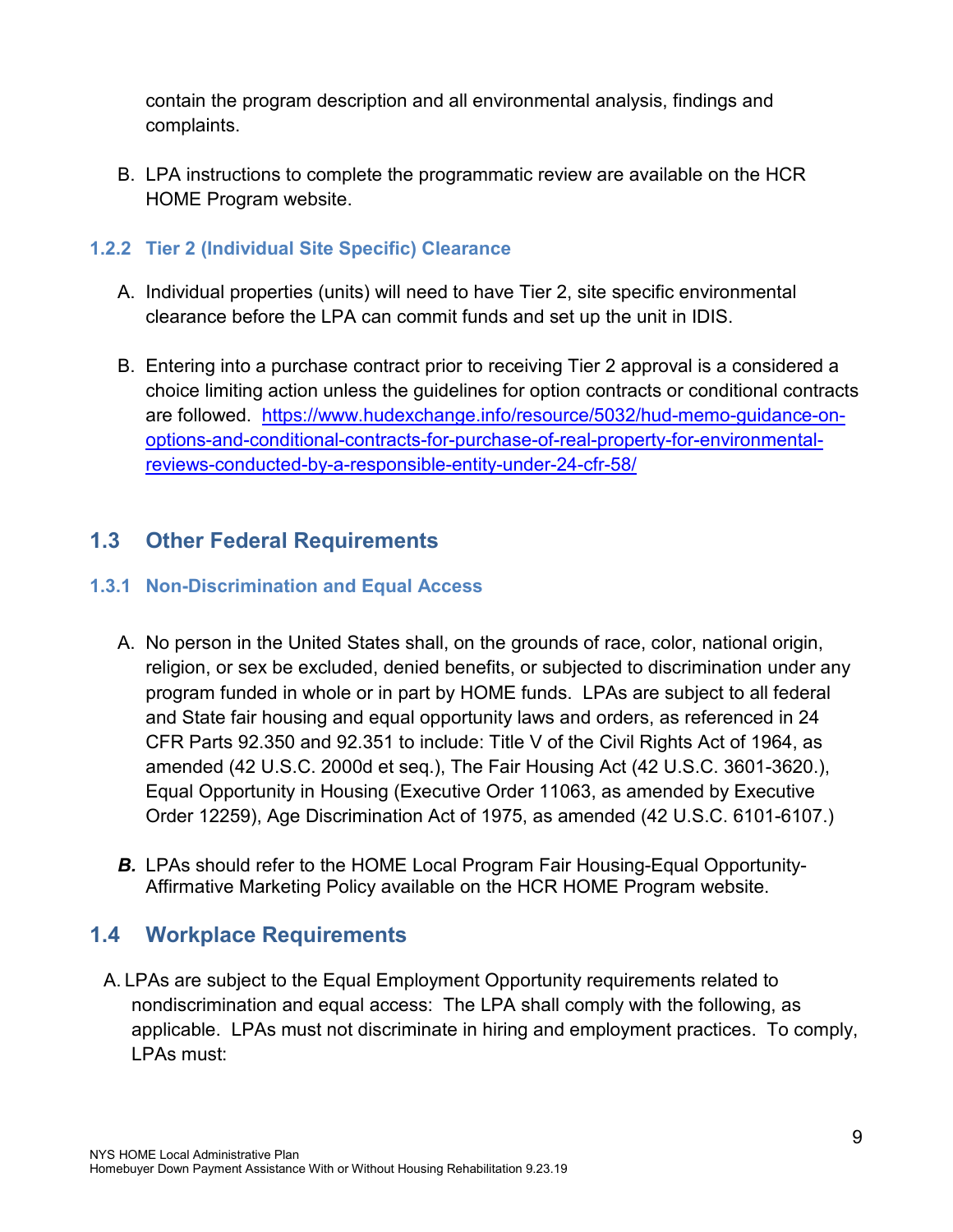- i. Post an Equal Employment Opportunity Poster in a conspicuous place (poster available at: [http://www.dol.gov/regs/compliance/posters/eeopost.pdf\)](http://www.dol.gov/regs/compliance/posters/eeopost.pdf);
- ii. Include the EEO tagline in all employment advertising: "All qualified applicants will receive consideration for employment without regard to race, color, religion, sex, sexual orientation, gender identity or national origin."
- iii. Keep records of all employment actions and decisions, including job descriptions, postings, applications/resumes, interviews, tests, offers, written employment policies and procedures, and personnel files, and make available for inspection by state and federal agencies if requested.
- iv. If the LPA has 50 or more employees and a contract in excess of \$50,000, submit an annual EEO-1 Report (report form available at: [http://www.eeoc.gov/employers/reporting.cfm.](http://www.eeoc.gov/employers/reporting.cfm)
- B. LPAs with contracts in excess of \$100,000 are subject to the Drug-Free Workplace Act of 1988, which requires:
	- i. Distribution of a policy statement to all employees that the unlawful manufacture, distribution, dispensation, possession or use of a controlled substance is prohibited in the covered workplace and specifying the actions that will be taken against employees who violate the policy
	- ii. Notification of employees that as a condition of employment on a Federal contract or grant, the employee must a) abide by the terms of the policy statement; and b) notify the employer, within five calendar days, if he or she is convicted of a criminal drug violation in the workplace
	- iii. Establishment of a drug-free awareness program
	- iv. If a covered employee is convicted of a criminal drug offense in the workplace, notify HTFC within 10 days, and require the employee to participate in drug abuse assistance or rehab program.

#### <span id="page-9-0"></span>**1.4.1 Affirmative Marketing**

Affirmative marketing steps consist of actions to provide information and otherwise attract eligible persons in the housing market area to the available housing without regard to race, color, national origin, sex, religion, familial status or disability.

A. LPAs should refer to the HOME Local Program Fair Housing-Equal Opportunity-Affirmative Marketing Policy available on the HCR HOME Program website for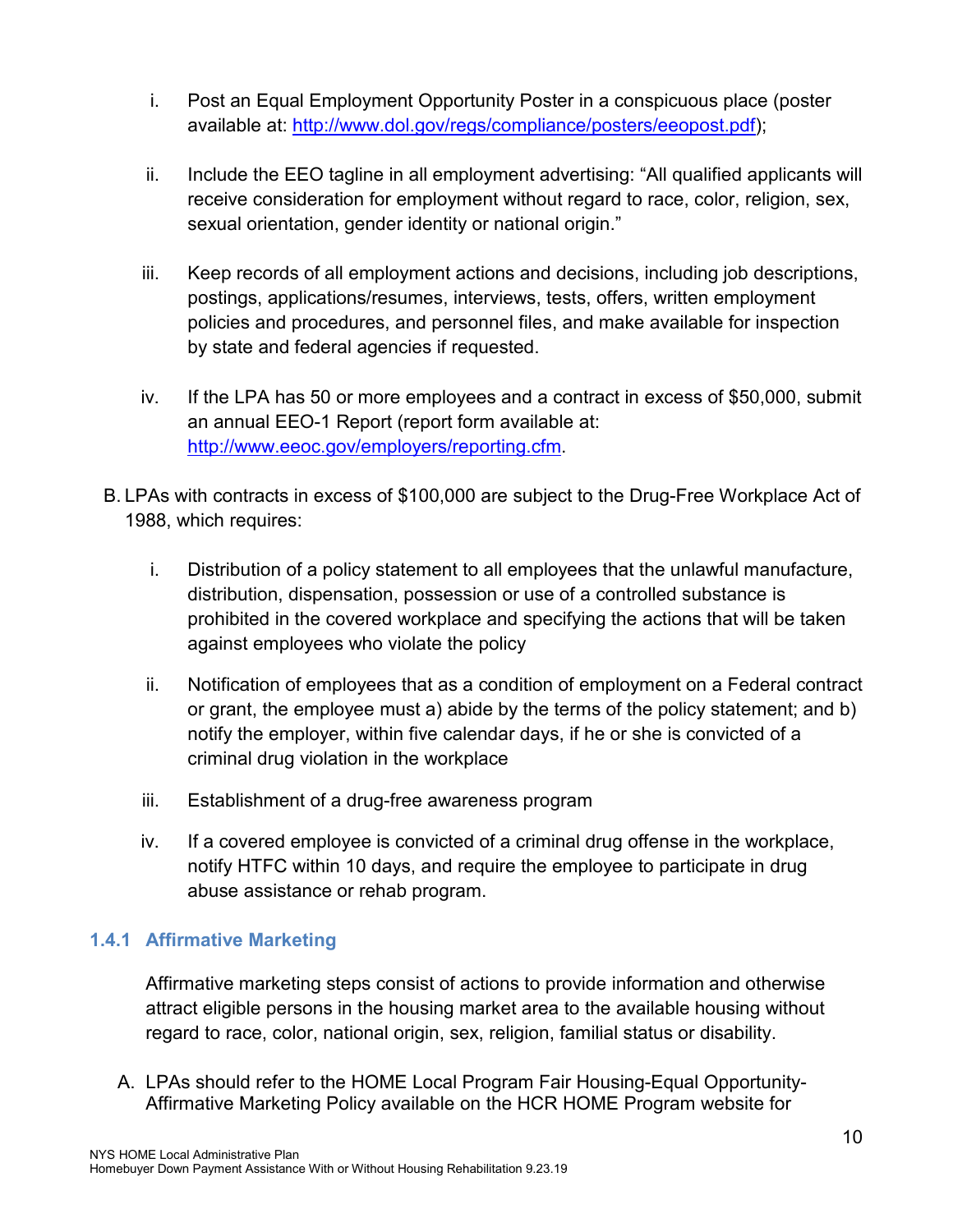additional information as a basis for the creation of the LPAs Affirmative Marketing Plan.

- B. Each LPA HOME-funded program must have and follow an affirmative marketing plan consistent with the HOME regulations at 24 CFR 02.351. The plan must define the affirmative marketing procedures that will take place to provide information and otherwise attract eligible persons in the program service area to the available housing or assistance without regard to race, color, national origin, sex, religion, familial status or disability. Required elements of the plan include:
	- i. Identification of those persons across the protected classes that are expected to be least likely to apply."
	- ii. Description of how the LPA will inform potential participants about fair housing and affirmative marketing policy.
	- iii. Description of specific procedures or activities that will be used to inform and solicit applications from those "least likely to apply" without special outreach.
	- iv. Delineation of the records that will be kept to document the affirmative efforts.
	- v. Description of how the LPA will assess the results of the affirmative actions and make corrective actions if necessary.
- A. If the program is targeted to a special need or population, the Plan should describe:
	- i. How the program will be marketed across all protected classes within the special need preference.
	- ii. If the program targets persons with disabilities, how the program will be marketed to all disabilities (however, advertisements can identify the specific services available based on the targeted disability).

#### <span id="page-10-0"></span>**1.4.2 Accessibility to Apply to the Program**

- A. HOME regulations require adherence to the following three regulations governing the accessibility of Federally-assisted buildings, facilities and programs: Americans with Disabilities Act (42 U.S.C. 12131; 47 U.S.C. 155,201,218, and 225.), The Fair Housing Act and Section 504 of the Rehabilitation Act of 1973.
- B. All HOME projects are subject to accessibility requirements of 92.251(b) (1) (iv). For homebuyer assistance, reasonable accommodations are required to make the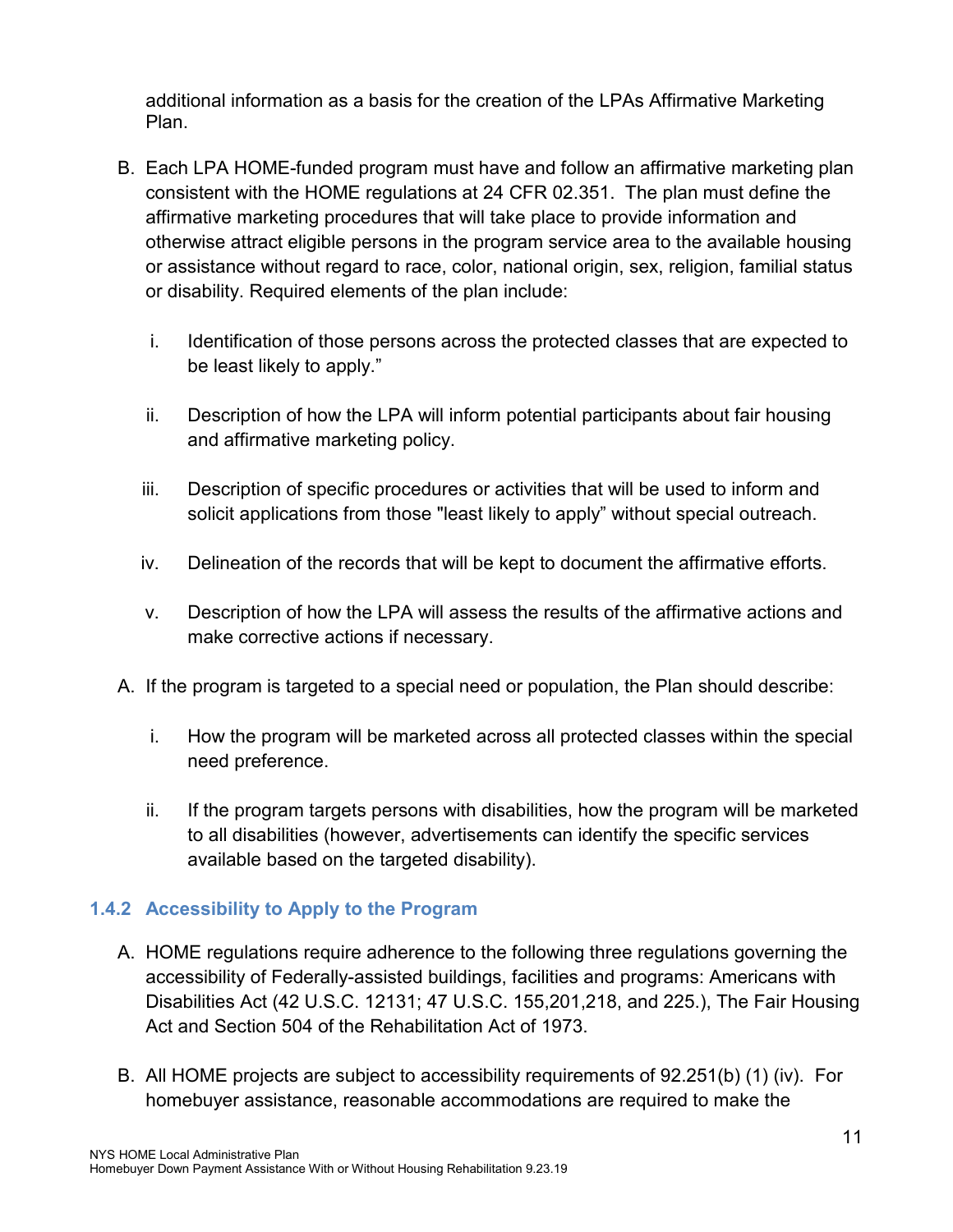program accessible to persons with disabilities, including affirmative outreach, accessible office locations and assistance with applications.

#### <span id="page-11-0"></span>**1.5 Written Agreements & Legal Documents**

- A. All households receiving assistance must execute a written agreement for HOME program assistance with the LPA and contractor (if applicable) that is consistent with HOME requirements at 92.504(c) (4). The template for this agreement must be approved by HTFC at contract execution. This agreement must be executed with the homebuyer prior to setting up the unit in IDIS.
- B. LPAs must secure the HOME funds invested with a recapture note and mortgage, no other form will be accepted. The template for this document will be made available to LPAs at contract execution and is in compliance with the NYS HOME Local Program Homebuyer Recapture/Resale Provisions Guidelines available on the HCR Home Program website.
- C. The Period of Affordability (POA) is based on the amount of HOME funds invested in the unit as follows: less than  $$15,000 = 5$  year POA, between  $$15,000$  and  $$40,000 =$ 10 year POA, \$40,000 and over = 15 year POA.
- D. LPAs must record the note and mortgage and have the original document returned to the HTFC at the following address:

Housing Trust Fund Corporation (HTFC) Office of Community Renewal - NYS HOME Local Program Hampton Plaza 4<sup>th</sup> Floor South 38-40 State Street Albany, New York 12207

- E. The HTFC will provide LPAs with an affidavit of exemption at contract execution that will exempt State filing fees for recording the note and mortgage.
- F. For the note and mortgage, the lien is at zero percent interest and the principal balance is reduced annually, on the anniversary date of when the unit was closed in IDIS. No repayment is required if the homebuyer remains as principal resident throughout the POA. If the home is sold or the owner no longer resides as principal resident, the pro-rated portion of the lien must be repaid to the HTFC in compliance with the NYS HOME Local Program Homebuyer Recapture/Resale Provisions Guidelines available on the HCR Home Program website.
- G. The note and mortgage must be prepared by the LPA and must be executed and recorded at the closing/sale of the unit to the HOME eligible buyer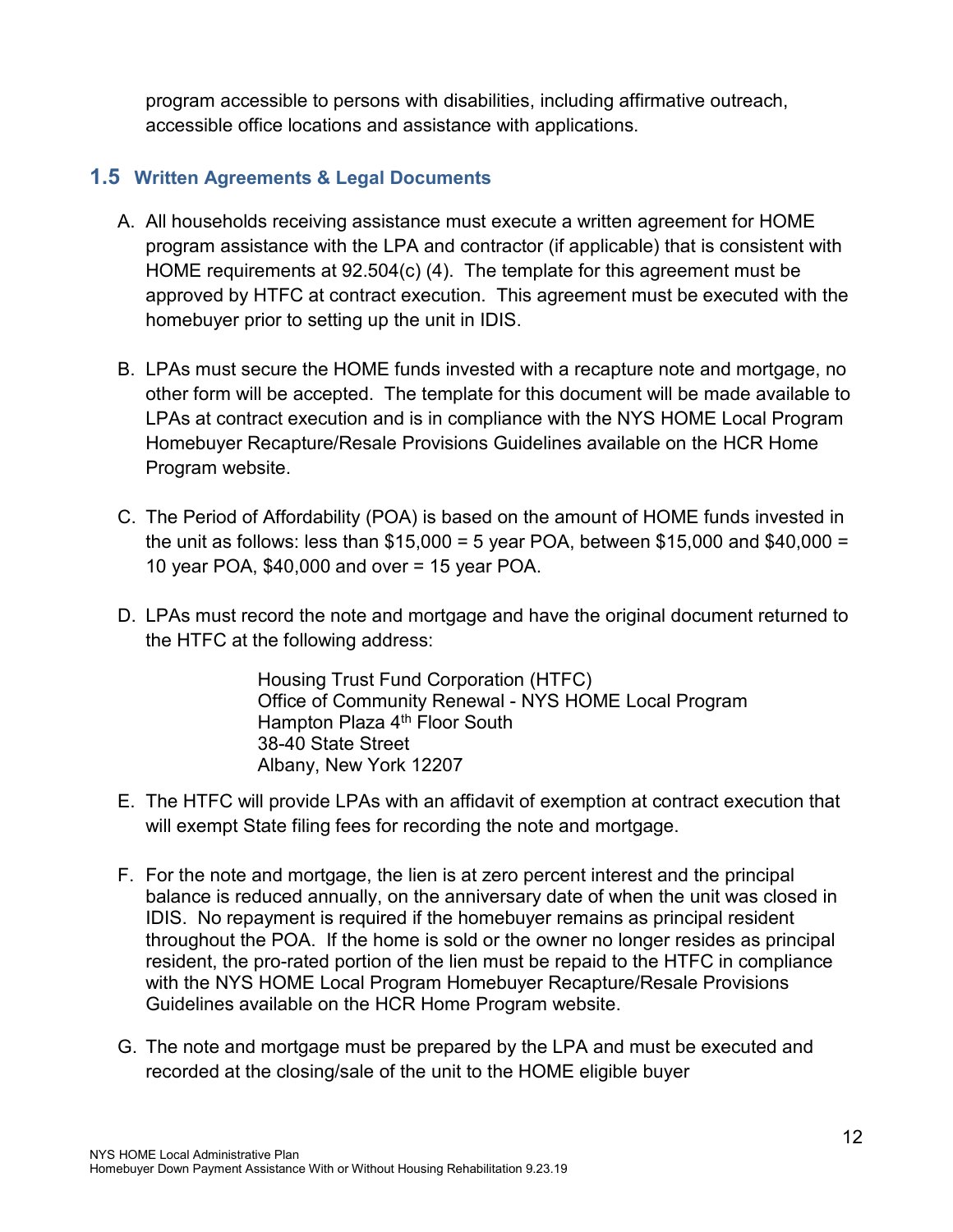- H. LPAs should refer to the HOME Local Memo "Guidance on what to include in the lien amount" available on the HCR HOME Program website.
- I. If no funds for housing rehabilitation are included, the unit must be documented to meet NYS and/or Local Code before the sale of the unit to the HOME eligible buyer.
- J. The note and mortgage terms and conditions are assumable by a new HOME eligible buyer during the POA.

## <span id="page-12-0"></span>**1.6 Recordkeeping**

- A. Program files must be kept to document compliance with all of the requirements of the contract and this Administrative Plan. Project files must be kept to meet the requirements of 92.508(a)(3).
- B. The LPA shall retain all applicable administrative and project records to include underwriting guidelines and evaluation, property description and location, copies of written agreements, records regarding project requirements, subsidy layering analysis, maximum subsidy determination, compliance with property standards and on-going inspections, information about contractors and vendors to include verification of nondebarment, verification of qualifications and experience, invoices and payment records, related correspondence, audits, indirect cost analysis, operating budgets and a schedule for completion or other information as requested by HTFC. The Program File Checklist and Project File Checklist is included in this Plan and are also available on the HCR HOME Program website.
- C. The LPA will maintain records of the use of funds pursuant to the contract, submit reports and cooperate with audits and inspections by HTFC or HUD.
- D. The LPA shall submit performance reports, in such format and at such times as HTFC or HUD may prescribe and shall provide to HTFC any document, report or information that HTFC deems necessary.
- E. The LPA shall retain all applicable administrative and project records and documentation pertinent to Other Federal Requirements, as specified in 24 CFR 92.508, for a period of five (5) years after the POA terminates.
- F. Representatives of HTFC, HUD or their designees may examine any records or information pursuant to the contract.
- G. The "Catalogue of Federal Domestic Assistance Number" for this Program is 14.239.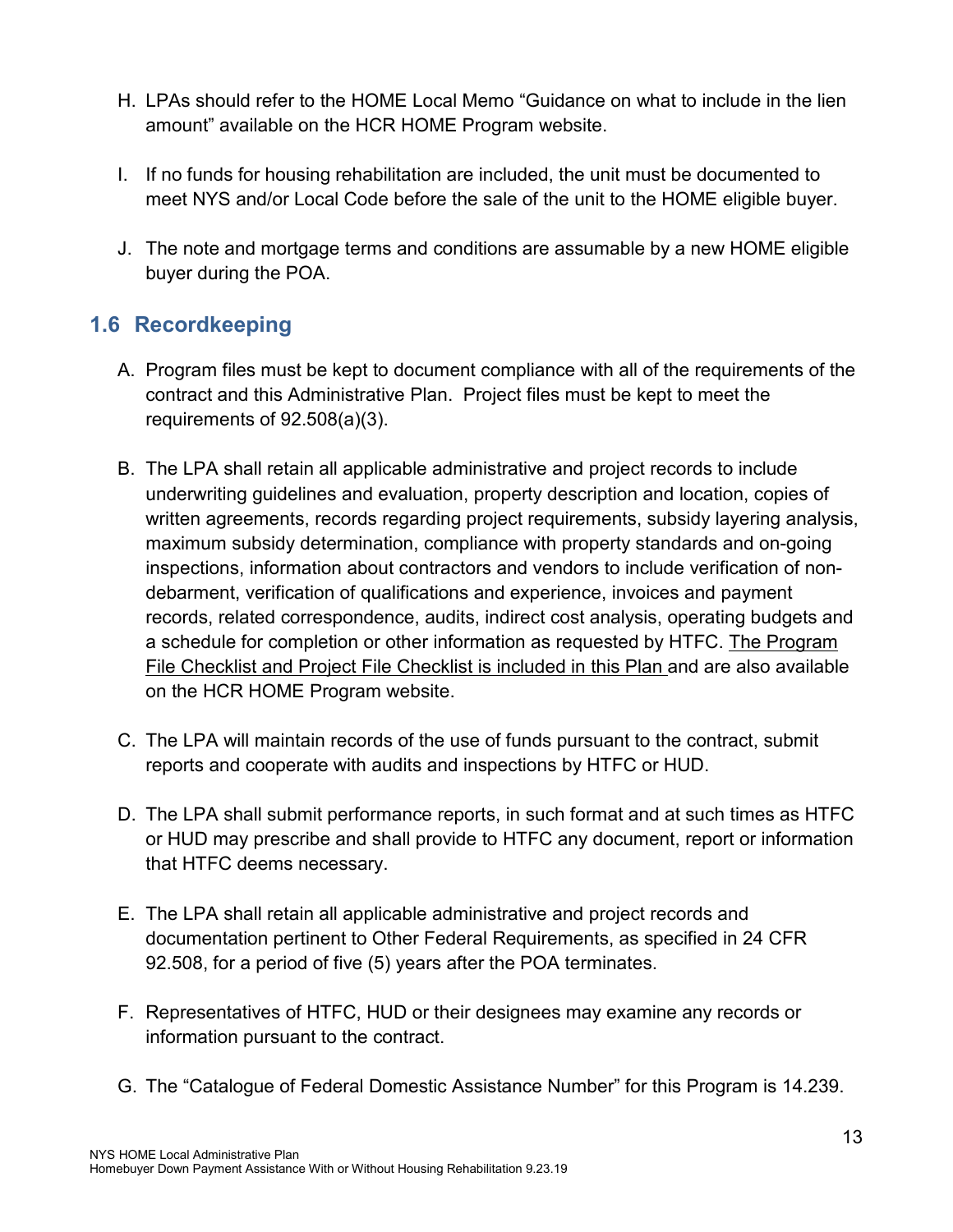## <span id="page-13-0"></span>**1.7 Reporting**

#### <span id="page-13-1"></span>**1.7.1 Project set-up report**

- A. A Homebuyer Set-Up Report Form should be submitted when a project commitment is ready – that is:
	- i. A written agreement has been executed by the LPA, homebuyer and contractor (if applicable) and the site to be HOME assisted has site specific, Tier 2 environmental approval.
	- ii. The unit has been inspected by the LPA within the last 90 days
	- iii. The closing is imminent.
	- iv. For homebuyer assistance with housing rehabilitation, LPAs must total the amount of expected direct homebuyer assistance (down payment/closing cost assistance) and the amount expected for housing rehabilitation and submit in one set up.
- B. The set-up form and instructions are available on the HCR HOME Program website.
- C. The completed form should be submitted to the NYS HOME IDIS mailbox at: [homeidis@nyshcr.org](mailto:homeidis@nyshcr.org)

#### <span id="page-13-2"></span>**1.7.2 Project Completion Report – Closing Report**

- A. The Purchase Assistance/Closing Costs Project Detail Sheet should be submitted when a unit is completed. If requesting funds for rehabilitation expenses associated with a purchase assistance project, the Rehabilitation Detail sheet should also be attached along with back up documentation for the construction expenses. In order to complete the unit:
	- i. The assisted unit must have been sold to a HOME eligible buyer.
	- ii. If applicable, all housing rehabilitation is complete to satisfaction, signed off on by the LPA, homebuyer and contractor and that it meets all HOME property standards.
	- iii. The home is documented to meet NYS and/or Local Code.
	- iv. The LPA, homebuyer and contractor (if applicable) have signed off that all work has been completed to satisfaction.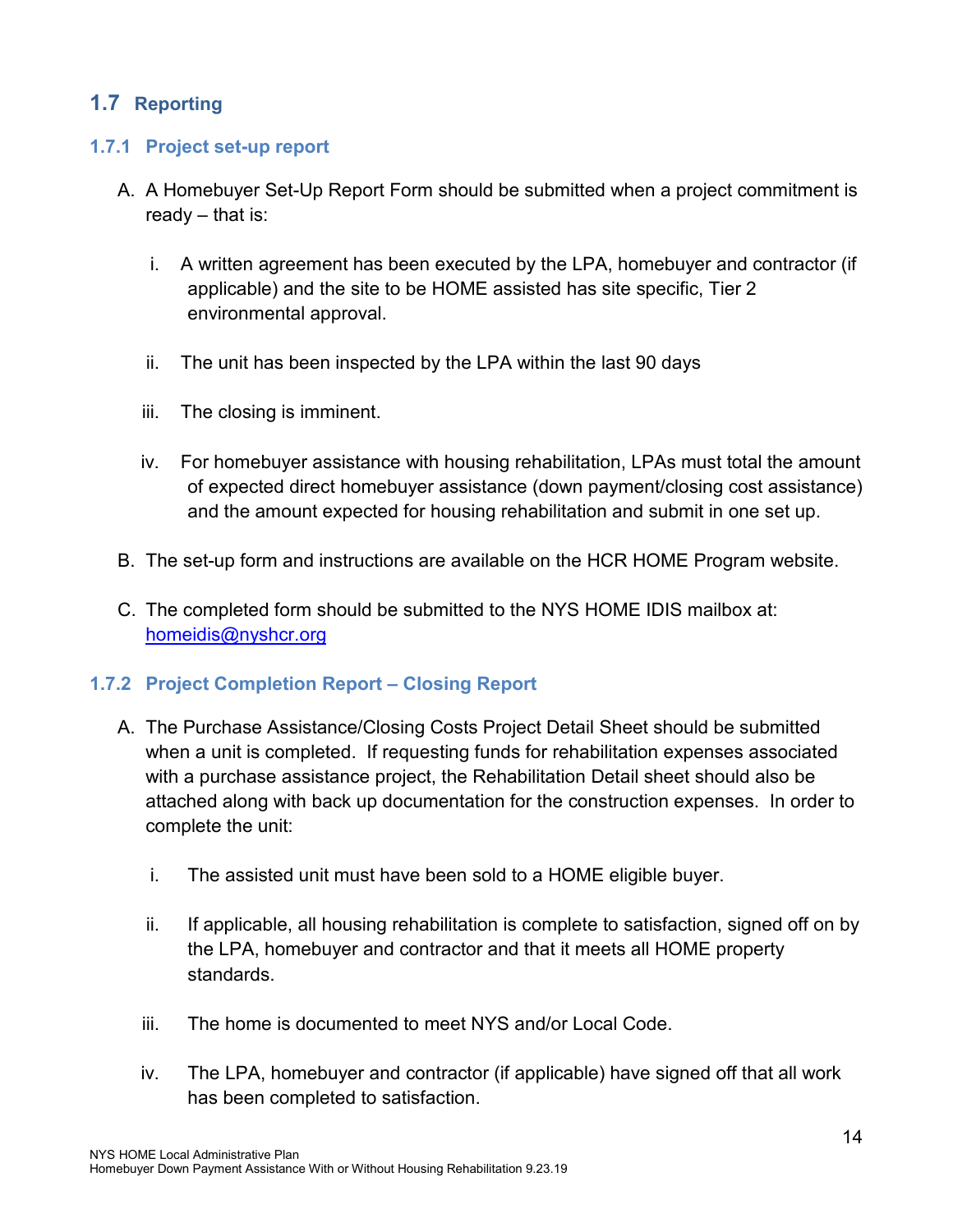- v. The note and mortgage has been publicly recorded.
- vi. All funds have been disbursed.
- B. The completed form(s) should be submitted to the HOME IDIS mailbox at: [homeidis@nyshcr.org.](mailto:homeidis@nyshcr.org)

#### <span id="page-14-0"></span>**1.7.3 Bi-Annual Report**

- A. LPAs must submit a bi-annual report on current progress as compared to the schedule and milestones contained in the contract and this Plan.
- B. The bi-annual report template will be made available at the time of contract execution.

#### <span id="page-14-1"></span>**1.7.4 Program Closeout Report**

A. At the end of the contract term and upon final completion of all units to be assisted in the program, the LPA will be sent a completion report from their Program Manager detailing the units assisted and funds expended. Any remaining funds not expended will be de-obligated and re-allocated according to the State's Action Plan. Issuance of this report will terminate the contract and officially close out the program.

#### <span id="page-14-2"></span>**1.8 LPA Project Monitoring**

- A. The LPA is responsible for ensuring full compliance of every project with HOME requirements, and for monitoring all projects and maintaining records of monitoring.
- B. During housing rehabilitation (if applicable), the LPA must monitor construction activities to ensure implementation of the construction contract.

#### <span id="page-14-3"></span>**1.8.1 Project Records**

- A. Records demonstrating compliance with HOME requirements are to be retained in the project file. Required documentation is specified in the LPA Homebuyer Assistance Project File Checklist included in this Plan and on the HCR HOME Program website.
- B. Project file records must be retained for a minimum of five years after project close out and throughout the POA.

#### <span id="page-14-4"></span>**1.8.2 Post-Completion Monitoring**

A. The LPA is responsible for annual monitoring of the HOME assisted homebuyer housing throughout the POA. The POA is regulated by the recapture provisions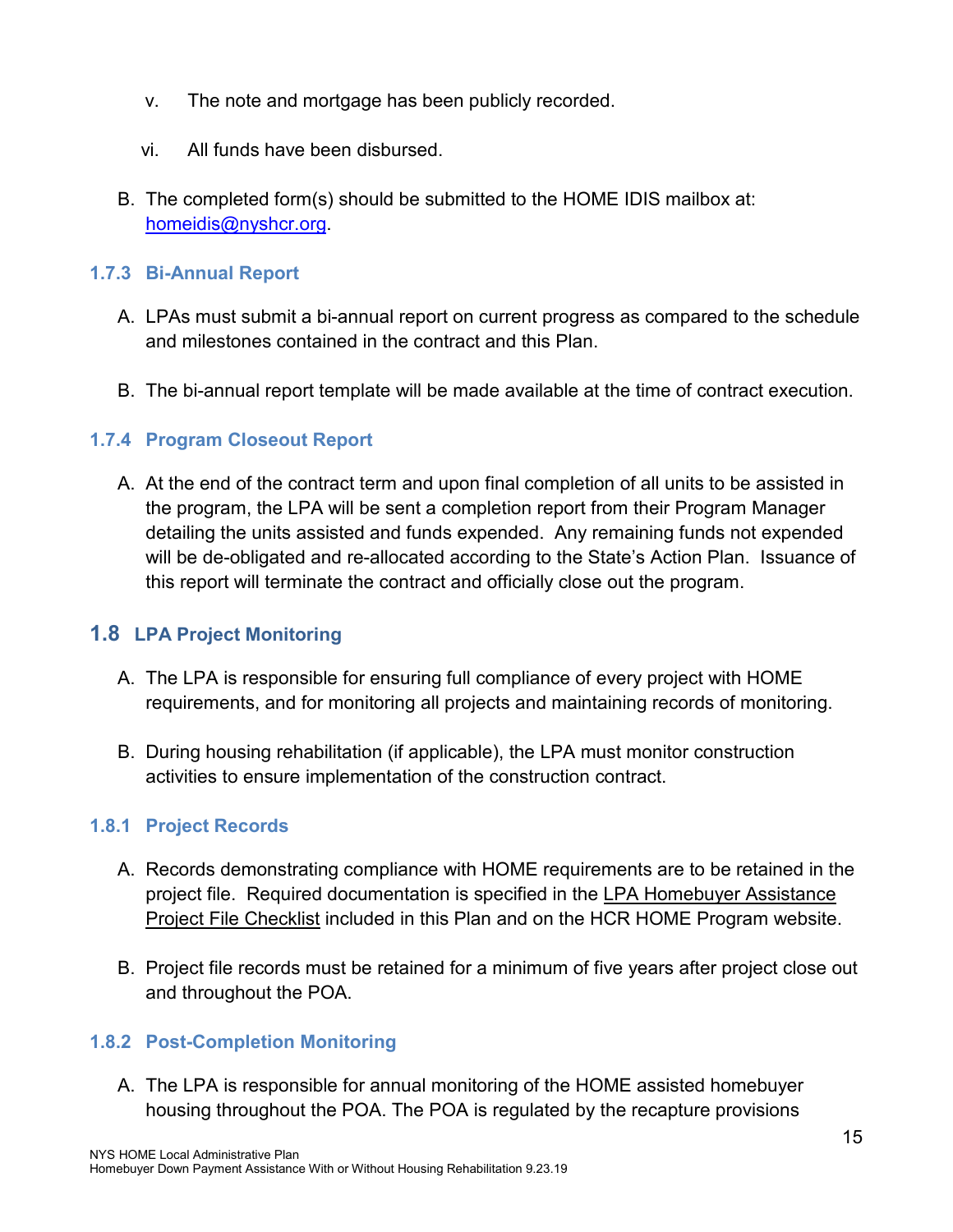defined in the HTFC note and mortgage. Recapture of HOME funds is required if the HOME assisted unit is not occupied by the homebuyer as principal resident during the POA. (24 CFR 92.254 (a) (5)). The written agreement with the homebuyer must document the recapture requirements.

- B. The recapture requirements are self-enforcing through the recorded HTFC note and mortgage, however, LPAs are required to annually verify that the unit meets principal residency and insurance requirements.
- C. The LPA must notify HTFC of any expected sales of HOME assisted units or noncompliance with residency requirements related to the HTFC note and mortgage throughout the POA.
- D. The LPA must assist the HTFC to work with HOME assisted households when requesting refinancing, subordination, request for payment and satisfactions of the HTFC Note and Mortgage.
- E. LPA requirements for continued affordability monitoring:
	- i. Annually, the LPA must verify that the homebuyer continues to reside in the HOME assisted housing throughout the POA. The LPA must annually mail a letter to the homebuyer requesting verification that the home is occupied by the HOME assisted applicant. General forms of verification include a copy of a utility bill, bank statement, or cancelled mail with the address and name of the homeowner, in addition to a signed statement verifying they live in the home as their primary address. The mailing envelope must include the following: "Address Correction Requested/Do Not Forward".
	- ii. The Homeowner's Insurance policy must include the HTFC as a loss payee during the POA. Annual documentation of principal residency and insurance requirements must be maintained in the project file.

#### <span id="page-15-0"></span>**1.8.3 Rental Unit Monitoring**

A. If rental units are part of a HOME assisted homebuyer rehab project, the LPA must monitor the rental units for compliance as described in this Plan and certify annually to HTFC that such oversight has occurred.

## <span id="page-15-1"></span>**1.9 HTFC Monitoring of LPAs**

A. HTFC will monitor the LPA annually through desk audits, review of bi-annual reports and may conduct risk based, on-site monitoring, as needed throughout the contract term.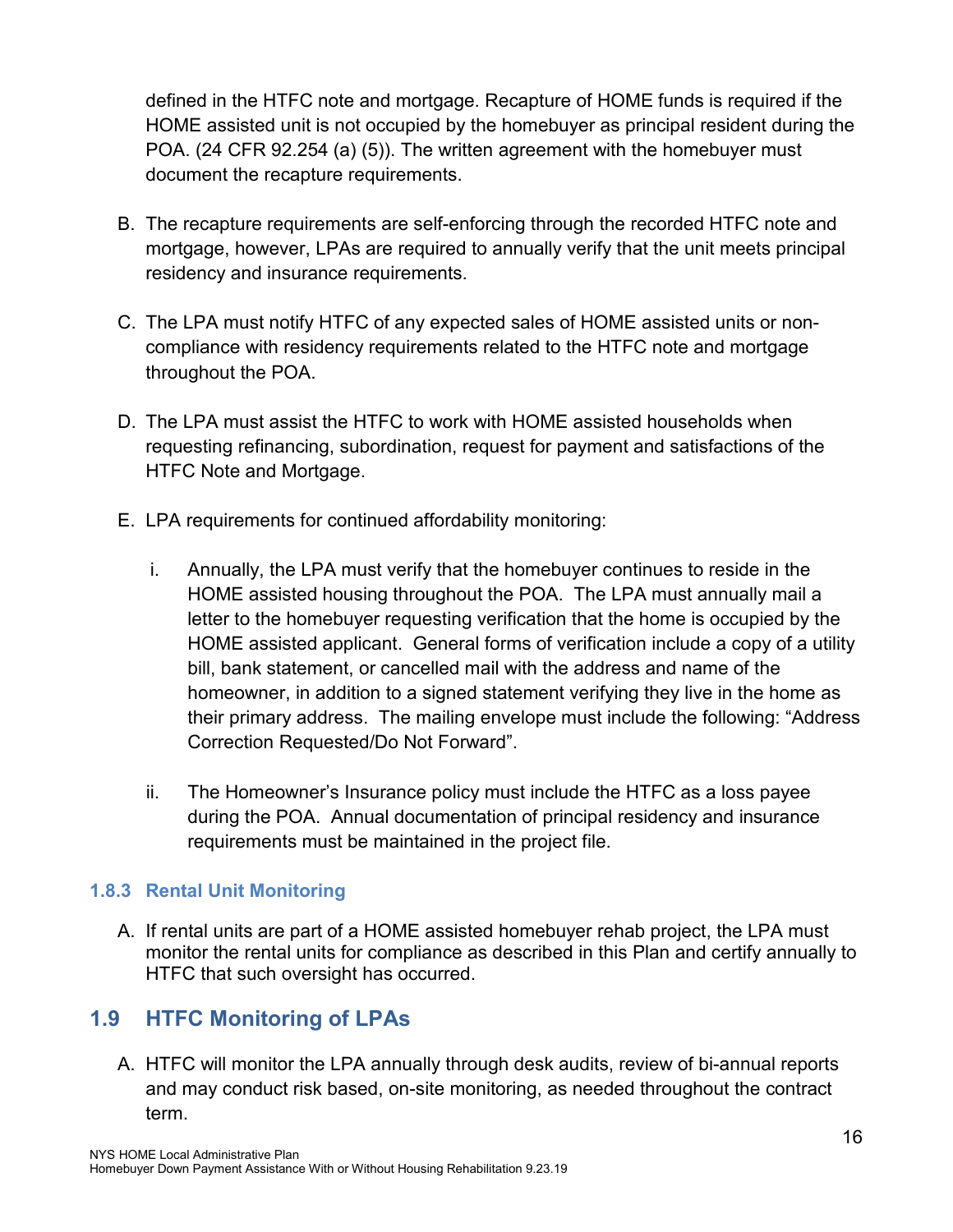- i. The State has implemented a risk based monitoring system (RAS), in compliance with federal HOME program regulations at 92.504(d). The RAS will use a risk analysis tool and scoring system to inform HTFC of which LPAs may need increased monitoring and/or technical assistance.
- ii. HTFC will review the first project file for completeness and accuracy prior to IDIS set-up and draws. The LPA will submit the first project file information specified in the Initial Project File Submission Checklist when the project is ready for set-up in IDIS. HTFC reserves the right to require additional file submissions if the first file submission is not adequate.
- iii. The LPA is required to send in bi-annual reports documenting program progress. The data from the reports will be used to inform the risk analysis tool of the RAS system. Programs determined to be at high risk and are not performing successfully, will be monitored more frequently and may require on-site monitoring. The RAS will identify programs that are at risk which will allow for earlier HTFC intervention to prevent program close out and/or de-obligation of HOME funds.
- iv. Other monitoring of LPAs: routine processing of setup reports, disbursement requests and other paperwork submitted to HTFC provides additional opportunities to monitor program activities.
- v. Requests for reimbursement are examined to ensure that only reimbursement is for approved program expenditures. If required back up documentation does not accompany the disbursement request or if information submitted is problematic, the disbursement is rejected.
- B. At program close out, the closed contract will be transferred to the HCR Asset Management Unit to continue to monitor the projects for the remaining term of the POA.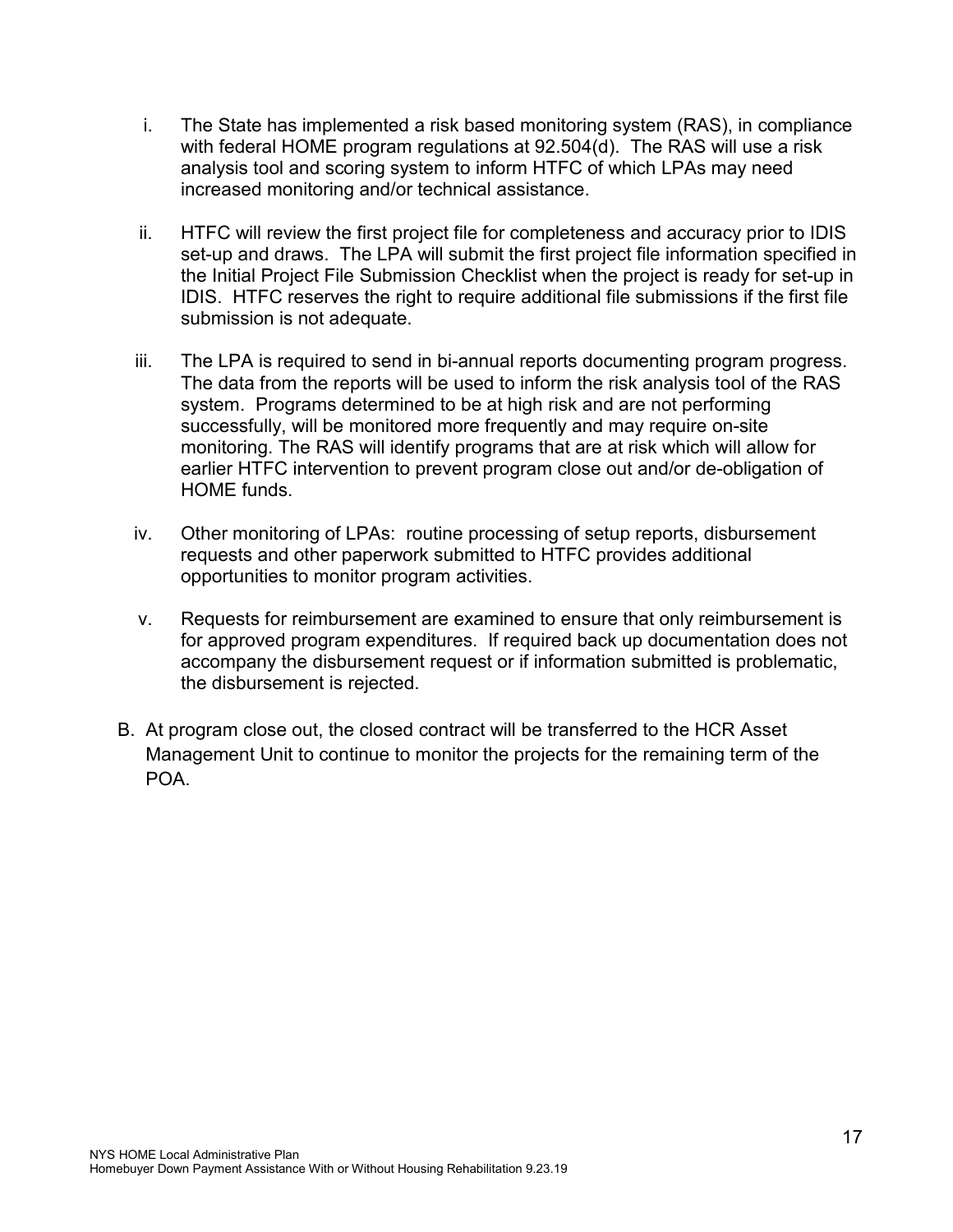# <span id="page-17-0"></span>**1.10 Attachments**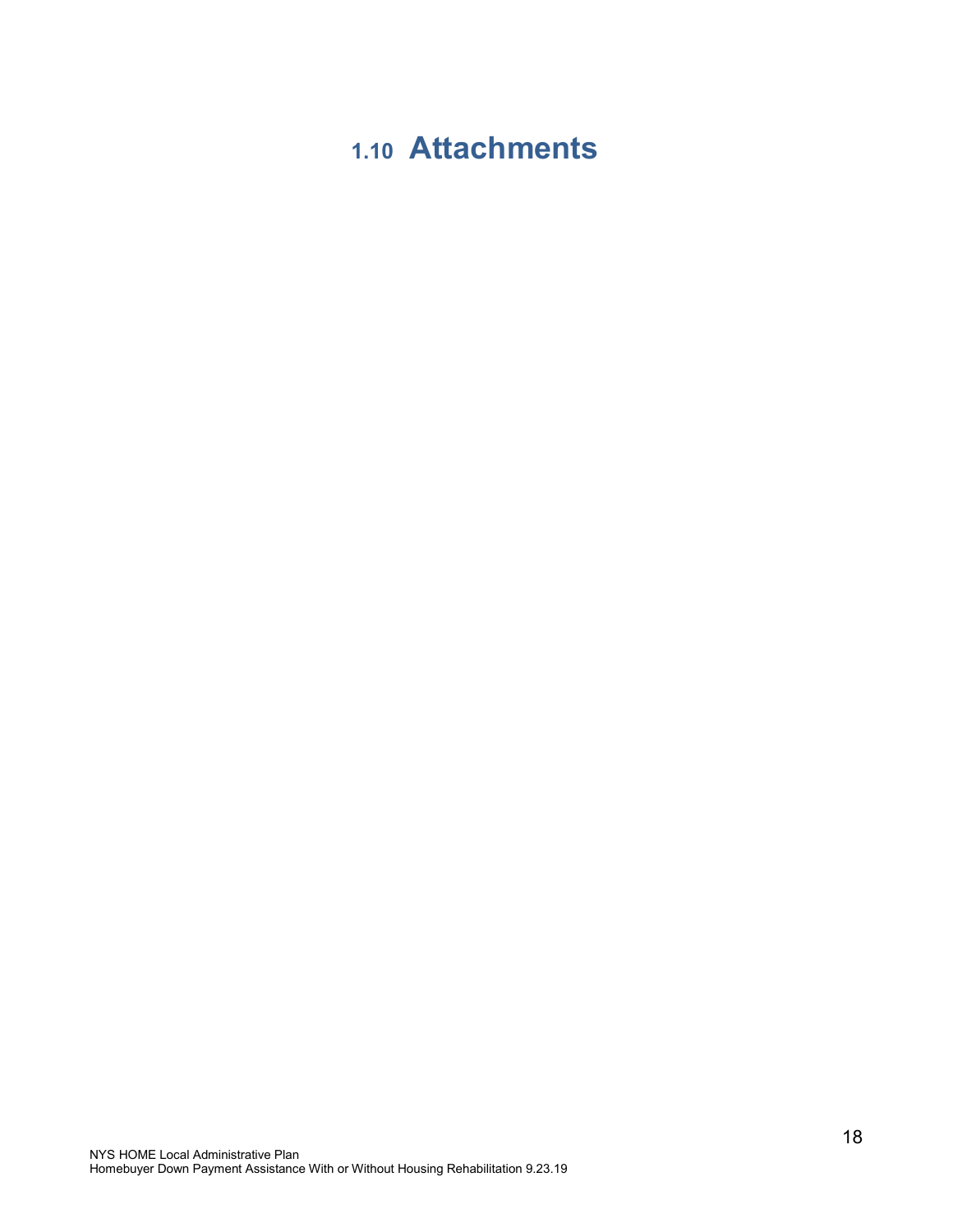## **1.10.1 LPA Homebuyer Assistance With or Without Housing Rehabilitation**

#### <span id="page-18-1"></span><span id="page-18-0"></span>**Program File Checklist**

| <b>File</b>                                                              | <b>Check</b><br>if in | <b>Date</b> | <b>Notes</b> |
|--------------------------------------------------------------------------|-----------------------|-------------|--------------|
|                                                                          | file                  |             |              |
|                                                                          |                       |             |              |
| <b>Program Application &amp; Contract</b>                                |                       |             |              |
| Application                                                              |                       |             |              |
| <b>Award letter</b>                                                      |                       |             |              |
| <b>Executed Agreement</b>                                                |                       |             |              |
| Admin Plan (& approved amendments)                                       |                       |             |              |
| Budget (& approved amendments)                                           |                       |             |              |
| Schedule (& approved amendments)                                         |                       |             |              |
| <b>Program Standards/Documents</b>                                       |                       |             |              |
| Income limits - by year                                                  |                       |             |              |
| Underwriting/subsidy layering guidelines                                 |                       |             |              |
| Maximum price/value limits - by year                                     |                       |             |              |
| Property standards - acquisition                                         |                       |             |              |
| Written rehab standards                                                  |                       |             |              |
| Homebuyer agreement addendum                                             |                       |             |              |
| Homebuyer agreement addendum (if                                         |                       |             |              |
| rental unit(s))                                                          |                       |             |              |
| Homebuyer note/mortgage                                                  |                       |             |              |
| <b>Bi-annual Report</b>                                                  |                       |             |              |
|                                                                          |                       |             |              |
| <b>Financial Management Files</b>                                        |                       |             |              |
| Program budget & eligible costs                                          |                       |             |              |
| Admin/project delivery costs                                             |                       |             |              |
| documentation                                                            |                       |             |              |
| Draw requests                                                            |                       |             |              |
| <b>Disbursement documentation</b>                                        |                       |             |              |
| Receipt/disposition of recaptured funds &                                |                       |             |              |
| program income (if applicable)                                           |                       |             |              |
| Audit                                                                    |                       |             |              |
|                                                                          |                       |             |              |
| <b>Monitoring Files</b>                                                  |                       |             |              |
| Bi-annual reports to OCR                                                 |                       |             |              |
| Annual verification of owner occupancy<br>If HOME rental units:          |                       |             |              |
|                                                                          |                       |             |              |
| - Annual rent/utility allowance approval<br>- Annual owner report review |                       |             |              |
| - 1 <sup>st</sup> yr & 3 yr unit & file inspections                      |                       |             |              |
| Resale – notification to OCR                                             |                       |             |              |
|                                                                          |                       |             |              |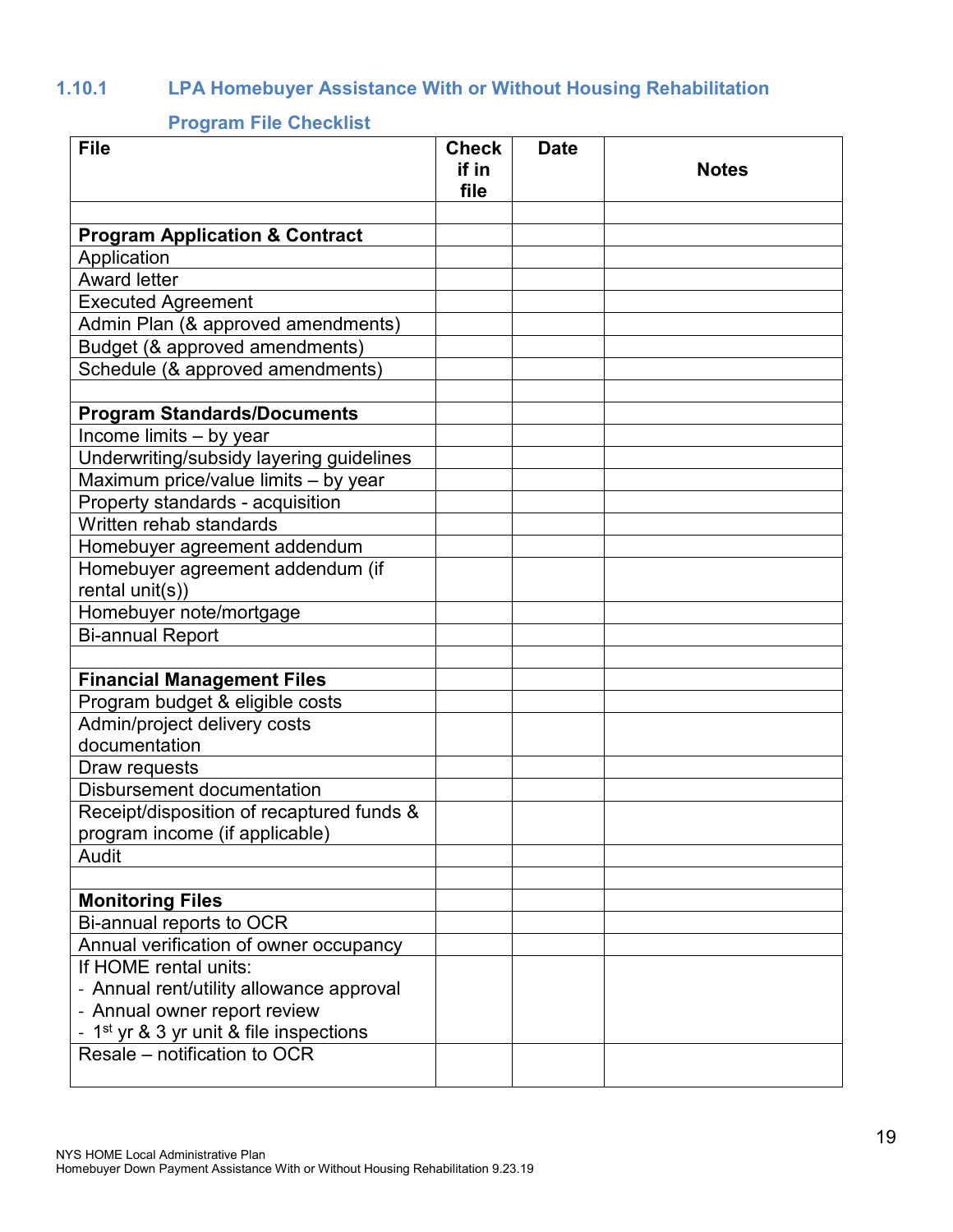## **1.10.2 LPA Homebuyer Assistance With or Without Housing Rehabilitation**

<span id="page-19-1"></span><span id="page-19-0"></span>**Project File Checklist** 

Property Address: \_\_\_\_\_\_\_\_\_\_\_ \_\_\_\_\_\_\_\_\_ SHARS: \_\_\_\_\_\_\_\_\_\_\_\_\_\_\_\_\_\_

| <b>Property file documents</b>               | <b>Check</b> | <b>Date</b>        |              |
|----------------------------------------------|--------------|--------------------|--------------|
|                                              | if in file   | entered<br>in file | <b>Notes</b> |
| Application                                  |              |                    |              |
| Applicant income determination including     |              |                    |              |
| source documents                             |              |                    |              |
| Authorization to release information         |              |                    |              |
| Initial property inspection                  |              |                    |              |
| Property environmental clearance (if         |              |                    |              |
| needed)                                      |              |                    |              |
| Property price/value determination           |              |                    |              |
| Property inspection - HOME prop stds-        |              |                    |              |
| <b>NYS Code inspection</b>                   |              |                    |              |
| <b>Buyer underwriting</b>                    |              |                    |              |
| Homebuyer counseling                         |              |                    |              |
| Homebuyer approval (income eligibility,      |              |                    |              |
| price, assistance, inspection, affordability |              |                    |              |
| period)                                      |              |                    |              |
| <b>Executed sales contract with HOME</b>     |              |                    |              |
| written agreement addendum                   |              |                    |              |
| Relocation letter to seller                  |              |                    |              |
| IDIS project set-up form                     |              |                    |              |
| Recorded note & mortgage                     |              |                    |              |
| Final reconciliation - use of HOME funds     |              |                    |              |
| Disposition of net proceeds of sale          |              |                    |              |
| IDIS project completion form                 |              |                    |              |
|                                              |              |                    |              |
| If rehabilitation:                           |              |                    |              |
| Work write-up                                |              |                    |              |
| LBP risk assessment (if pre-1978)            |              |                    |              |
| Bid package & selection documentation        |              |                    |              |
| <b>Rehabilitation contract</b>               |              |                    |              |
| <b>MWBE/Section 3 documentation</b>          |              |                    |              |
| <b>Building permit</b>                       |              |                    |              |
| Project relocation records (if applicable)   |              |                    |              |
| Progress inspections                         |              |                    |              |
| Contractor invoices, approvals, payments     |              |                    |              |
| Occupancy permit/local NYS Code              |              |                    |              |
| inspection                                   |              |                    |              |
| Final inspection - HOME standards            |              |                    |              |
|                                              |              |                    |              |
| If rental units:                             |              |                    |              |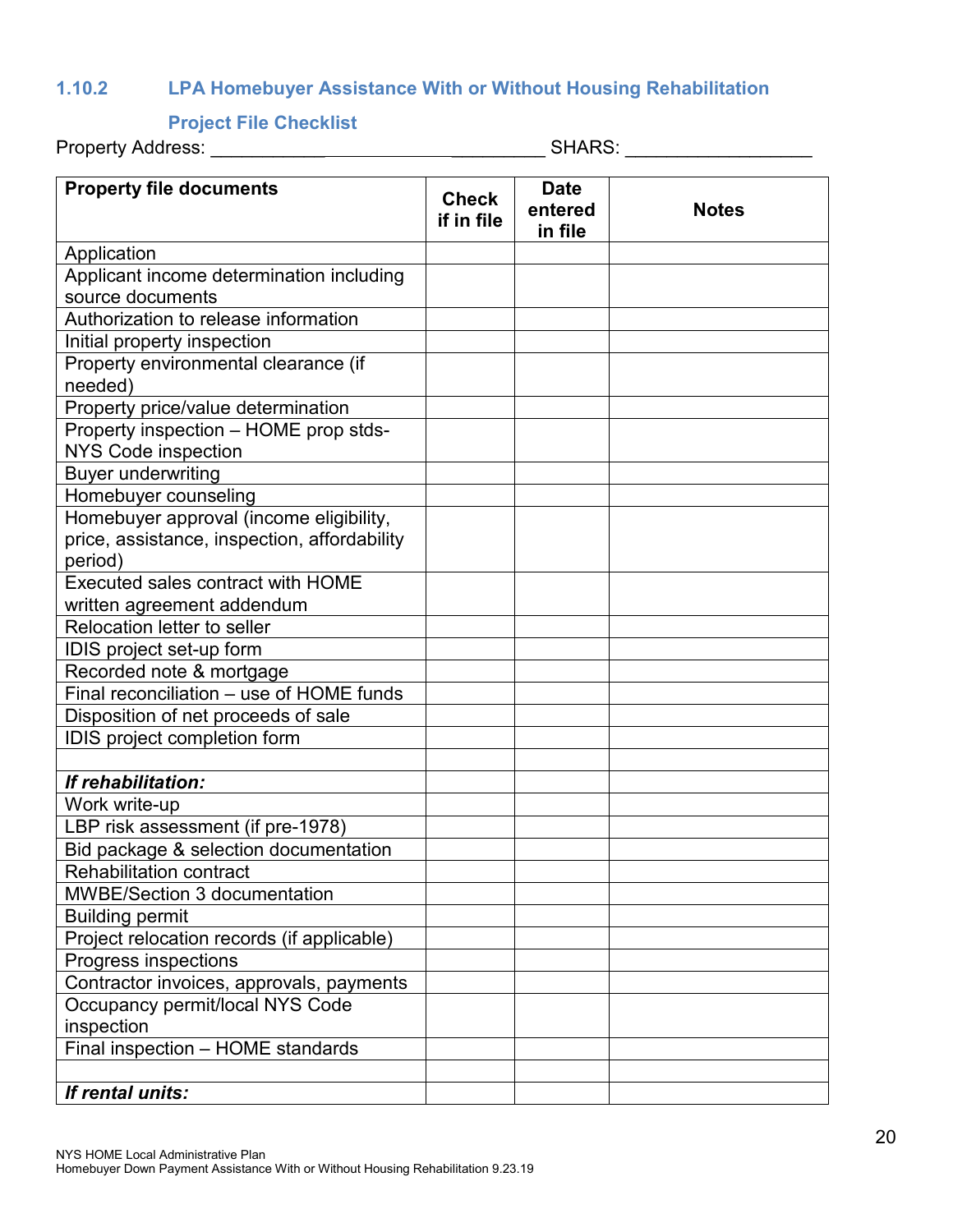| <b>Property file documents</b>                      | <b>Check</b><br>if in file | <b>Date</b><br>entered<br>in file | <b>Notes</b> |
|-----------------------------------------------------|----------------------------|-----------------------------------|--------------|
| Cost allocation (if not all HOME assisted)          |                            |                                   |              |
| Approved lease form/addendum                        |                            |                                   |              |
| Rent approval                                       |                            |                                   |              |
| Tenant income approval                              |                            |                                   |              |
|                                                     |                            |                                   |              |
| <b>Ongoing Project Monitoring</b>                   |                            |                                   |              |
| Annual verification of owner occupancy              |                            |                                   |              |
| If HOME rental units:                               |                            |                                   |              |
| - Annual rent/utility allowance approval            |                            |                                   |              |
| - Annual owner report review                        |                            |                                   |              |
| - 1 <sup>st</sup> yr & 3 yr unit & file inspections |                            |                                   |              |
| Resale – notification to OCR                        |                            |                                   |              |
| Receipt/disposition of recaptured funds             |                            |                                   |              |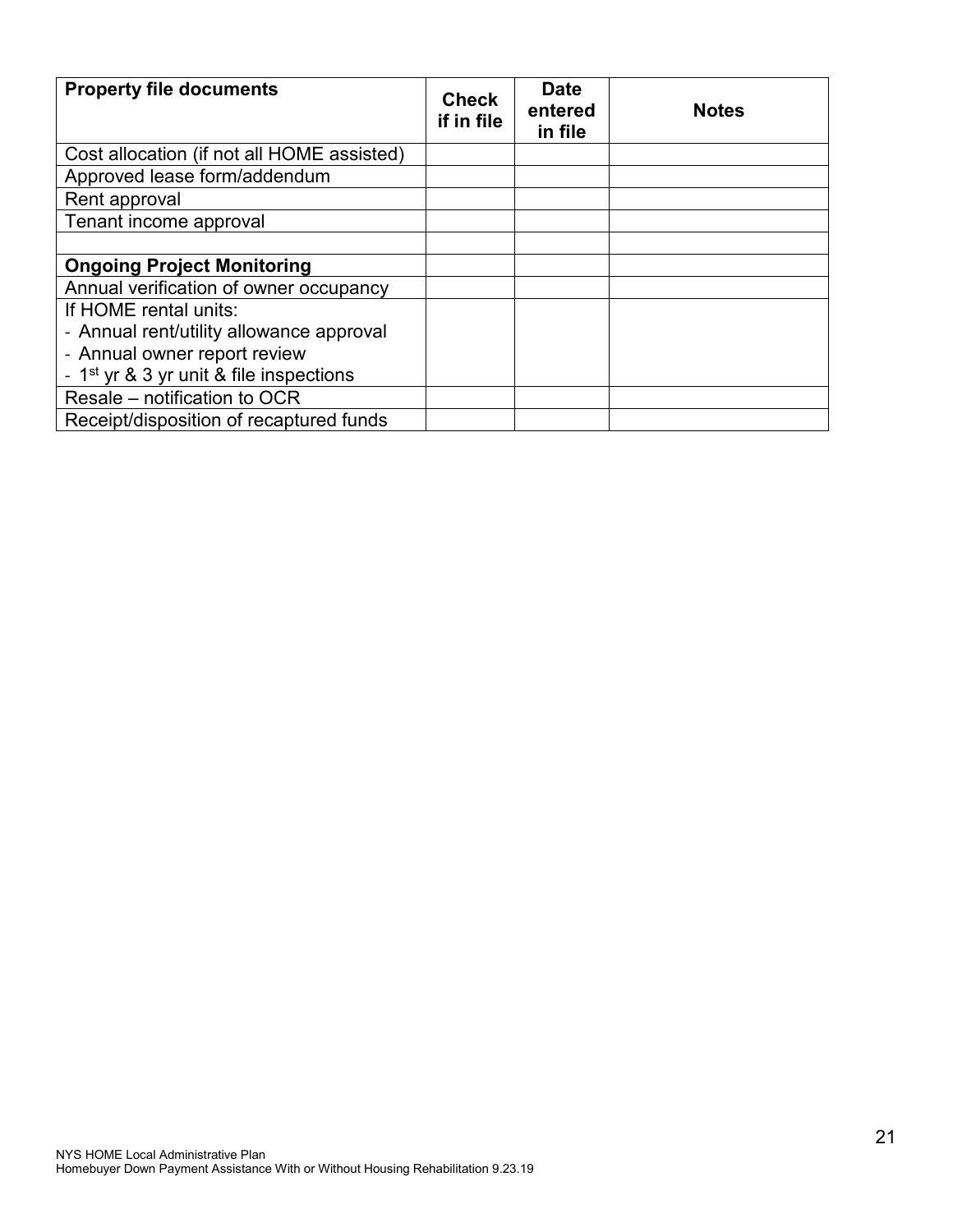## <span id="page-21-0"></span>**2 Project Requirements**

## <span id="page-21-1"></span>**2.1 Eligible Project Costs & Maximum Subsidy**

#### <span id="page-21-2"></span>**2.1.1 Eligible Project Costs**

- A. Eligible project costs are those permitted by the NYS HOME Local Program Budget Policy available on the HCR HOME Program website and as approved by HTFC at contract execution. Please review the policy for specific eligible and in-eligible costs. In general, eligible project costs include:
	- i. Acquisition costs
	- ii. Rehabilitation hard costs necessary to address the improvements indicated by the property standards, HTFC Housing Rehabilitation Standards and to meet NYS and/or Local Code upon completion.
	- iii. Site improvements and connections to off-site utilities necessary to complete the rehabilitation.
	- iv. Soft costs related to the rehabilitation, including:
		- 1. Project delivery
		- 2. Other third party costs necessary to implement the improvements, such as permits, inspections, legal and recording fees
		- 3. Relocation costs as necessary (if tenant occupied)
- B. In general, ineligible costs include:
	- i. Acquisition of property owned by the participating jurisdiction or the LPA, except for property acquired by the participating jurisdiction with HOME funds, or property acquired in anticipation of carrying out a HOME project
	- ii. Delinquent taxes, fees or charges on properties to be assisted with HOME funds
	- iii. Luxury improvements that are not consistent with the standard of "non-luxury housing with suitable amenities.
	- iv. Payment of any deposits or operating costs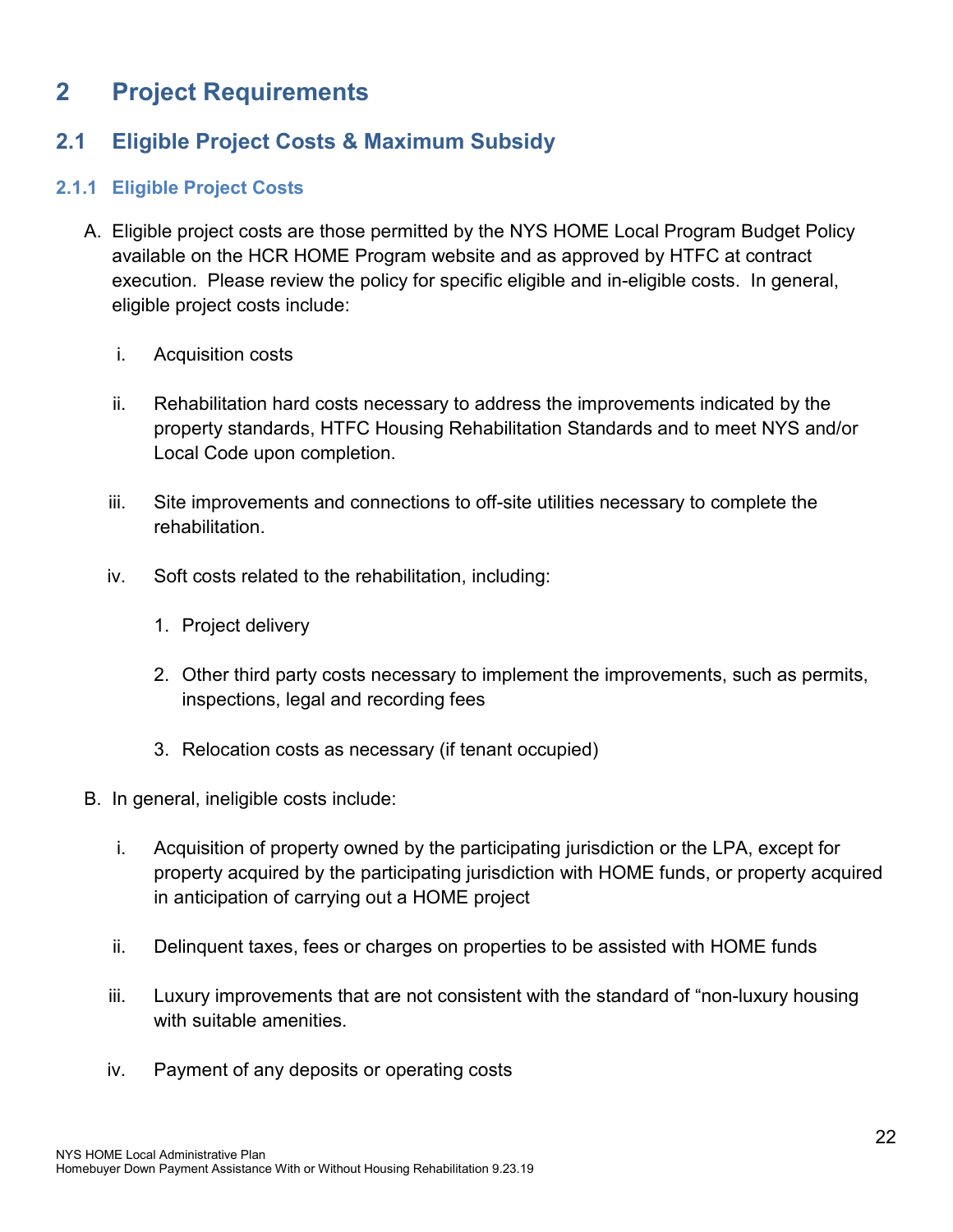- v. Off-site infrastructure, except for necessary connections to offsite utilities for the assisted unit
- vi. Payment of any escrows, deposits or operating costs (although HUD permits payment of up to one year of mortgage insurance premiums)
- vii. Payment of premium for homeowner's or flood insurance
- viii. Refinancing or payment of other debt
- ix. Non-capital equipment such as appliances.
- C. The above list is not inclusive. For more details, please refer to the NYS HOME Local Program Budget Policy located on the HCR HOME Program website.

#### <span id="page-22-0"></span>**2.1.2 Project Assistance Limits**

- A. Homebuyer Purchase Assistance without Housing Rehabilitation: funds may be used to assist a homebuyer to provide down payment and/or closing cost assistance to purchase a single family (1-4) unit, non-HOME assisted existing home or newly constructed home and may not exceed \$80,000 per unit, inclusive of all costs. As no funds for rehabilitation are included, the home to be purchased must meet NYS and/or Local Code at the time of purchase by the homebuyer and subject to a subsidy layering review.
- B. Homebuyer Purchase Assistance with Housing Rehabilitation: funds may be used to assist a homebuyer to provide down payment and/or closing cost assistance and funds for housing rehabilitation to purchase a single family (1-4) unit, non-HOME assisted existing home and may not exceed \$80,000 per unit, inclusive of all costs and subject to a subsidy layering review.
	- i. The amount of HOME funds necessary for down payment assistance and housing rehabilitation must be "right sized" for the individual homebuyer's financial situation and on the cost of housing rehabilitation necessary to meet program property standards.
	- ii. LPAs must assist homebuyers after purchase to complete the housing rehabilitation within 6 months. The homebuyer may not reside in the property if health and safety hazards are present. The property must meet NYS and /or Local Code upon completion of housing rehabilitation.

## <span id="page-22-1"></span>**2.2 Homebuyer Eligibility, Underwriting Guidelines and Subsidy Layering**

A. Housing Counseling: each applicant must receive a Certificate of Completion for pre-purchase homeownership counseling.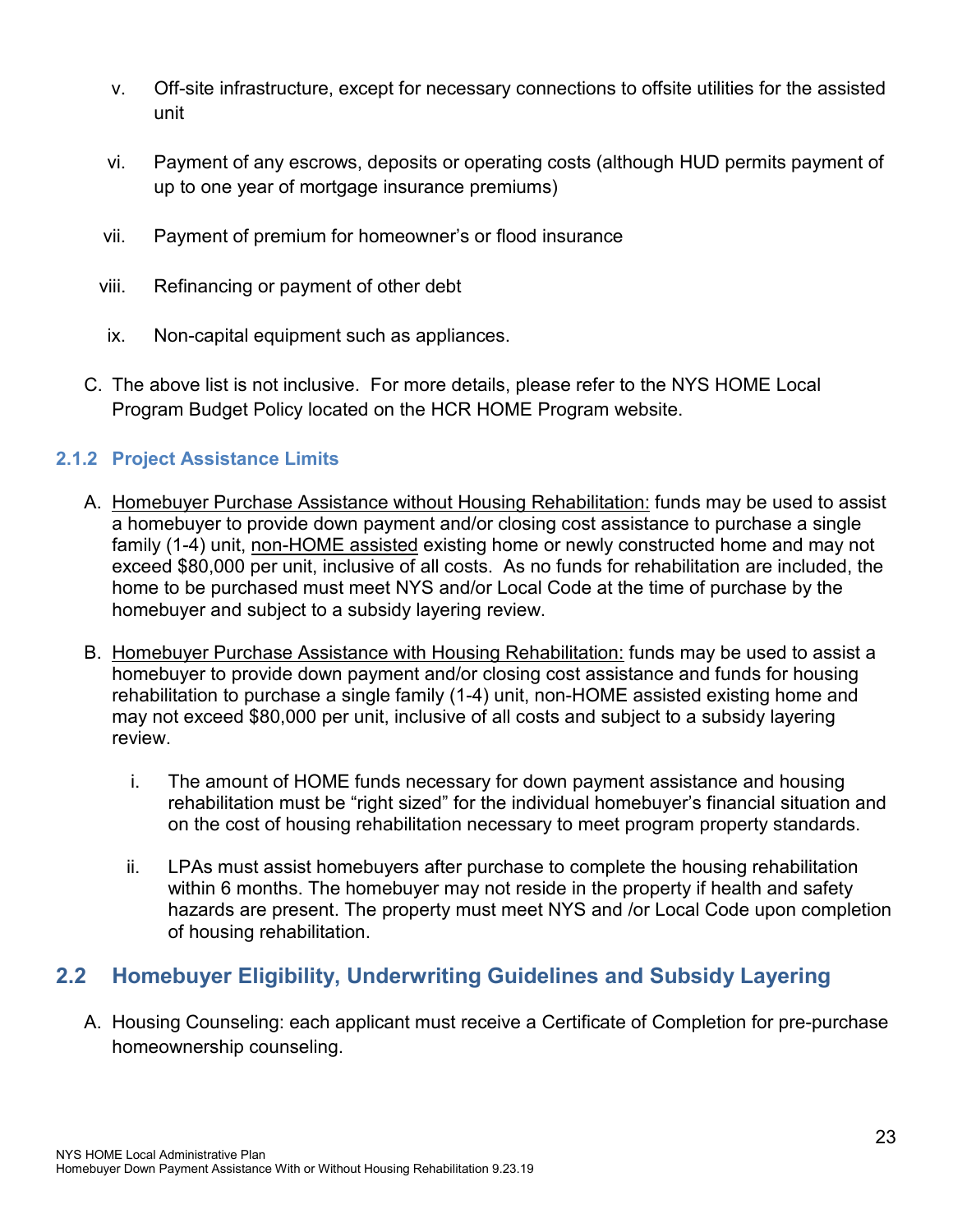- B. HTFC Underwriting Guidelines for Homebuyer Qualifying Ratios: housing debt to income ratio: max 35%, total debt to income ratio: max 45%, the housing debt ratio can be a maximum of 40%, provided there is no other total debt.
- C. LPAs must conduct and document a subsidy layering analysis to determine the appropriateness of the amount of HOME assistance being made available to the homebuyer. LPAs should "right size" the assistance in relation to the individual homebuyer's financial need for direct homebuyer assistance and if applicable, the need for housing rehabilitation to meet property standards.
- D. LPAs must conduct and document a sources and uses analysis to demonstrate there are enough assets/funds available to purchase and if applicable, rehabilitate the home (mortgage commitment, down payment assistance, savings, gift letter, funds for housing rehabilitation if applicable, other funds, etc.).
- E. LPAs providing funds for housing rehabilitation must document the LPA and homebuyer role in the housing rehabilitation process. The LPA must document the contractor selection, hiring and construction management process to ensure there is capacity to complete the housing rehabilitation within 6 months of purchase.
- F. LPAs must document that financial resources are available to sustain future homeownership: document that the first mortgage product is not predatory (high fees, high interest rates, etc.) and that it conforms to standard affordable housing lending criteria (fixed rate, no balloon payments, etc.), review the expected income and job stability, estimate future adjustments to property taxes, fees to the municipality, homeowners insurance, estimate average monthly cost of utilities, review liquid assets to ensure the homebuyer will have the minimum equivalent of 1 month housing payment in personal savings following the purchase.

#### <span id="page-23-0"></span>**2.2.1 Preferences and Priorities**

- A. Assistance can be limited to units within the identified service area of the program in the application and contract.
- B. Assistance cannot be limited to current or prior residents of the jurisdiction of the target area.
- C. Priorities or preferences for certain types of housing or household type is only permissible to the extent that:
	- i. The priority or preference does not violate nondiscrimination and fair housing requirements.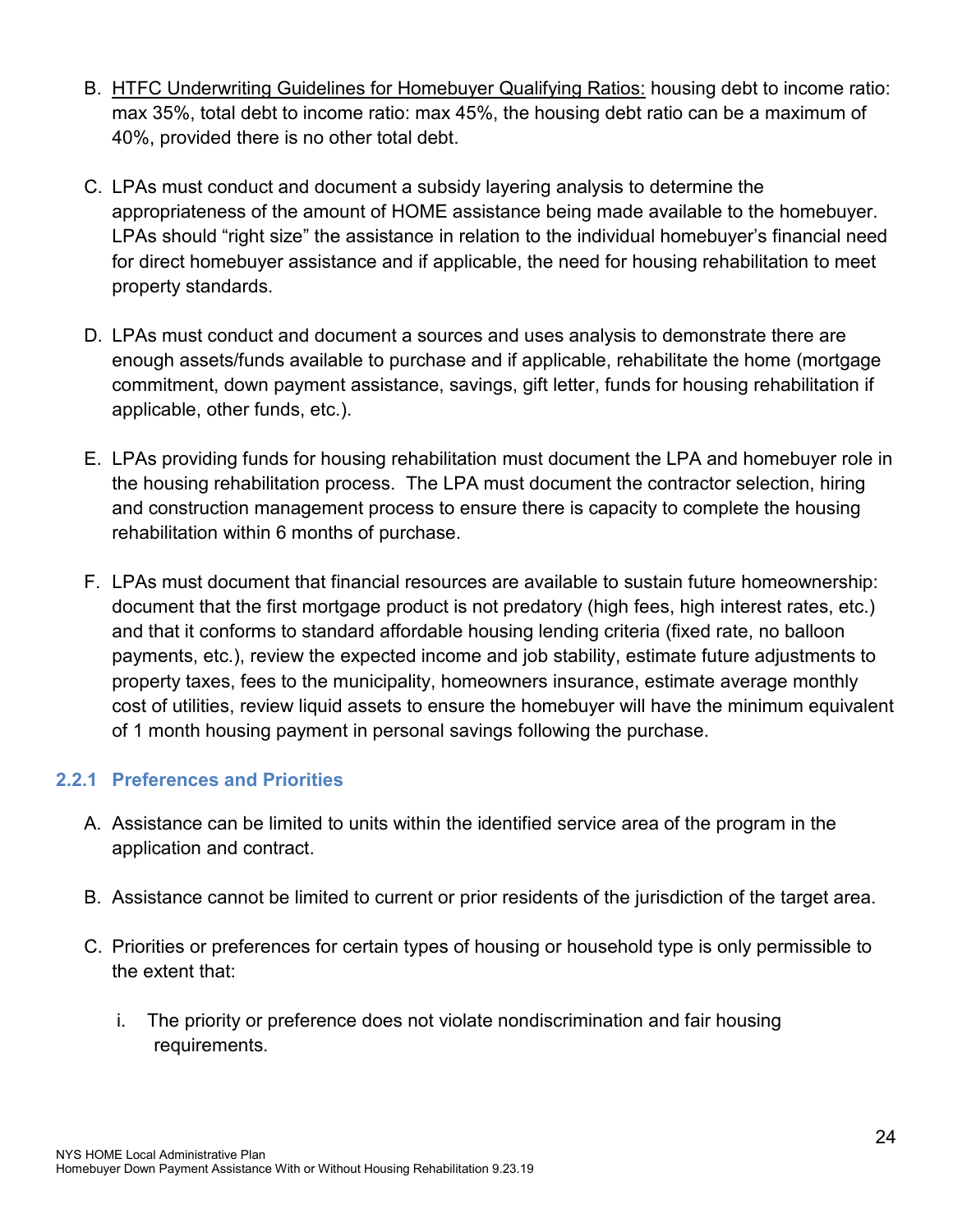- ii. The priority housing and household type has been identified in the application and approved by HTFC at contract execution.
- iii. The priority or preference is fully disclosed in all program documents, advertisements and presentations.
- iv. The HTFC may allow LPAs to design eligible program activities that may limit beneficiaries to veterans, the elderly, the physically disabled, and/or or give preferences to persons in certain occupations, such as police officers, firefighters, or teachers.
- v. If the program elects to serve a special needs population, the LPA must have a current service provider agreement that will send direct referrals of clients in the special needs population to be served in the HOME assisted program.
- vi. Any limitation or preference must not violate nondiscrimination requirements in 24 CFR 92.350.
- vii. Limiting programs or giving preferences to students or a group of all employees is not permitted.
- viii. The preference or limitation must be approved by the HTFC at contract execution.

#### <span id="page-24-0"></span>**2.2.2 Applicant Fees - Charges to Homebuyers**

- A. The LPA may not charge homebuyers servicing, origination, or other fees for the purpose of covering costs of administering the HOME program, except that the LPA may charge:
	- i. Nominal application fees to discourage frivolous applications the amount of application fees must be appropriate to the type of application and may not create an undue impediment to a low-income family's participation in the program.
	- ii. Housing counseling fees only to the extent that such costs are not paid by HOME or other funds.

Any such fees collected must be treated as applicable credits under OMB cost guidelines.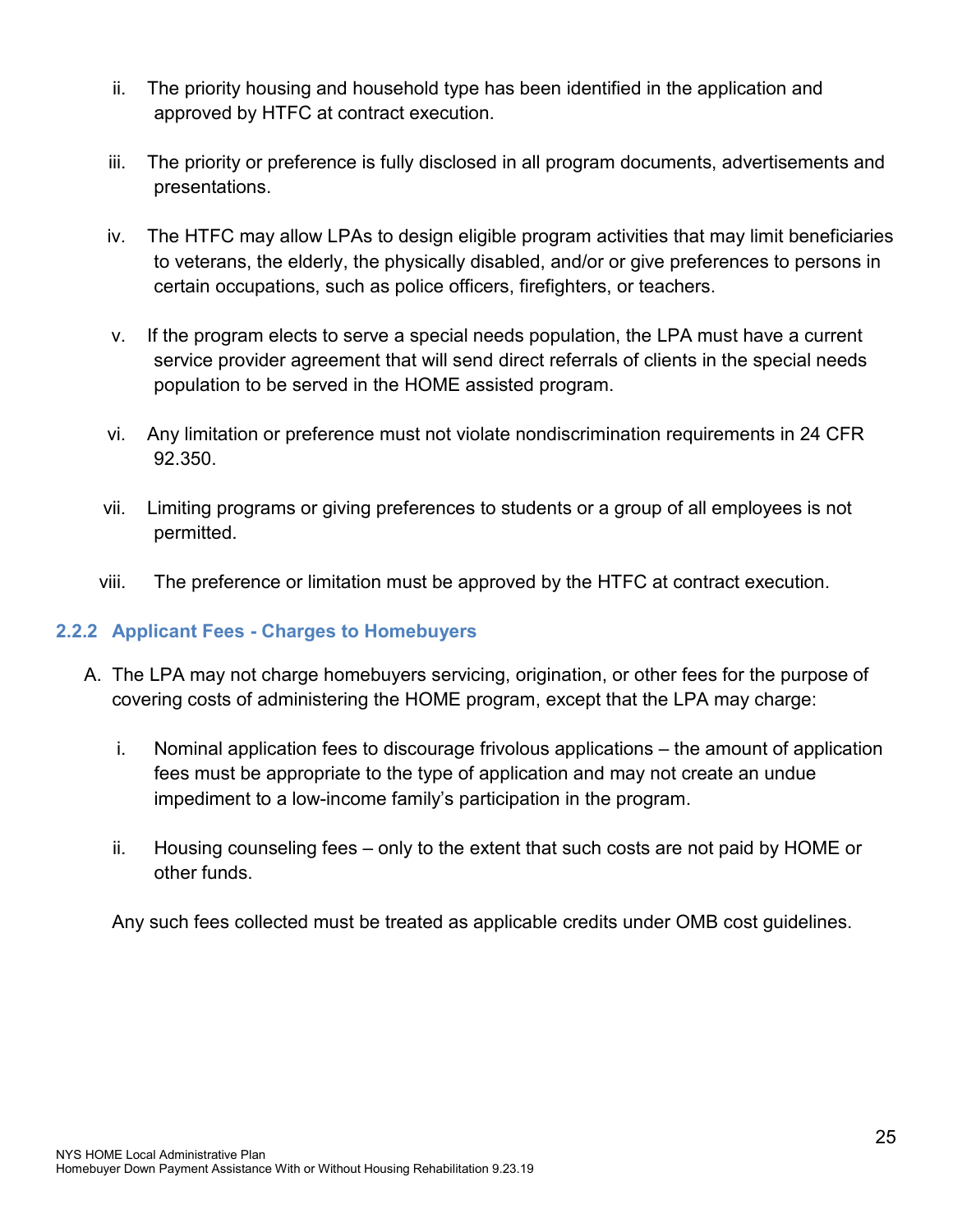## <span id="page-25-0"></span>**2.3 Applicant Eligibility**

#### <span id="page-25-1"></span>**2.3.1 Applicant Intake & Waiting List**

- A. Applications must be taken in a manner that that ensures fair access, including reasonable time periods and methods of submission. Assistance must be offered to any household requesting assistance in completing the application.
- B. While priority or preference households may be placed on a separate waiting list, and processed according to the priority, applications must be accepted from any household within the eligible service area.
- C. Waiting lists must be updated within the last 6 months, maintained and available for inspection.
- D. Income eligibility need not be verified to place an applicant in the queue or on a waiting list. Placement on the list can be based upon the applicant's representation of income, with disclosure that income will be verified prior to the offering of assistance.
- E. LPAs may use an already established wait list from a prior program, however, all applicants must have been pre-qualified to be on the list within the past 6 months.

#### <span id="page-25-2"></span>**2.3.2 Income Eligibility**

- A. All households assisted must be under 80% of median income as defined by HUD HOME income limits posted at: [https://www.hudexchange.info/manage-a-program/home-income](https://www.hudexchange.info/manage-a-program/home-income-limits/)[limits/.](https://www.hudexchange.info/manage-a-program/home-income-limits/)
- B. Income must be determined using either the Section 8 method OR IRS Form 1040 method, defined at 92.203(b). The same method must be used for the entire program/for each activity.
- C. LPAs must use the HUD CPD Income Eligibility Calculator at: [https://www.hudexchange.info/incomecalculator/.](https://www.hudexchange.info/incomecalculator/)
- D. All income sources must have at least two months of source documentation (92.203(a) (2) and project anticipated household income for the next 12 months.
- E. Income certifications must sign and dated by the LPA and homebuyer.
- F. The income certification is valid for 6 months. The sale of the unit to the HOME eligible buyer must occur within 6 months of the income certification or the certification must be updated.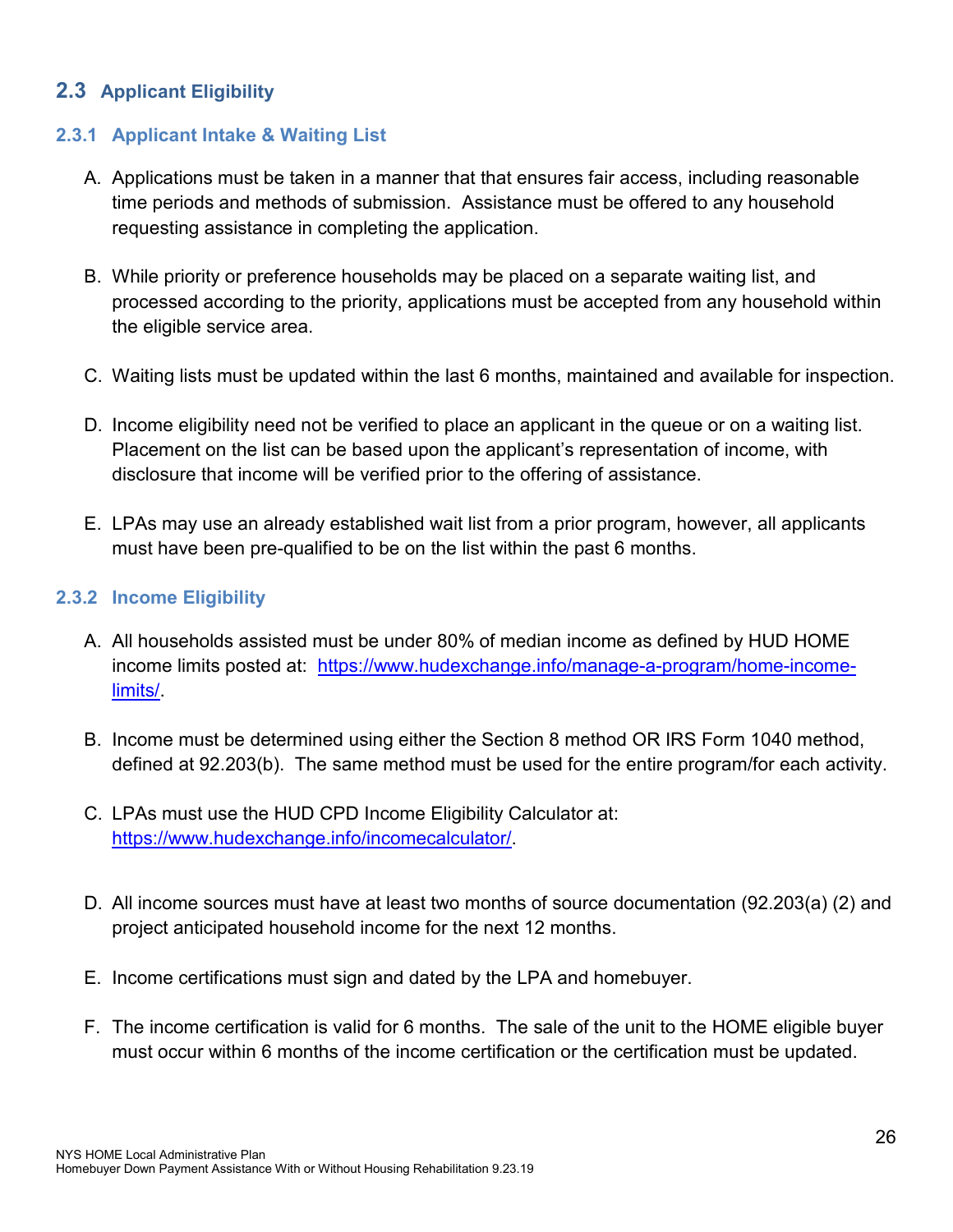G. Visit [https://www.hudexchange.info/programs/home/topics/income-determination/#guidebooks](https://www.hudexchange.info/programs/home/topics/income-determination/#guidebooks-and-tools)[and-tools](https://www.hudexchange.info/programs/home/topics/income-determination/#guidebooks-and-tools) for further guidance.

#### <span id="page-26-0"></span>**2.3.3 Conflict of Interest**

- A. The LPA, including its officers, board members and employees, are subject to the presumption of conflict of interest as stated in  $92.356(a) - (c)$ . As such, all such covered persons of the LPA may not receive either program assistance or any contract without the prior written exception granted by HUD.
- B. No person(s) who exercises or has exercised any functions or responsibilities with respect to the activities being assisted with HOME funds or who is or was in a position to participate in the decision-making process or gain inside information related to HOME assisted-activities may obtain a financial interest or financial benefit from a HOME assisted activity or have a financial interest in any contract, subcontract, or agreement with respect to the HOME-assisted activity, or the proceeds from such activity, either for themselves or those with whom they have business or immediate family ties during their tenure or for one year thereafter.
- C. Immediate family ties include, whether related by blood, marriage, or adoption: spouse, parent (including step-parent), child (including stepchild), brother, sister (including step brother or step sister) grandparent, grandchild, and in-laws or a covered person.
- D. Further, no officer, employee, agent, or consultant of a covered person or entity may occupy a HOME assisted affordable housing unit in the Project.
- E. Exceptions: requests for exceptions to this policy must be submitted to HTFC in advance of selection with the information required by  $92.356(d) - (e)$ . HTFC will forward the request to HUD for review. Upon written request, exceptions may be granted by HUD on a case-by-case basis. In the request to HUD, the LPA must disclose the full nature of the conflict, submit proof that the disclosure has been made public and also provide a legal opinion stating that there would be no violation of State or Local law if the exception were granted by HUD.

#### <span id="page-26-1"></span>**2.3.4 Other Homebuyer Eligibility Requirements**

A. The assisted homebuyer must be legal a resident of the United States.

#### <span id="page-26-2"></span>**2.3.5 Feasibility Determination – Denial of Assistance**

- A. Properties/households should be assisted only if sufficient funds exist to assist the buyer to purchase the home.
- B. If assistance includes housing rehabilitation, properties/households should be assisted only if sufficient funding exists to address the items to be repaired, as identified in the housing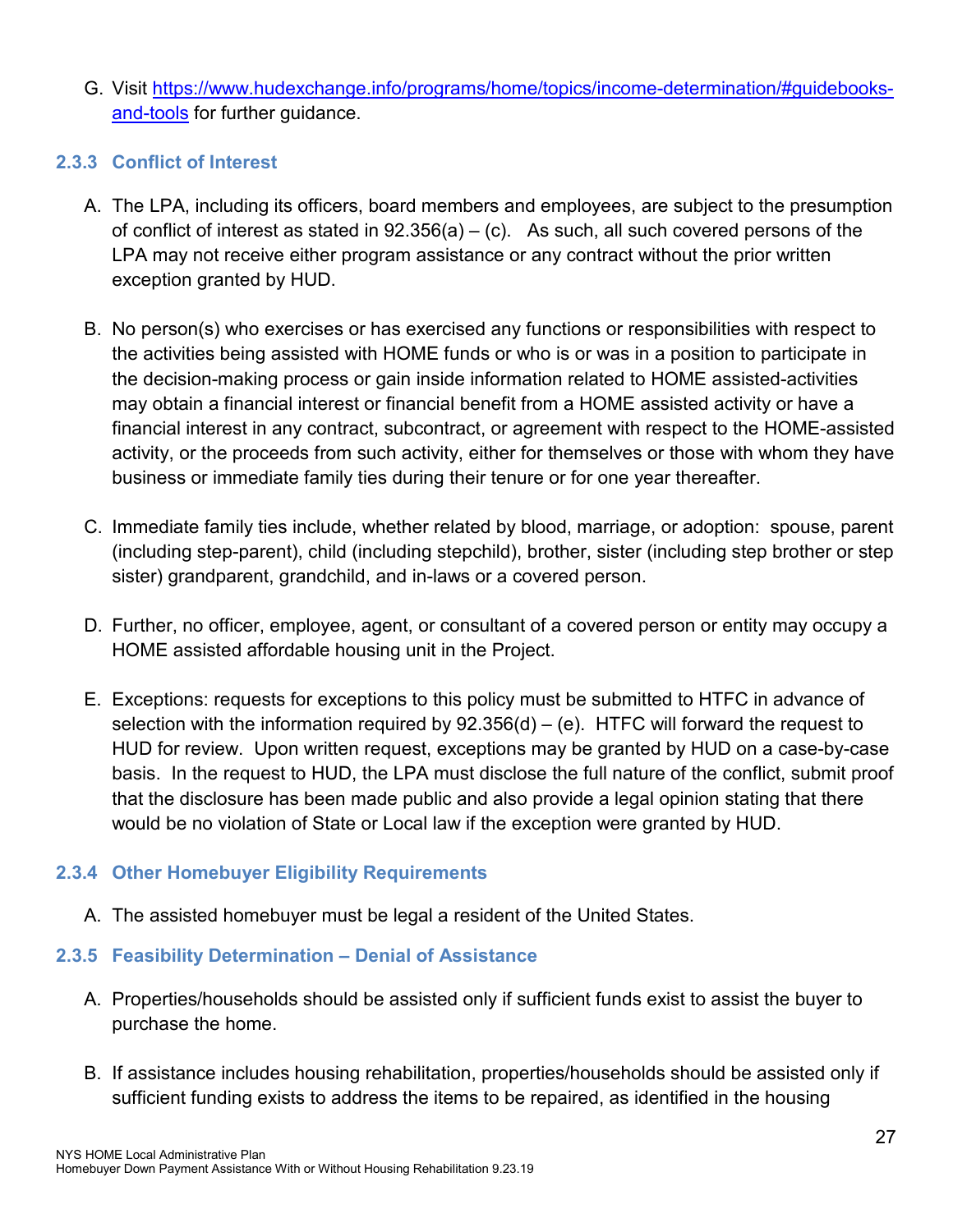rehabilitation inspection; and in order for the unit to meet the program property standards at completion.

- C. The household must have the capacity to sustain the housing throughout the POA.
- D. If inadequate funding exists, the family cannot sustain the housing or it is determined that this is not a cost effective use of funds, the project should be determined infeasible unless the LPA can correct these conditions.
- E. Infeasibility determinations should be documented, and the household provided notification including an appeals process.
- F. Any household denied assistance must be contacted in writing with the reasons for denial disclosed and the process for appealing the denial identified.

#### <span id="page-27-0"></span>**2.3.6 Homebuyer Counseling**

- A. The homebuyer must receive a Certificate of Completion for pre-purchase housing counseling from a HUD-Certified counselor working for an agency approved to participate in HUD's Housing Counseling program. The prospective homebuyer must be deemed by the counselor as "ready to proceed" to purchase a home.
- B. The Agency approved to participate in HUD's Housing Counseling program may have funds from Federal sources other than HOME that will pay the cost for pre-purchase counseling. If so, the cost may not be charged to the HOME program.
- C. Counseling costs may be charged to only one of the following (as permitted in the approved budget):
	- i. To HOME administrative funds (if applicant does not purchase a home)
	- ii. As a project delivery cost charged to HOME (if applicant purchases a home)
	- iii. To the homebuyer, if the fee is cost-based and reasonable and not charged to the HOME program.
- D. Counseling costs may also be paid with other non-HOME funds provided by the LPA. If the direct cost of homebuyer counseling services provided to families that acquire properties with HOME funds is paid with other non-federal funds, it may be counted as HOME match.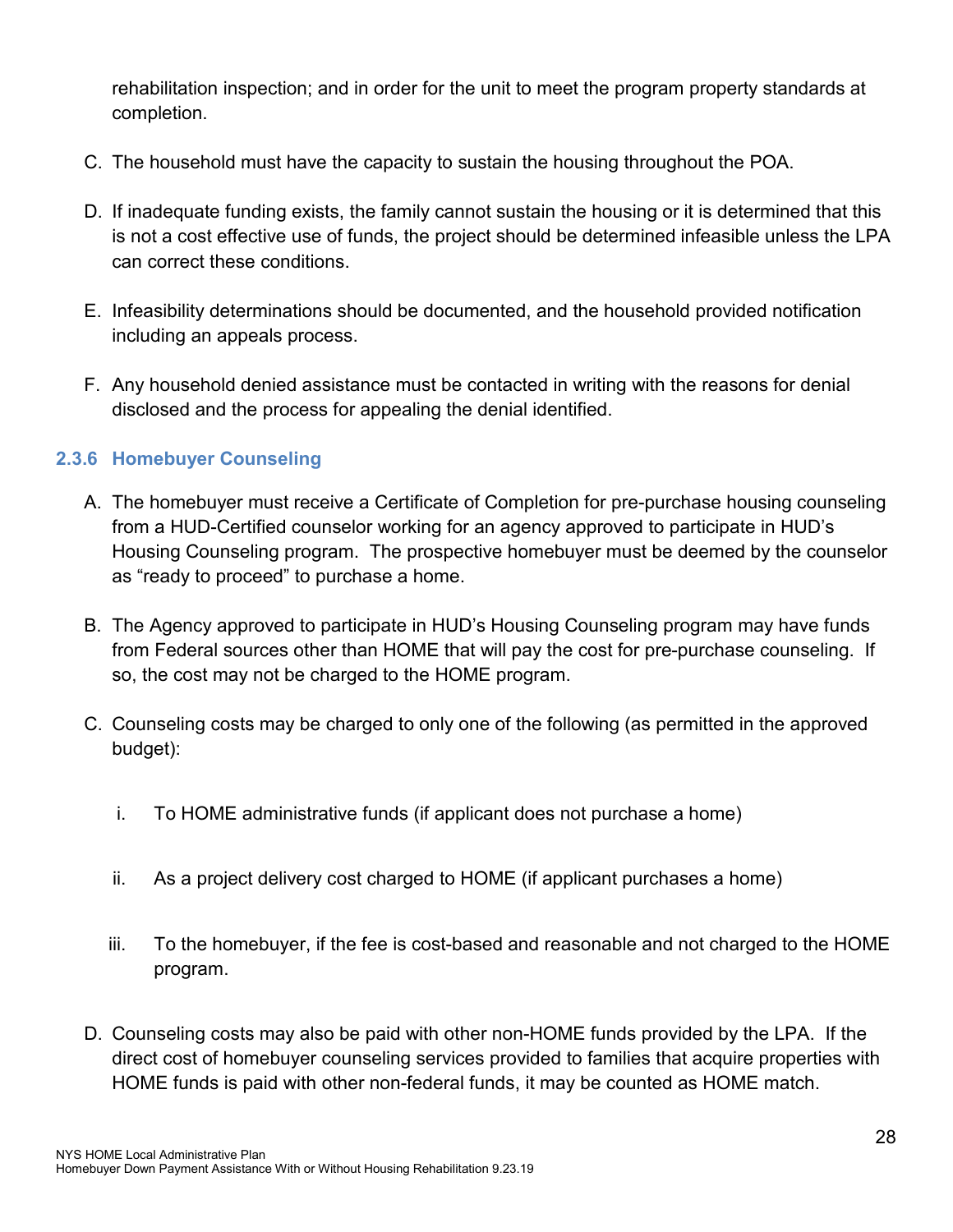## <span id="page-28-0"></span>**2.4 Forms of Ownership**

#### <span id="page-28-1"></span>**2.4.1 Eligible Forms of Ownership**

- A. The home and land must be transferred to the homebuyer in fee simple title or if in a condominium or cooperative or land trust:
	- i. The land may be under a 99- year ground lease or a community land trust lease of at least 50 years.

#### <span id="page-28-2"></span>**2.4.2 Ineligible Forms of Ownership**

A. Right to possession under a contract for deed, installment contract, or land contract (pursuant to which the deed is not given until the final payment is made) is not ownership.

## <span id="page-28-3"></span>**2.5 Property Eligibility**

#### <span id="page-28-4"></span>**2.5.1 Eligible Property Types**

- A. Permitted property types include:
	- i. Single family (1-4 units) housing.
	- ii. Condominiums & cooperative units.
- B. Homebuyer with rental units If HOME funds are used to assist a homebuyer purchase a property that has rental units (e.g., a 2 to 4 unit), the LPA must determine if the HOME assistance is being used in the homebuyers unit, the rental units or both.
- C. If the rental unit is being assisted with HOME funds, then rental rules apply including lowincome tenant occupancy, lease requirements, rent limits, income recertification, and ongoing property standards during the POA.
- D. HTFC prefers a "whole house" approach to housing rehabilitation when assisting a homebuyer to purchase a property that includes rental units and prefers the entire property to be rehabilitated. If the homebuyer unit and all rental units qualify for HOME assistance, then all units should be HOME assisted as a single undertaking. All units and common areas must be rehabilitated to meet NYS and/or Local Code upon completion.
- E. The HTFC prefers the households assisted to receive some form of landlord and HOME Program rental requirements training prior to renting the HOME eligible units.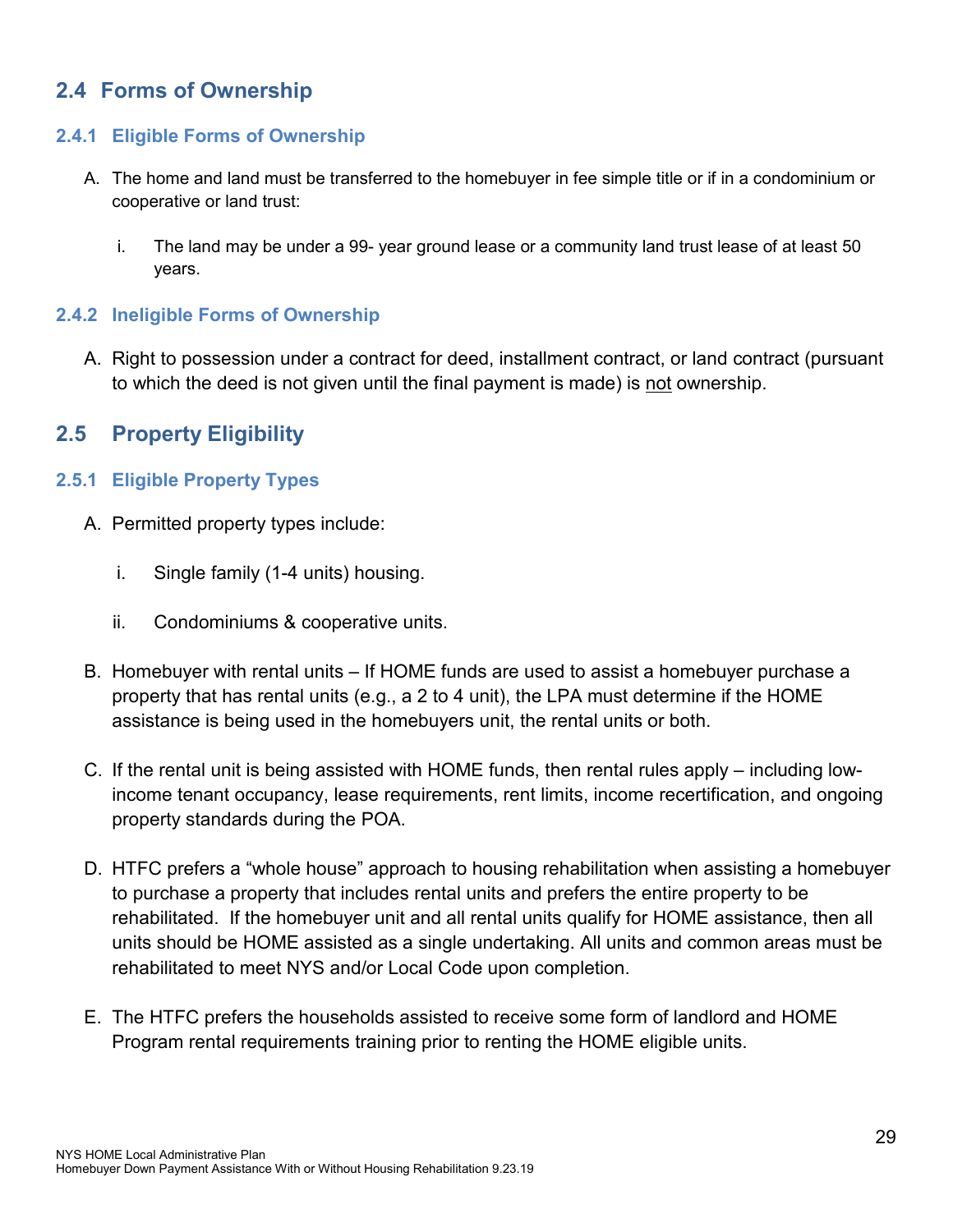- F. The LPA must verify that the purchase price for the type of single family housing (1-4 units) cannot exceed the median purchase price for the area where the home is located, as defined by HUD's Homeownership Sales Price Limits provided by HUD for existing housing.
- G. The property must be documented to be decent, safe, sanitary, and in good condition and must meet NYS and/or Local Code upon completion. For down payment and closing cost assistance only, the home must meet NYS and/or Local Code at purchase.
- H. The Code inspection can't take place more than 90 days before the execution of the purchase agreement.
- I. If the homebuyer is approved for down payment and closing cost assistance with funds for housing rehabilitation, the unit must meet NYS and/or Local Code within 6 months of purchase. The homebuyer is not able to reside in the unit until after all health and safety issues and code violations (related to health and safety issues) are repaired.

#### <span id="page-29-0"></span>**2.5.2 Maximum Sales Price and After Rehab Value Limits**

- A. If home is purchased with no funds for housing rehabilitation, the purchase price for the homebuyer cannot exceed the HUD Homeownership Sales Price Limits (maximum purchase price/after rehab value limit) as published annually by HUD for the local jurisdiction at the time of commitment, available at: [https://www.hudexchange.info/resource/2312/home-maximum](https://www.hudexchange.info/resource/2312/home-maximum-purchase-price-after-rehab-value/)[purchase-price-after-rehab-value/.](https://www.hudexchange.info/resource/2312/home-maximum-purchase-price-after-rehab-value/)
- B. If the home is purchased and includes funds for housing rehabilitation and the property will be rehabilitated after acquisition to meet program property standards, this limit applies to the afterrehabilitated value.
- C. The after-rehab value must be estimated up front, before work is started. The after rehab value must be considered when determining the scope of work for the unit and the calculation documented using one of the following methods:
	- i. Licensed Appraisal
	- ii. Real Estate Market Assessment
	- iii. Independent estimate of value by a "knowledgeable" professional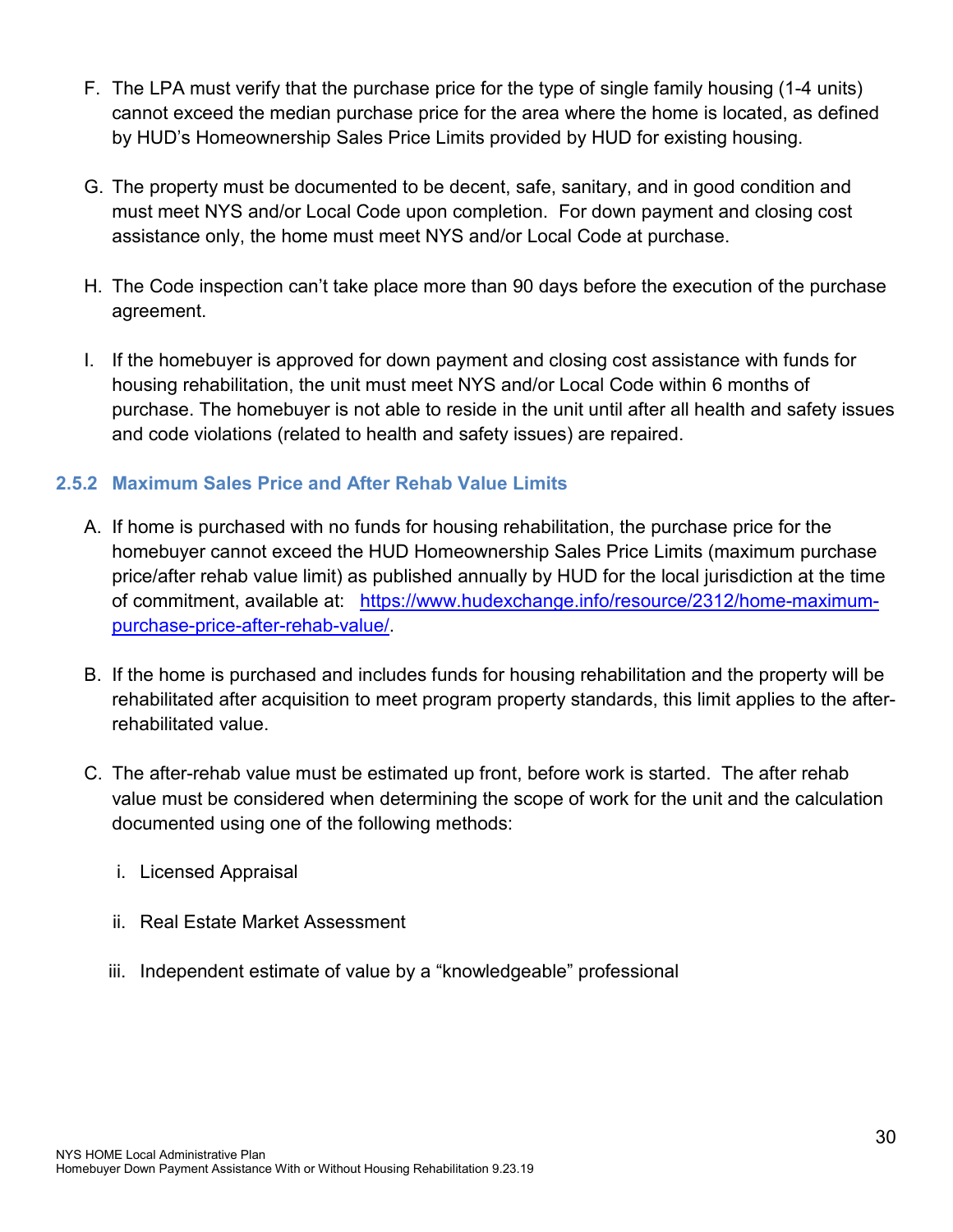#### <span id="page-30-0"></span>**2.6 Property Standards**

- A. If a home is being acquired by a homebuyer with HOME assistance and there are no funds for housing rehabilitation, the LPA shall ensure that the property meets the property standards of 24 CFR Part 92.251, as applicable and as amended, for HOME assisted activities, to ensure that the housing is decent, safe and sanitary, and meets all applicable New York State and/or Local Code requirements at sale to the homebuyer.
	- i. HUD has deferred the implementation of new property standard requirements. These new requirements are applicable to any project with a commitment after the effective date of the new requirements as may be announced by HUD. These standards are subject to update as HUD issues additional guidance.
- B. If the housing was originally placed in service before 1/1/78, and will not be rehabilitated, then LBP requirements at 35.1000 - 1030 also apply, as detailed in the section on Lead Based Paint included in this Plan.
- C. Minor repairs needed to meet program property standards in which less than \$5,000 is expended in HOME funds are not considered rehabilitation, and can be made without triggering rehabilitation standards. The ability to expend less than \$5,000 in HOME funds for minimal repairs prior to purchase must be included in the program design at application and approved by HTFC at award.
- D. Housing inspections must be performed in compliance with 24 CFR 92.251. The LPA must inspect the housing no earlier than 90 days before the commitment of HOME assistance.
- E. If the existing housing does not meet these standards, it must be rehabilitated under the standards or it cannot be assisted with HOME funds.

#### <span id="page-30-1"></span>**2.6.1 Reasonable Accommodations and Modifications**

- A. The LPA must work with any household with accessibility needs to address those needs as part of the scope of work for housing rehabilitation and must be in compliance with the Fair Housing Act, Section 504, as applicable.
- B. Accommodations and modifications to address accessibility needs can and should be paid with HOME funds. Exceptions to per-unit assistance limits due to such modifications will be considered.

#### <span id="page-30-2"></span>**2.6.2 Project Commitment and Set Up**

A. A project commitment can be made and the project set up in IDIS when: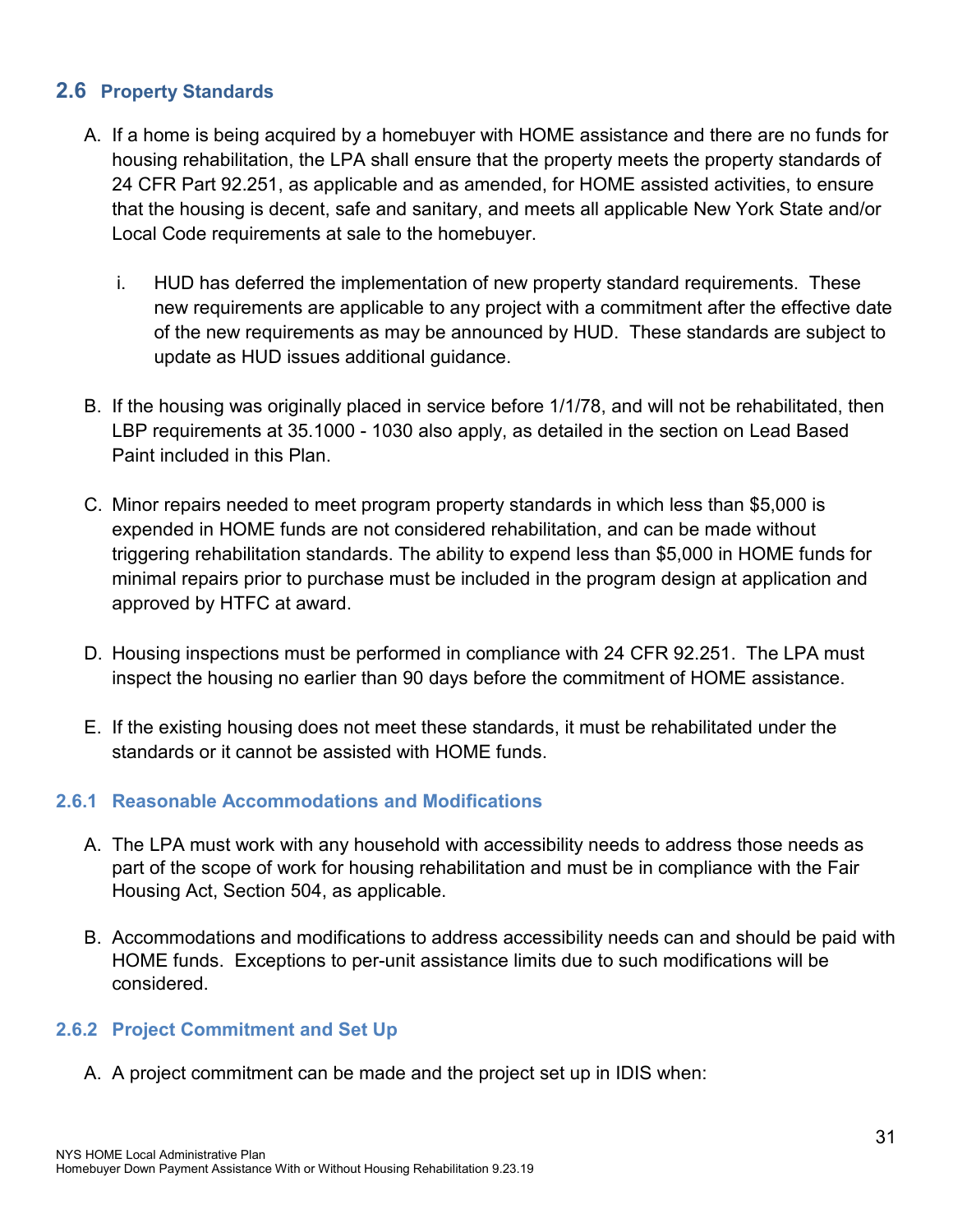- i. The unit has received Tier 2 environmental approval
- ii. Project underwriting has been completed
- iii. The LPA and homebuyer have executed a written legally binding agreement meeting the requirements.
- iv. A purchase offer has been accepted by the homebuyer
- v. If applicable, the rehabilitation scope of work has been approved by HTFC, the construction contract has been let and the work is scheduled to start immediately after purchase by homebuyer.

#### <span id="page-31-0"></span>**2.6.3 First File Review by OCR**

- A. Prior to the first project set-up and initial project draw, the LPA will assemble all required documentation as specified on Initial File Submission Checklists and submit to OCR for review. OCR will review the documentation and require any corrections prior to initial project setup. If the first file submission is acceptable, no further documentation submissions will be required for subsequent projects.
- B. The Initial File Submission Checklist is included in this Plan and is available on the HCR HOME Program website.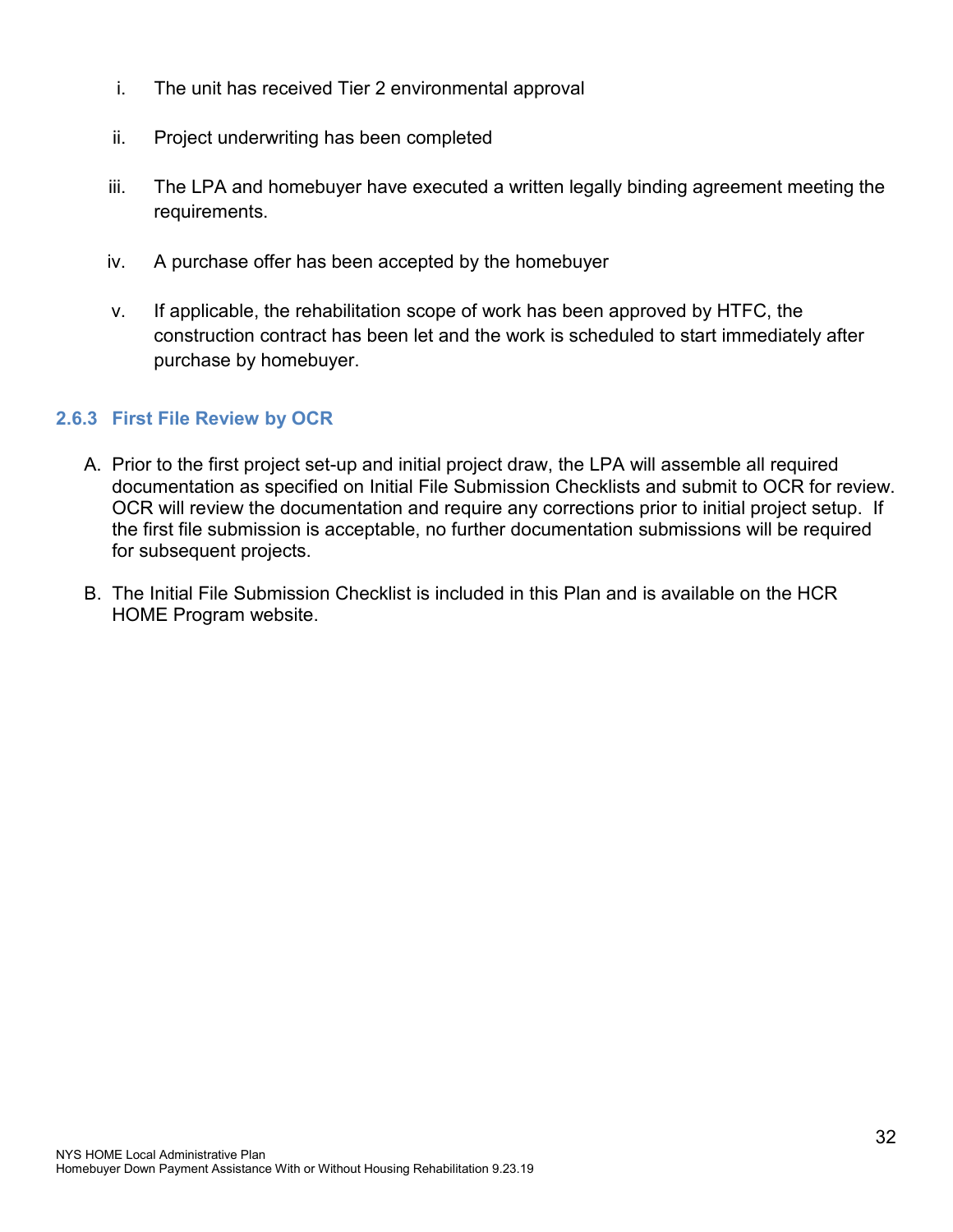#### **LPA Homebuyer Assistance With or Without Housing Rehabilitation Initial File Submission Checklist**

SHARS ID: \_Project Address: \_\_\_\_\_\_\_\_\_\_\_\_\_\_\_\_\_\_

| <b>File</b>                                                                                                                        | <b>Submitted</b> | <b>HTFC Review Notes</b> |
|------------------------------------------------------------------------------------------------------------------------------------|------------------|--------------------------|
| Part 1: Submitted at Project Setup                                                                                                 |                  |                          |
| Set Up/Completion Form                                                                                                             |                  |                          |
| Applicant income eligibility certification                                                                                         |                  |                          |
| Supporting documentation - all income                                                                                              |                  |                          |
| Buyer underwriting:<br>• Affordability analysis<br>1 <sup>st</sup> mortgage review<br>• Assistance amount determination            |                  |                          |
| Unit inspection report                                                                                                             |                  |                          |
| Tier 2 Site-specific Statutory Checklist                                                                                           |                  |                          |
| Sale price v. program limit                                                                                                        |                  |                          |
| Executed homebuyer written agreement                                                                                               |                  |                          |
| If rehab, set up can be approved based<br>ion above, but submit below right after set<br>up but before proceeding through closing: |                  |                          |
| After rehab value estimate v. limit                                                                                                |                  |                          |
| If pre-1978, LBP risk assessment                                                                                                   |                  |                          |
| <b>Building permit</b>                                                                                                             |                  |                          |
| <b>Rehabilitation contract</b>                                                                                                     |                  |                          |
| Part 2: Submitted after closing                                                                                                    |                  |                          |
| Recorded note & mortgage                                                                                                           |                  |                          |
| If Rehab:                                                                                                                          |                  |                          |
| Homeowner Rehab Completion Form                                                                                                    |                  |                          |
| LBP clearance report (If pre-1978)                                                                                                 |                  |                          |
| Recorded note & mortgage                                                                                                           |                  |                          |
| Final project budget - all sources & uses                                                                                          |                  |                          |

\_\_\_\_\_\_\_\_\_\_\_\_\_\_\_\_\_\_\_\_\_\_\_\_\_\_\_\_\_\_\_\_\_\_\_\_\_\_\_\_\_\_\_\_\_\_\_\_ \_\_\_\_\_\_\_\_\_\_\_\_\_\_\_\_\_\_

\_\_\_\_\_\_\_\_\_\_\_\_\_\_\_\_\_\_\_\_\_\_\_\_\_\_\_\_\_\_\_\_\_\_\_\_\_\_\_\_\_\_\_\_\_\_\_\_ \_\_\_\_\_\_\_\_\_\_\_\_\_\_\_\_\_\_

LPA Signature Date

#### HTFC Reviewer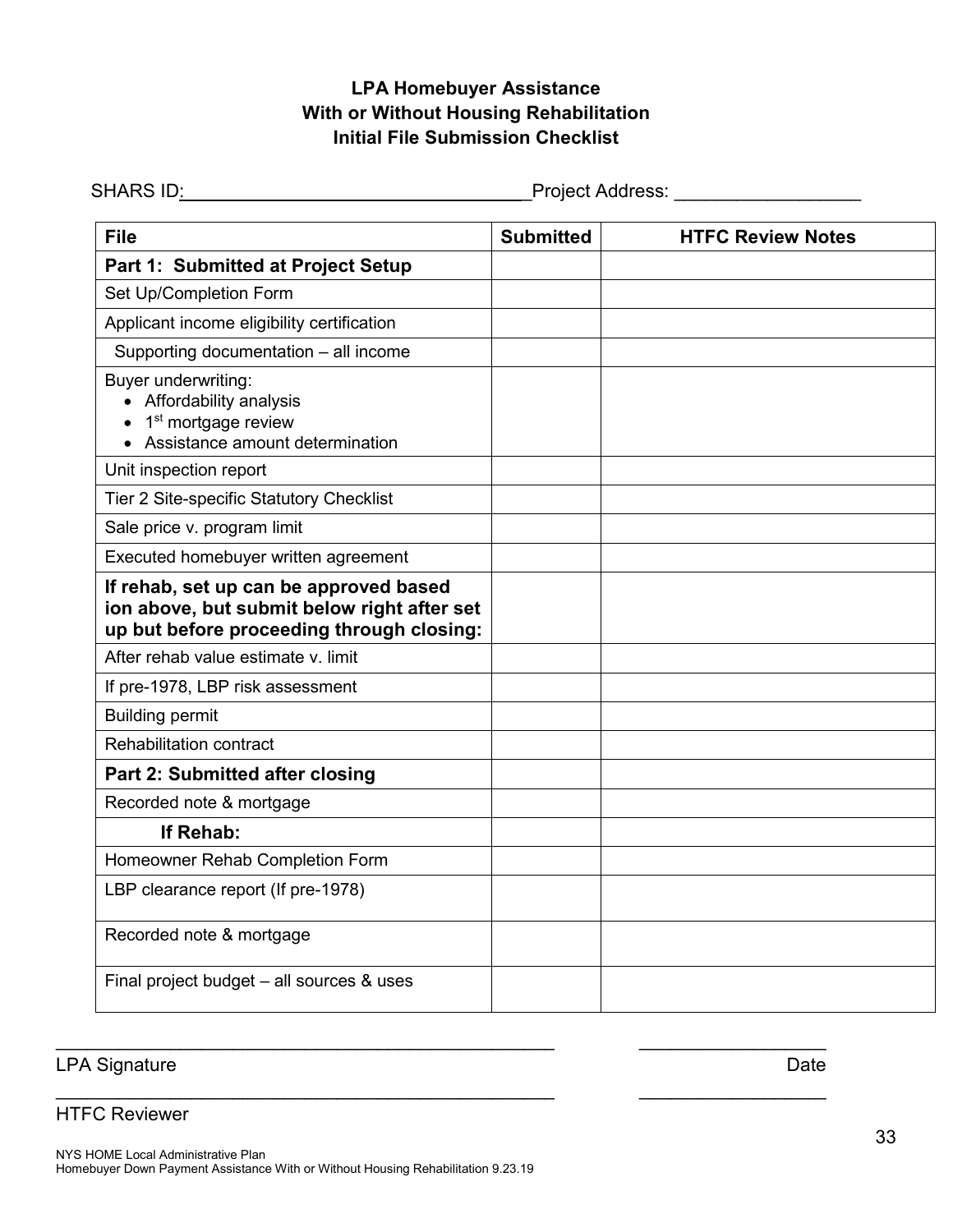## <span id="page-33-0"></span>**2.7 Relocation**

- A. The HOME Program is subject to an overall policy of minimizing displacement, and is subject to the Uniform Relocation Act and Section 104(d) of the Housing and Community Development Act of 1974, as amended. The HOME & CDBG Residential Anti displacement & Relocation Assistance Plan establishes the HCR/HTFC HOME Program policy to minimize displacement.
- B. THE URA protects the seller and any legal occupants of the property as of the purchase agreement, and requires notices and assistance that varies by the circumstances.
- C. HUD Handbook 1378 contains the guidance and sample forms and notices that must be used in the event of acquisition and relocation. It is available at: [https://www.hudexchange.info/resource/310/hud-handbook-1378-tenant](https://www.hudexchange.info/resource/310/hud-handbook-1378-tenant-assistance-relocation-and-real-property-acquisition/)[assistance-relocation-and-real-property-acquisition/.](https://www.hudexchange.info/resource/310/hud-handbook-1378-tenant-assistance-relocation-and-real-property-acquisition/)
- D. HTFC requires the LPA to comply with the requirements, and discourages the acquisition of occupied properties if the LPA does not have detailed knowledge of URA requirements and Handbook 1378. The LPA must consult with HCR/HTFC prior to making an offer on a property occupied by individuals or entities other than the seller.

#### <span id="page-33-1"></span>**2.7.1 Notices to the Seller (and Tenants)**

- A. The seller must receive and acknowledge receipt of a notice of voluntary sale (Appendix 31 of HUD Handbook 1378).
- B. If rental units are included as part of the acquisition, the tenants of the structure are protected as of the date of offer to purchase, and the appropriate notices must be given to tenants, depending on whether they are going to be permanently displaced, temporarily displaced or not displaced. Refer to Handbook 1378.

#### <span id="page-33-2"></span>**2.7.2 Permanent Displacement**

A. Permanent displacement will occur if a tenant in an assisted unit is over-income or otherwise not expected to be housed after rehabilitation. Consult with HCR/HTFC before proceeding with the project.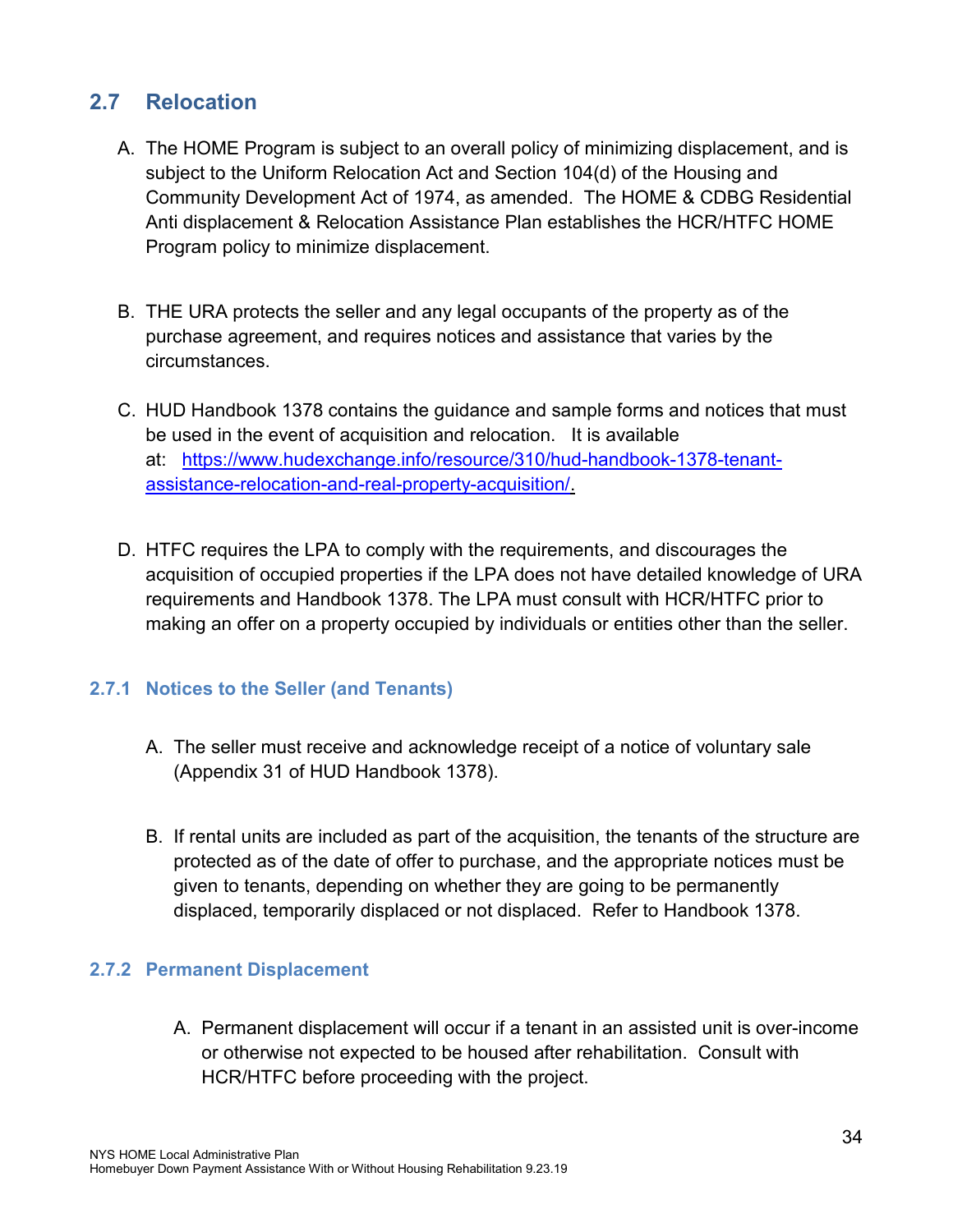- B. Individuals that are relocated are entitled to assistance and various payments. HOME funds can be used for permanent relocation costs in compliance with URA. Refer to the HUD Handbook 1378.
- C. Also, if rents are increased due to the rehabilitation and are considered unaffordable, otherwise non-displaced tenants can claim economic displacement and be entitled to benefits. LPAs should review pre- and postrehab rents to determine if this could occur.

#### <span id="page-34-0"></span>**2.7.3 Temporary Relocation**

- A. Temporary relocation may be necessary due to extensive rehabilitation or reconstruction making the home unusable while work is progressing. Temporary relocation may also be triggered by lead hazard control work following the requirements of 24 CFR 35. 1345(a) (2).
	- i. Tenants are considered involuntarily displaced and their costs of temporarily relocation must be paid. HOME funds may be used for this purpose.
	- ii. Federal requirements give administrators flexibility in determining and paying the costs of temporary relocation. Consult with HCR/HTFC if there are questions regarding appropriate eligible HOME program costs of temporary relocation.

## <span id="page-34-1"></span>**2.8 Project Completion**

- A. A project is completed when:
	- i. The project complies with the required property standards
	- ii. The unit has been sold to the HOME eligible buyer
	- iii. The rental unit is occupied (if applicable; see Section 4)
	- iv. The project complies with NYS and/or Local Code requirements
	- v. If applicable, the homebuyer, LPA and contractor have signed a statement that all construction activity is complete and satisfactory according to program requirements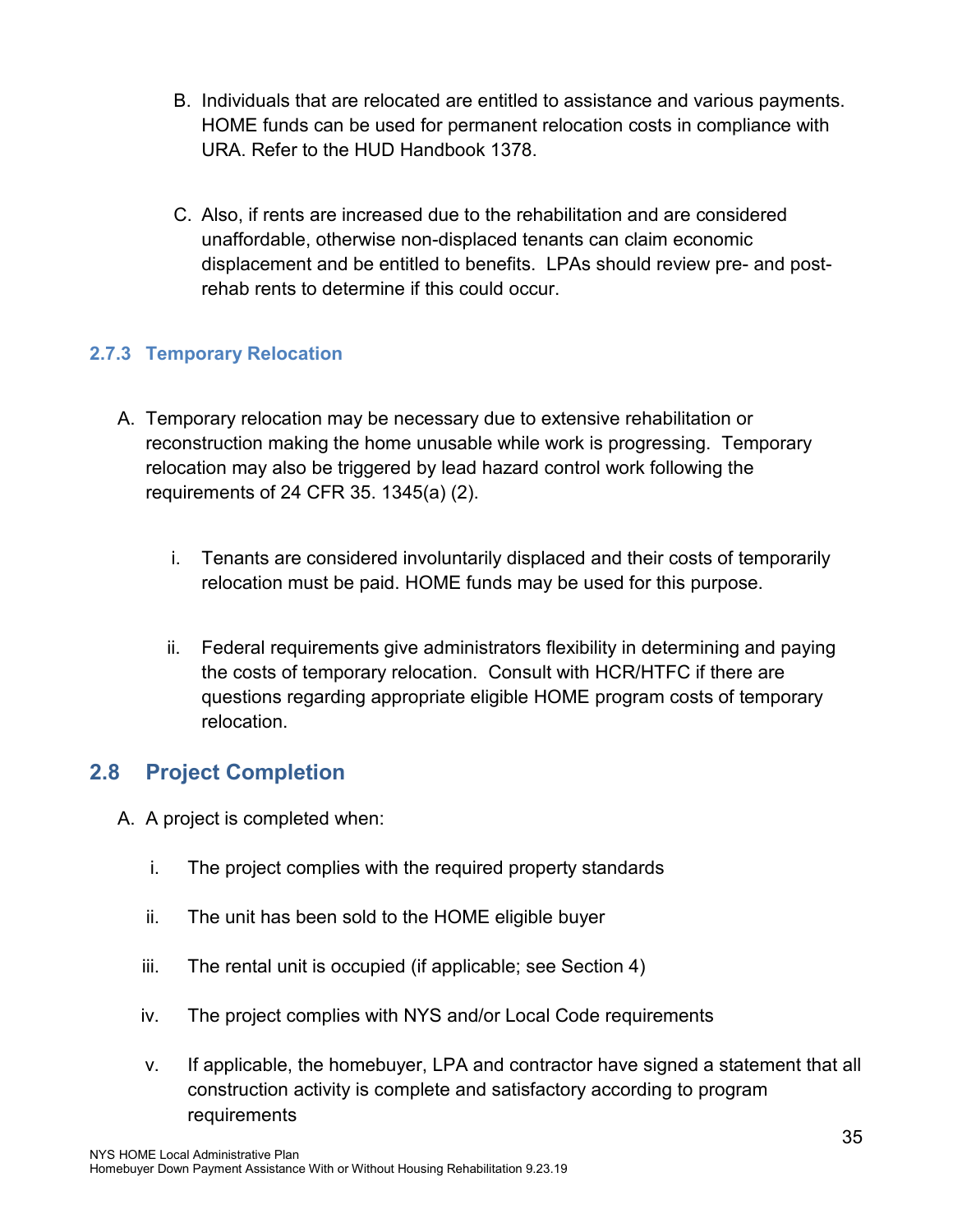- vi. The final drawdown of HOME funds has been disbursed for the project
- vii. The HTFC note and mortgage has been recorded and documents forwarded to HTFC.

### <span id="page-35-0"></span>**2.9 Insurance Requirements**

- A. During the term of the contract, the LPA shall take all adequate measures to safeguard against the risk of liability for injuries or death of employees of the LPA, contractors and subcontractors, and any other persons.
- B. The LPA shall provide HTFC with a certificate for comprehensive general liability coverage in a minimum amount of one million dollars (\$1,000,000) naming the HTFC and the State of New York as additional insured and fidelity bond/crime coverage in an amount not less than the largest anticipated disbursement request for program funds naming the HTFC as loss payee, together with certificates for automobile insurance (if applicable), fire insurance, workers' compensation and disability benefits. The LPA must also extend these insurance requirements to contractors hired under this contract.
- C. Disbursements requested in excess of the fidelity bond/crime coverage will be rejected.
- D. HTFC also reserves the right to further reduce such disbursement or to refuse payment of a disbursement if it is determined that previous disbursements have not yet been distributed to contractors or vendors, and such current disbursement will cause the fidelity bond / crime coverage to be exceeded.
- E. All insurance certificates shall be with a New York State licensed carrier of insurance rated "A" or higher.
- F. Within two (2) business days of having received any notice of non-renewal, cancellation, termination, or rescindment for any type of insurance required herein, the LPA shall provide HTFC with a copy of such notice, either by facsimile or email (in pdf format) to the signatory hereof, together with an explanation of any efforts taken to reinstate such coverage.
- G. The LPA may not cancel, terminate or fail to renew any insurance policy required herein, unless and until the LPA has received HTFC written consent.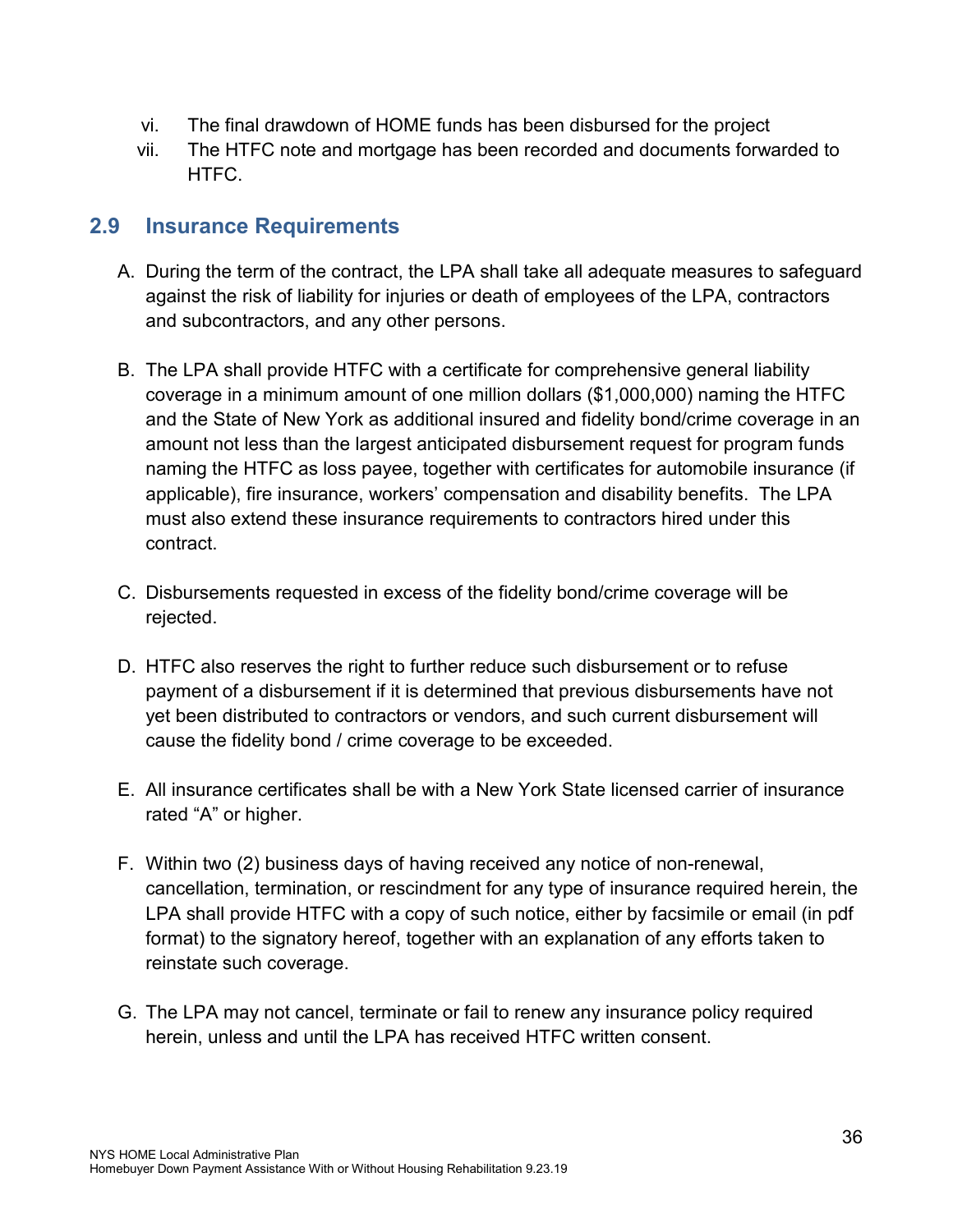## <span id="page-36-0"></span>**3 Financial Management Requirements**

## <span id="page-36-1"></span>**3.1 Uniform Administrative Requirements for Financial Management**

- A. LPAs must have financial management systems that meet uniform federal administrative requirements (now restated at 2 CFR 200.301 - .316) that:
	- i. Provide effective control over and accountability for all funds, property and other assets.
	- ii. Identify the source and application of funds for federally-sponsored activities including records and reports that verify the eligibility, reasonableness, allowability and allocability of costs.
	- iii. Permit the accurate, complete and timely disclosure of financial results in accordance with HUD reporting requirements or, for sub recipients, grantee reporting requirements
	- iv. Minimize the time elapsing between the transfer of funds from the U.S. Treasury and disbursement by the grantee or sub recipient.
	- v. The LPA shall comply with the Uniform Administrative Requirements, as applicable as set forth in 2 CFR Part 200 and the Uniform Administrative Requirements, Cost Principals and Audit Requirements and as described in 24CFR Part 92.205, as applicable and as may be amended from time to time.
- B. The financial management standards should provide for:
	- i. Internal Controls The combination of policies, procedures, job responsibilities, personnel and records that together create accountability in an organization's financial system and safeguard its cash, property and other assets.
	- ii. Budget Controls procedures to compare and control expenditures against approved budgets.
	- iii. Accounting Records records that sufficiently identify the source and application of HOME funds provided.
	- iv. Cash Management procedures in place to minimize the amount of time that elapses between receipt of HOME funds and the actual disbursement of those funds.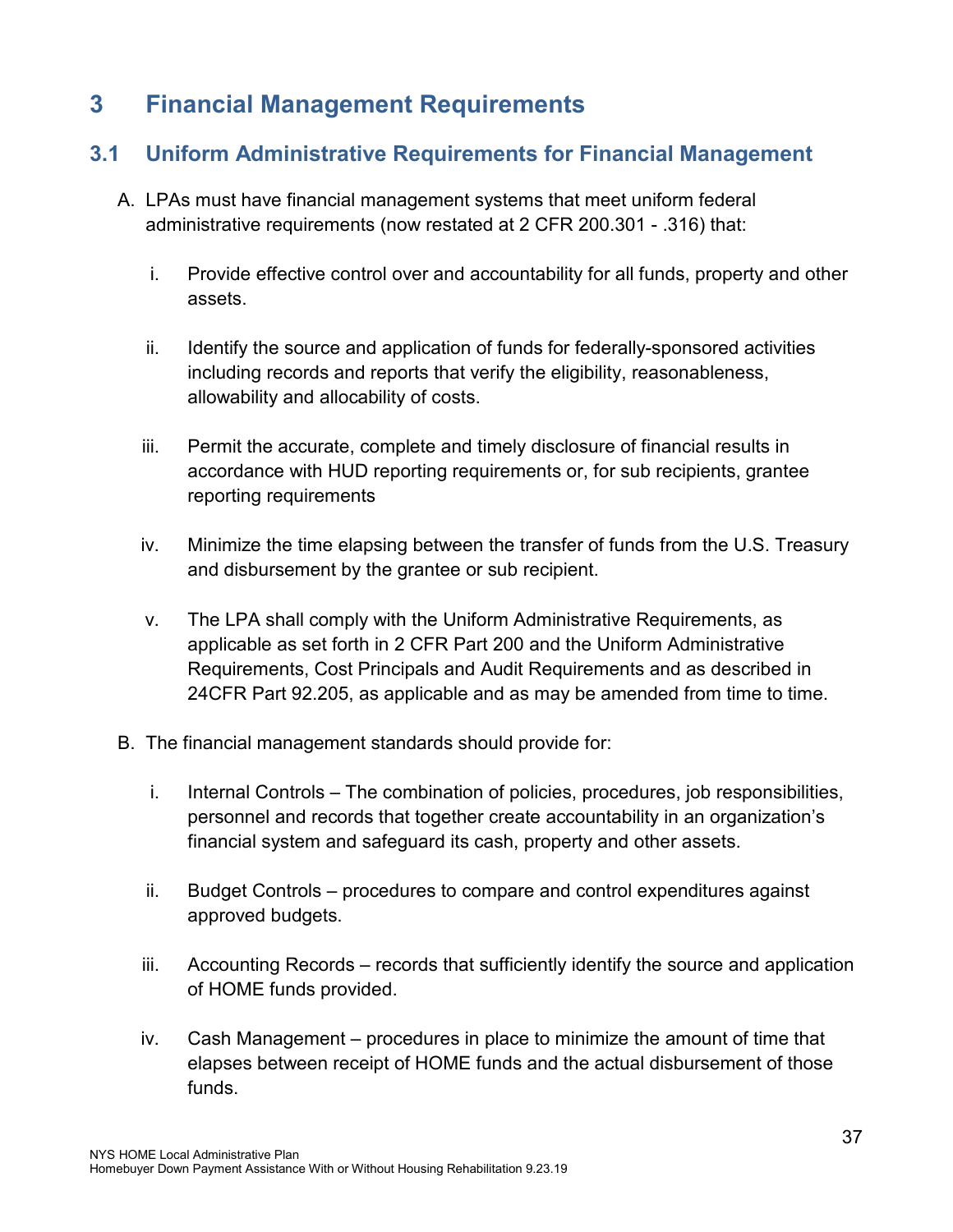## <span id="page-37-0"></span>**3.2 Disbursements and IDIS**

- A. Disbursement instructions are available on the HCR HOME Program website.
- B. The LPA shall not request disbursement of funds under the contract until the funds are needed for payment of eligible costs. The NYS HOME Local Program will not pay for work that has not been completed; no advance or up-front payments will be permitted.
- C. Requests for disbursement of funds for homebuyer assisted housing rehabilitation will require submission of a certification, signed by the LPAs construction professional, the homebuyer and contractor, stating that the work has been satisfactorily completed and the unit meet program property standards and NYS and/or Local Code requirements at completion.
- D. The amount of each request shall be limited to the amount needed to pay such costs incurred. Payments of funds under the contract are also subject to the LPA compliance with the requirements of IDIS or any other similar or successor system used by HUD and all further documentation which may be demanded by HTFC related to any request for funds.
- E. In order to not delay a closing, it is preferred that the LPA fund the HOME assistance up-front and then requests reimbursement from HOME funds. For those LPAs that do not fund the assistance up-front, funds may be requested when the homebuyer closing has been scheduled and must be expended within 10 days of receipt by the LPA. If the scheduled closing does not happen within 10 days of receipt of the funds by the LPA, the funds must be returned to the HTFC and re-requested by the LPA when the closing is rescheduled.
- F. HTFC will not disburse funds if the LPA is in default of any of the provisions of the contract.
- G. The LPA shall commit all funds within 12 months of the start date of the contract and expend all funds within 24 months of the start date of the contract.
- H. The LPA must submit an Authorized Signature Form prior to contract execution; the form is available on the HCR HOME Program website.
- H. Request for payment of LPA administrative funds must be within 15% of project cost expenditure.
- I. Integrated Disbursement Information System (IDIS) requirements: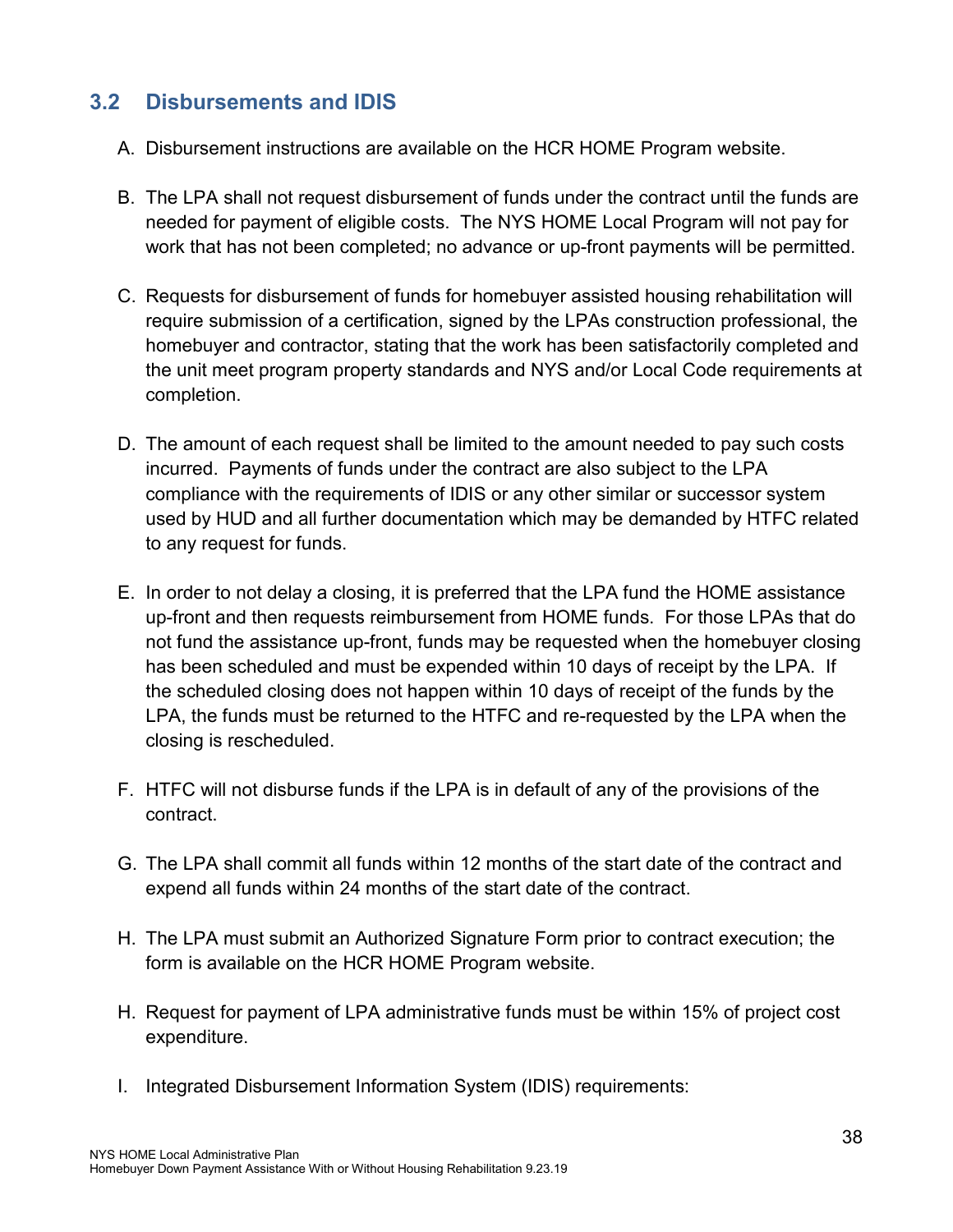- i. The POA starts when the unit is completed in IDIS; this requirement is referenced in the HTFC note and mortgage.
- ii. LPAs must ensure unit completion in IDIS and are required to submit the project completion report along with the request for final payment.
- iii. The IDIS Red Flag Report details infrequent draw status, final draw for 30 days or more, auto cancellation pending within 30 days, auto cancellation pending within 90 days and auto cancelled within the past year. LPAs must respond immediately to program manager requests to resolve issues and remove red flagged units from the report.
- iv. Due to IDIS automatically cancelling projects in the system for no activity, LPAs should not set up units in IDIS unless the project is ready to proceed.

## <span id="page-38-0"></span>**3.3 Match**

- A. HOME has a program match requirement of 25% of the HOME funds expended that must be provided as permanent contributions from non-federal sources.
- B. Match must be reported on the required bi-annual report to HTFC.

#### <span id="page-38-1"></span>**3.4 Program Income**

- A. Program income is any funds received by the LPA from a HOME investment. In most homebuyer program circumstances, the program income will be derived from the repayment of HTFC note and mortgage used to secure the HOME investment. This typically occurs in the event of resale, prepayment, or repayment in the event of noncompliance or default, such as the homebuyer no longer residing in the property as principal residence.
- B. All program income, proceeds, unexpended funds, recaptured funds or other assets, interest income or other income deriving from funds provided pursuant to the program that are received by the LPA shall be returned to the HTFC.
- C. The LPA shall furnish financial records detailing all program income and must remit all program income to the HTFC within 30 days of receipt by the LPA.

#### <span id="page-38-2"></span>**3.5 Audit**

A. LPAs that expend more than \$750,000 in federal funds (not limited to HOME) are subject to the audit requirements at 2 CFR 200.501-.512 (formerly A-133.).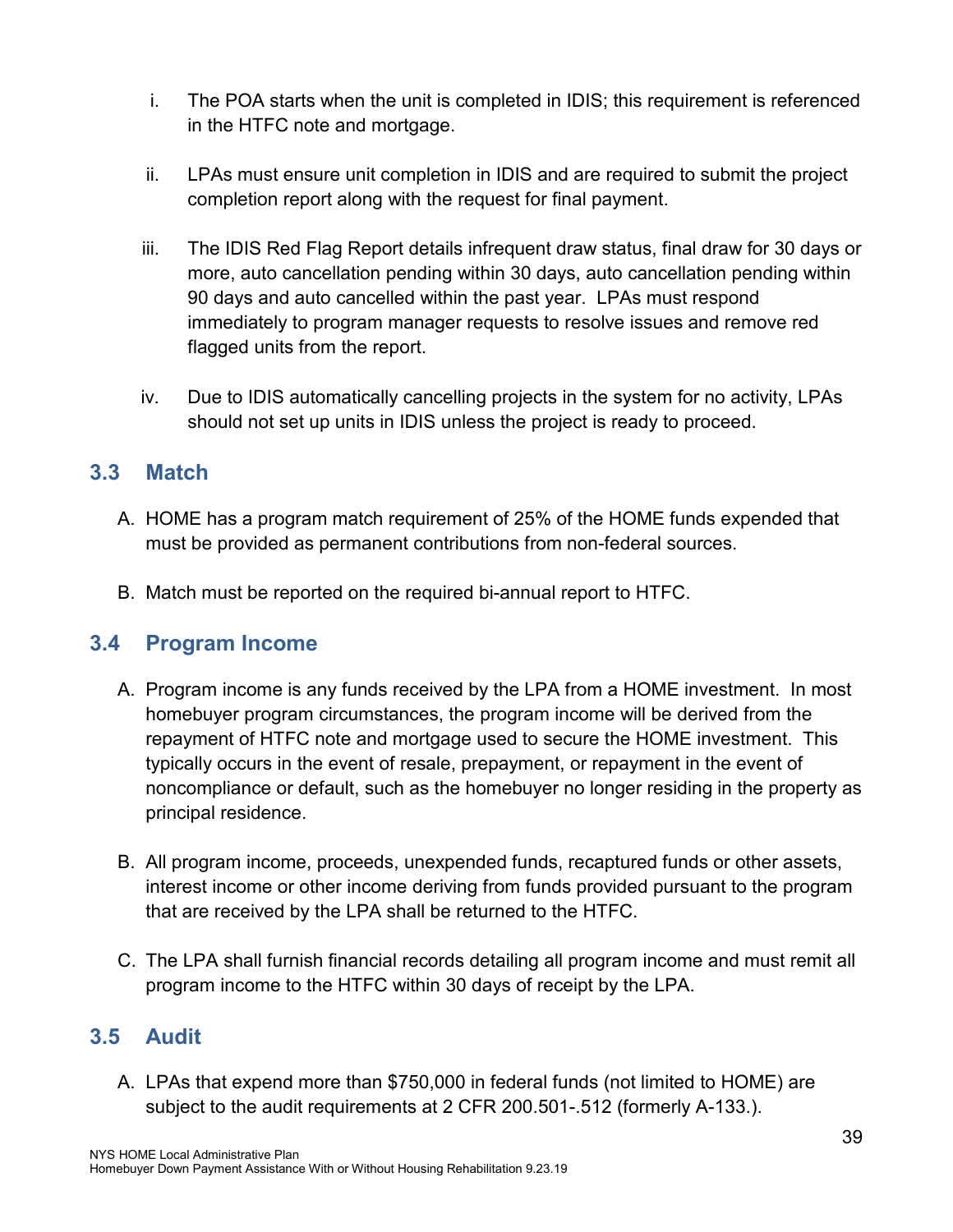B. The LPA must notify HTFC within 60 days of the end of its fiscal year whether or not if it is subject to this requirement using the Federal Assistance Expenditure Form available on the HCR HOME Program website.

## <span id="page-39-0"></span>**3.6 Contract Closeout**

- A. A contract is eligible for closeout when:
	- i. All program funds for HOME assisted units have been disbursed.
	- ii. All units have been reported as completed in IDIS.
	- iii. All required reports have been submitted, except for the most recent audit if it is not yet due.
- B. Any program income funds on hand at closeout have been returned to the HTFC.
- C. Due to federal HOME program commitment and expenditure requirements, the HTFC reserves the right to de-obligate committed HOME funds for non-compliance with the terms of the contract. All remaining program funds not expended at contract close out will be de-obligated and reallocated for future HOME eligible activities according to the State's Action Plan.
- D. The LPA is required to maintain all program files and documentation, including financial information, for a period of at least five years after the close out of the contract and throughout the POA.
- D. The LPA shall comply with HOME Local Program project close out procedures and verify the grant is 100% complete with all required project completion reports and single audits have been submitted.
- E. The LPA must have been monitored with all monitoring findings resolved.
- F. HTFC will issue a close out letter to the LPA detailing that the project is complete.
- G. HTFC will officially close out the contract and de-obligate any remaining unexpended HOME funds.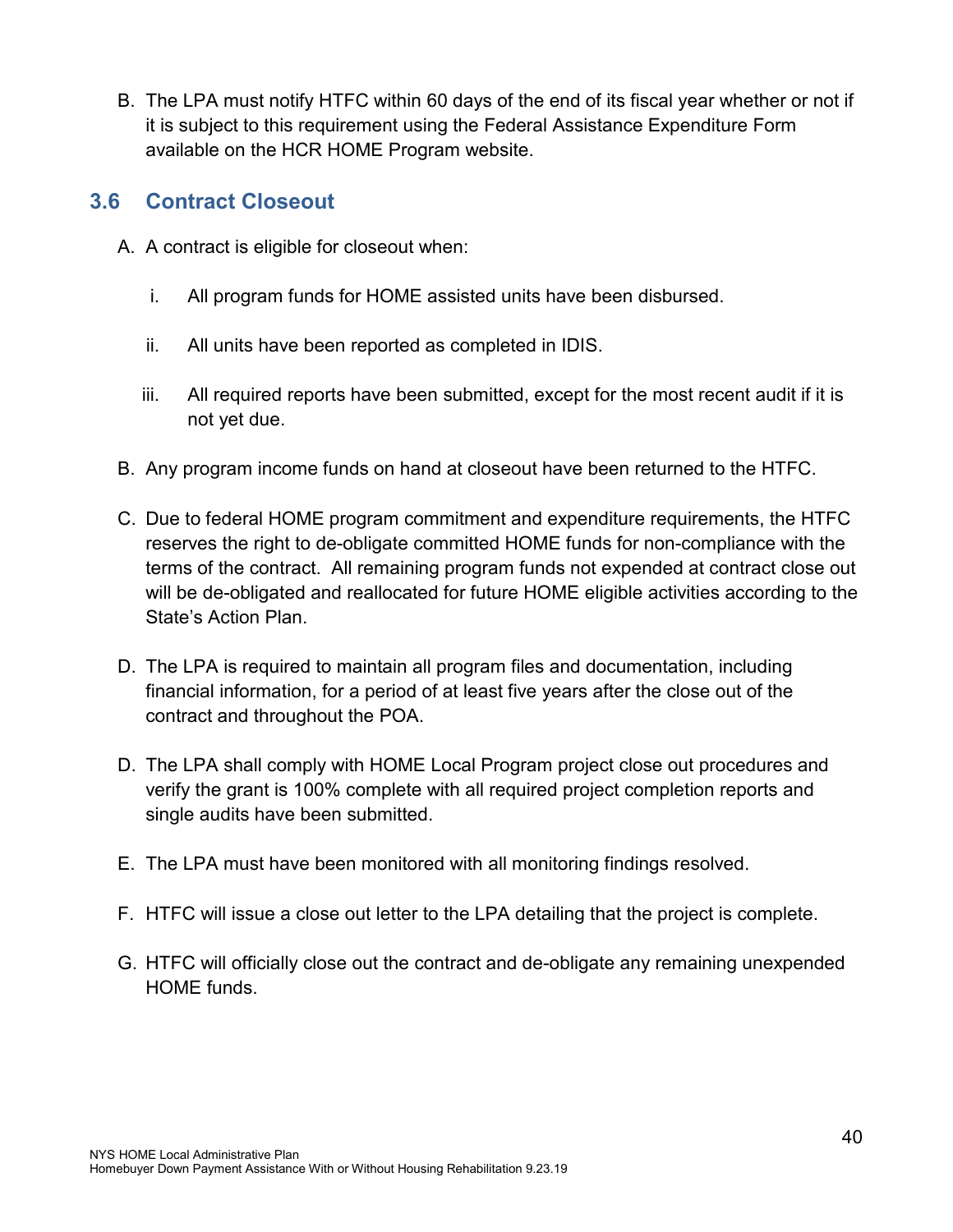## <span id="page-40-0"></span>**4 Homebuyer Properties with Rental Units**

#### **NOTE: This Section applies only if the LPA is going to assist homebuyers to purchase properties that contain rental units (2 to 4 unit) homebuyer occupied property.**

- A. While the primary purpose of Homebuyer Assistance programs is to help low income buyers purchase homes for their own occupancy, funds may also be used to assist with the purchase of a 2-4 unit property where the homebuyer will occupy one of the units.
- B. If rehabilitation is required, HTFC prefers a "whole house" approach to rehabilitate all units and common areas in an owner-occupied property. If the owner's and all rental units qualify for HOME assistance, then all units should be HOME assisted as a single undertaking.
- C. Assisted rental units are subject to the HOME occupancy, affordability and lease up requirements.

## <span id="page-40-1"></span>**4.1 Cost Allocation & Determination of Assistance to Rental Unit(s)**

- A. If funds other than HOME funds are used to assist the project, the LPA must determine if the HOME assistance is being used in the homebuyer's unit, the rental units or both via cost allocation.
- B. The LPA must complete the Cost Allocation Worksheet for Homebuyer Projects with Rental Units included in this Plan.
- **C.** If HOME pays for all costs associated with the project, or if cost allocation is not conducted, it is assumed that all units are HOME-assisted and subject to HOME requirements.

## <span id="page-40-2"></span>**4.2 Property Eligibility**

- A. HOME Maximum Sales Price Limit (maximum purchase price/after rehab value) limit are published for  $2 - 4$  family units as well as single family. The limit applicable to the project unit count limit should be applied to the after-rehab value of the property for this determination of eligibility.
- B. The limits are available at: [https://www.hudexchange.info/resource/2312/home](https://www.hudexchange.info/resource/2312/home-maximum-purchase-price-after-rehab-value/)[maximum-purchase-price-after-rehab-value/.](https://www.hudexchange.info/resource/2312/home-maximum-purchase-price-after-rehab-value/)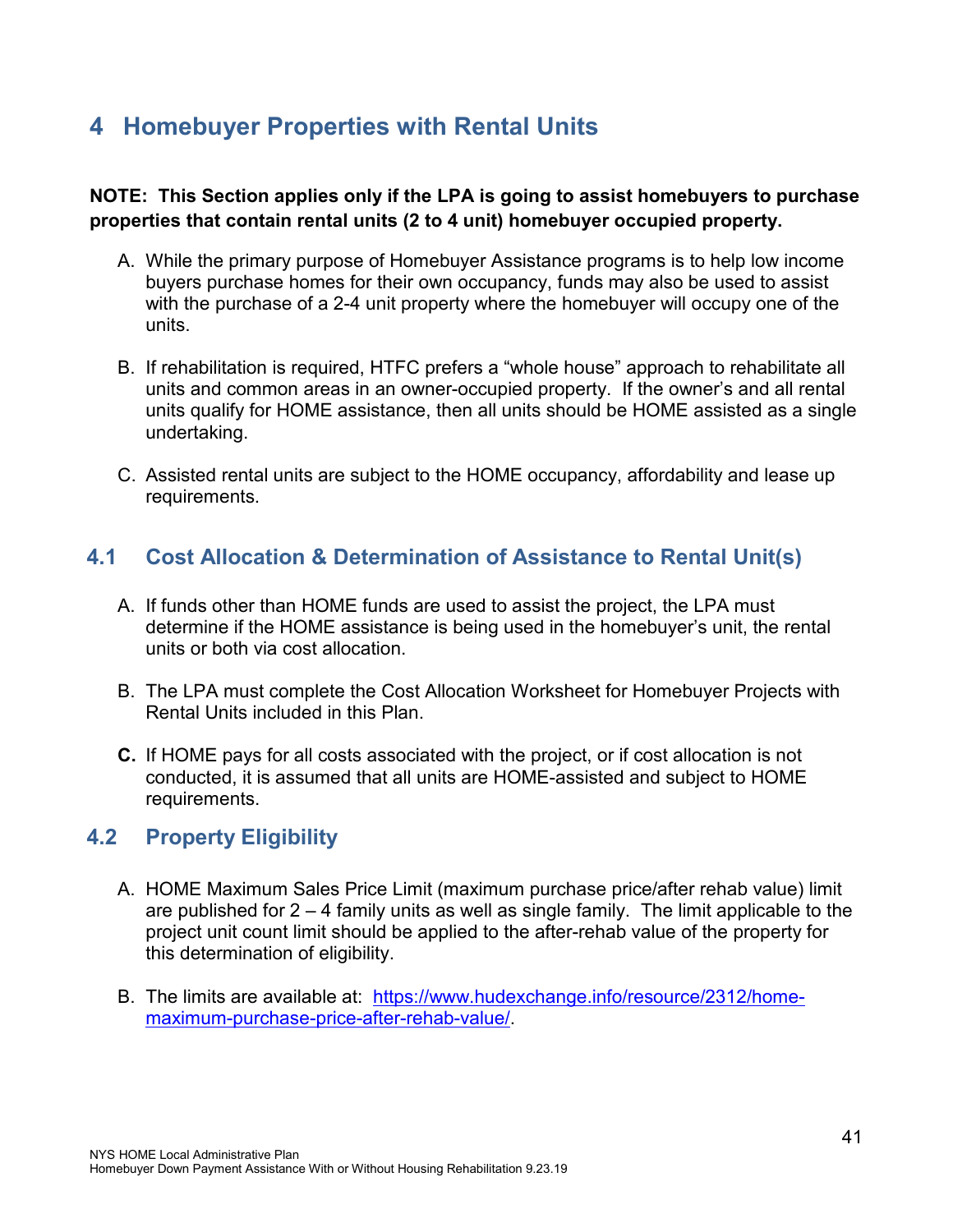## <span id="page-41-0"></span>**4.3 Homebuyer Underwriting with Rental Units**

A. The LPA must ensure that the property will be sustainable for the homebuyer throughout the POA. If amortizing loan funds are being used for any part of the rehabilitation, the LPA must underwrite the homebuyer to determine that the owner can afford to sustain ownership, and determine the revenue associated with any rental units is sufficient to pay the operating and maintenance costs of the rental units. If only HOME funds are being used for the rehabilitation, the LPA should review existing debt and financial obligations are manageable for the owner.

## <span id="page-41-1"></span>**4.4 Ongoing Rental Unit Requirements**

- A. If HOME funds are also used to assist the low-income homebuyer to rehabilitate one or more of the rental units in the single-family housing, the affordability requirements of § 92.252 apply to assisted rental units for the POA, including:
	- i. Low income occupancy at or below 80% of AMI;
	- ii. Tenant income eligibility certification
	- iii. HOME rent limits & utility allowances
	- iv. HOME lease provisions in §92.253
	- v. Maintenance of the rental units to §92.251 property standards.
- B. These requirements are imposed for the POA, and enforceable through the HTFC Note and Mortgage with the Rental Unit Addendum.
- **C.** If it is determined that HOME funds are NOT used to rehabilitate rental units, a cost allocation must be on file to back up this conclusion and the above requirements are not applicable.

#### <span id="page-41-2"></span>**4.4.1 Tenant Income Eligibility**

- A. All tenants assisted must be under 80% of median income as defined by HUD HOME income limits posted at: [https://www.hudexchange.info/manage-a-program/home](https://www.hudexchange.info/manage-a-program/home-income-limits/)[income-limits/.](https://www.hudexchange.info/manage-a-program/home-income-limits/)
- B. Existing tenants must be certified as income eligible prior to commitment of the funds to the project. New tenants for vacant units must be certified as income eligible prior to lease execution and occupancy.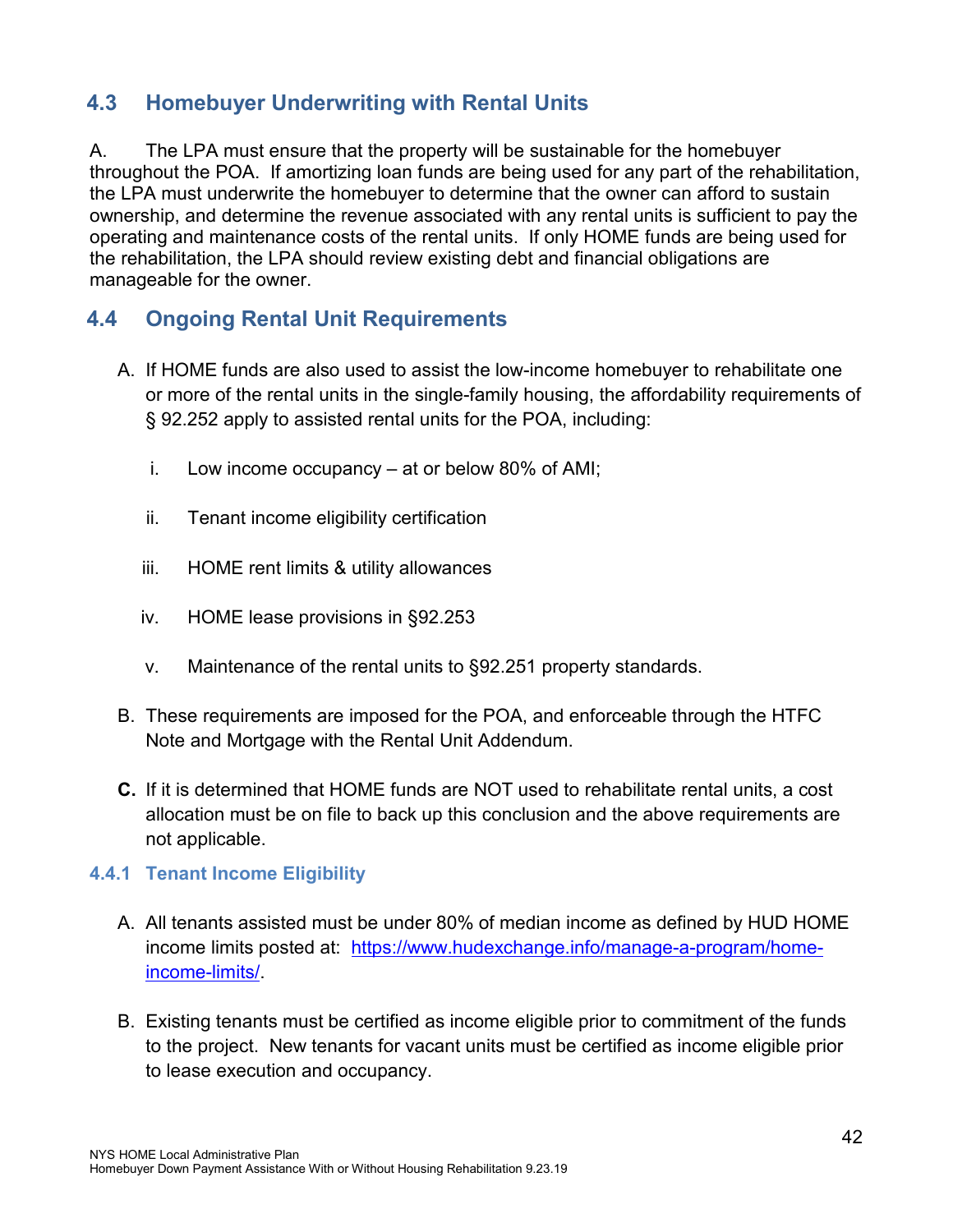- C. Income will be determined using the Section 8 or known as the Part 5 method, defined at 92.203(b). LPAs may use the HUD CPD Income Eligibility Calculator at: [https://www.hudexchange.info/incomecalculator/.](https://www.hudexchange.info/incomecalculator/)
- D. All income sources must have at least two months of source documentation (92.203(a)  $(2)$ ).
- E. Income certifications must signed and dated by the LPA and the tenant.

#### <span id="page-42-0"></span>**4.4.2 Written Agreement**

A. If the homebuyer is receiving HOME assistance to rehabilitate one or more rental units, the written agreement must include the Rental Unit Addendum provided to LPAs at contract execution.

#### <span id="page-42-1"></span>**4.4.3 Note & Mortgage**

- A. If rental units are assisted, the Note and Mortgage must include the Rental Unit Addendum as specified by HTFC and provided to LPA's at contract execution.
- B. If the home is sold during the POA to another HOME eligible homebuyer, the note and mortgage terms may be assumed by the new HOME eligible homebuyer, including the Rental Unit Addendum provisions.

#### <span id="page-42-2"></span>**4.4.4 Written Agreement Rental Unit Addendum**

The template addendum for the written agreement for homebuyers with HOME assisted rental units will be made available to LPAs at contract execution.

#### <span id="page-42-3"></span>**4.4.5 Note & Mortgage Rental Unit Addendum**

The template addendum for the note and mortgage for homebuyers with HOME assisted rental units will be made available to LPAs at contract execution.

## <span id="page-42-4"></span>**4.5 Initial Project Approval**

- A. HTFC must approve the initial project prior to set-up in IDIS and the initial project draw. This requirement applies to the first project with rental units, whether or not an initial project approval has already been conducted for a homebuyer assistance project without rental units.
- B. The information that must be submitted for the rental units is contained in the Initial File Submission Checklist - Rental Unit Supplement and also is available on the HCR HOME Program website.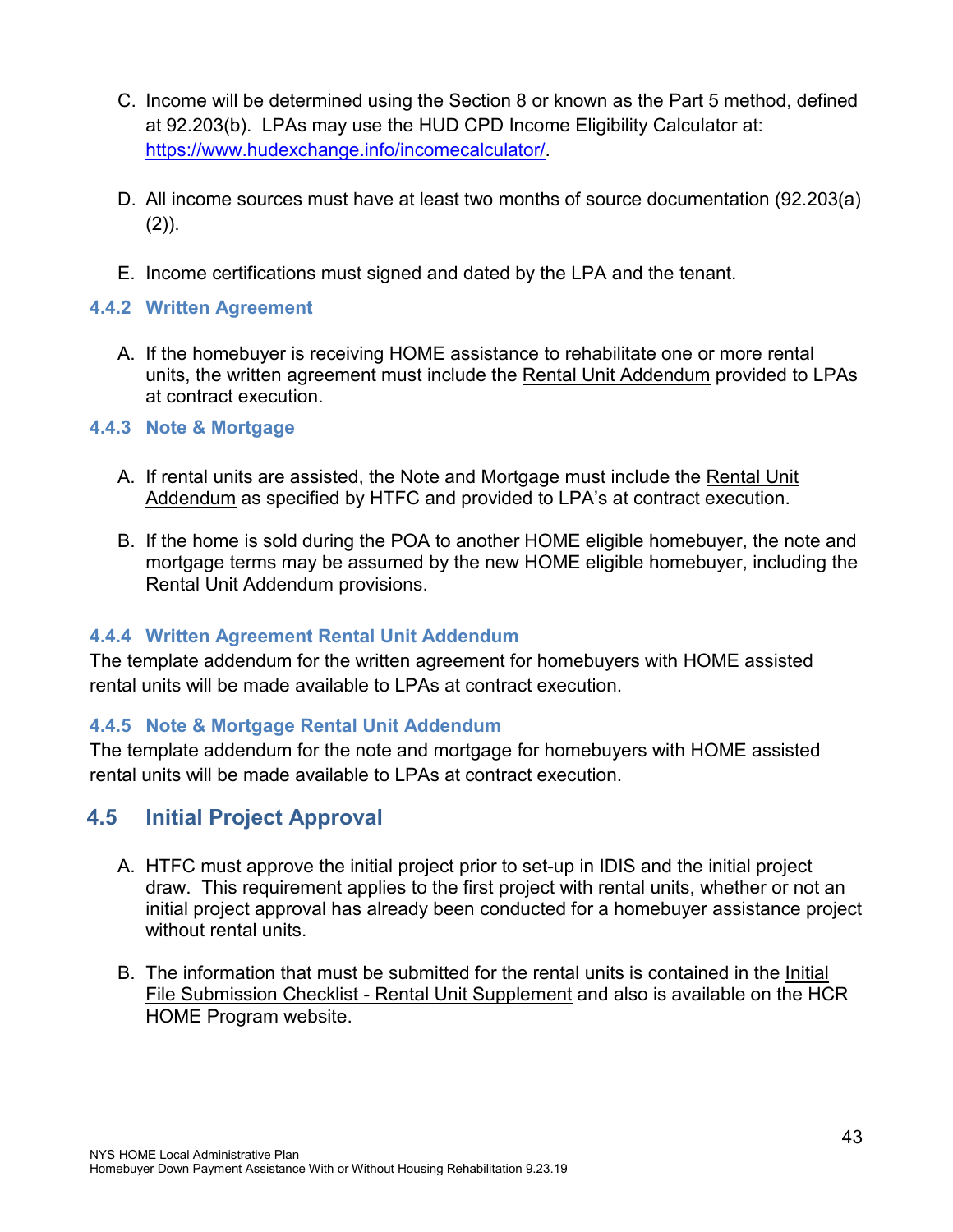## **LPA Homebuyer Assistance With or Without Housing Rehabilitation Initial File Submission Checklist - Rental Unit Supplement**

SHARS: \_\_\_\_\_\_\_\_\_\_\_\_\_\_\_\_\_\_\_\_\_\_\_\_Project address: \_\_\_\_\_\_\_\_\_\_\_\_\_\_\_\_\_\_\_\_\_\_\_\_\_\_\_\_\_\_\_\_

| <b>File</b>                                                                   | <b>Submitted</b> | <b>HTFC Review Notes</b> |
|-------------------------------------------------------------------------------|------------------|--------------------------|
|                                                                               |                  |                          |
| <b>Part 1: Submitted at Project</b><br><b>Setup</b>                           |                  |                          |
| Executed rental unit addendum to<br>written agreement                         |                  |                          |
| Cost allocation                                                               |                  |                          |
| Initial rent & utility allowance                                              |                  |                          |
| Tenant income certification &<br>$documentation - if existing tenant$         |                  |                          |
| Lease form/addendum                                                           |                  |                          |
|                                                                               |                  |                          |
| <b>Part 2: Submitted at Project</b><br><b>Completion</b>                      |                  |                          |
| Final unit inspection                                                         |                  |                          |
| Tenant income certification &<br>documentation – if not submitted at<br>setup |                  |                          |
| Executed lease/addendum                                                       |                  |                          |

 $\overline{a}$  , and the contribution of the contribution of the contribution of the contribution of  $\overline{a}$ 

 $\overline{a}$  , and the contribution of the contribution of the contribution of the contribution of  $\overline{a}$ 

## LPA Signature Date

HTFC Reviewer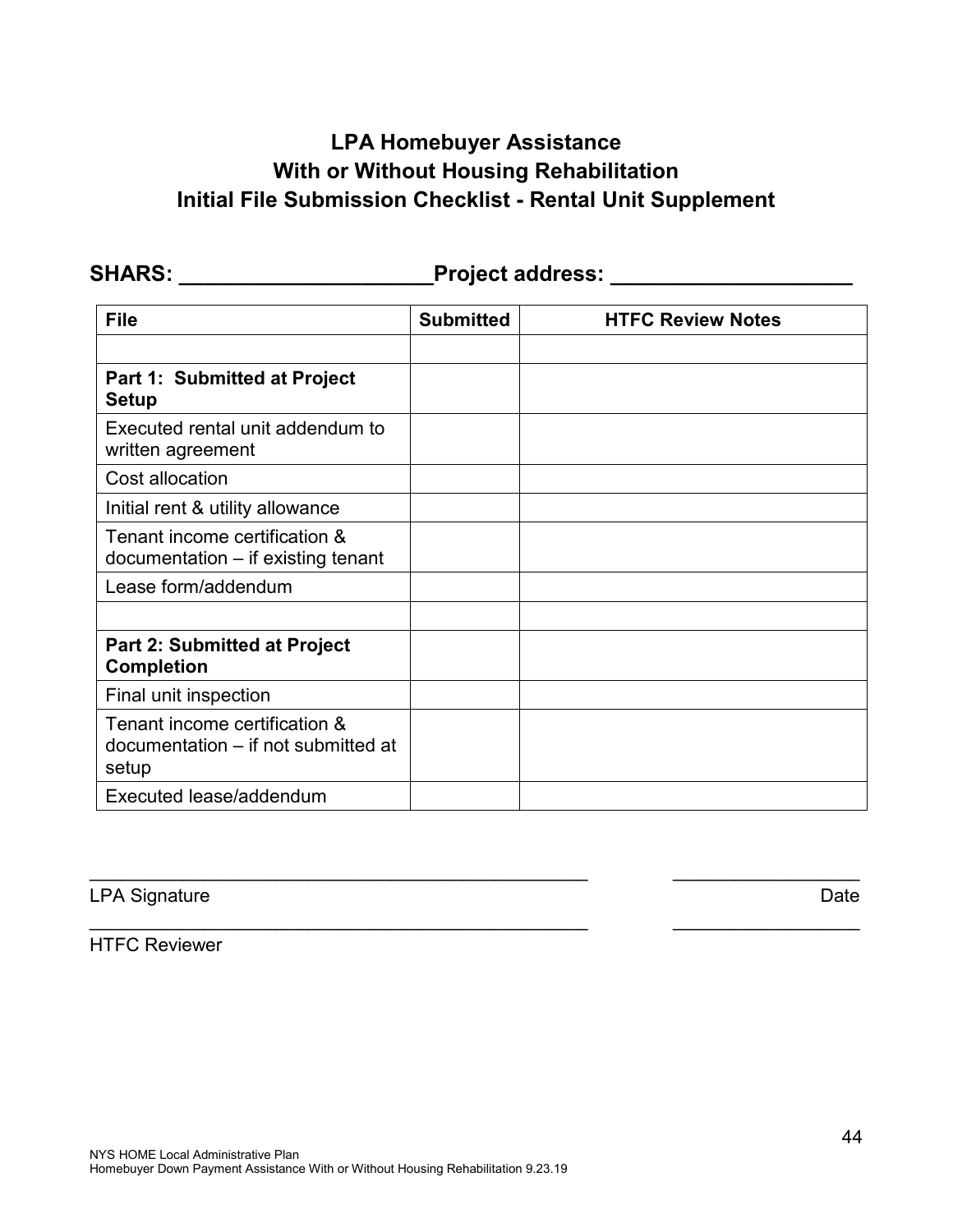## <span id="page-44-0"></span>**4.6 Eligible Administrative and Project Delivery for Rental Units**

- A. Eligible administrative and project costs are those permitted by the NYS HOME Local Program Budget Policy available on the HCR HOME Program website and as approved by HTFC at contract execution. Please review the policy for specific eligible and in-eligible costs.
- B. The LPA may incur project delivery specifically for the rental units, including:
	- i. Determination of tenant selection requirements & rents;
	- vi. Completion of tenant income documentation and certification; and
	- vii. Development and execution of leases compliant with HOME requirements.

## <span id="page-44-1"></span>**4.7 Recordkeeping**

A. The LPA must maintain additional records specifically for each rental unit assisted with HOME funds. These items are summarized in the Rental Unit Supplemental File Checklist also available on the HCR HOME Program website.

## <span id="page-44-2"></span>**4.8 Project Monitoring – Rental Units**

- A. If rental units are part of a homebuyer project, the LPA must monitor the rental units for compliance through the POA, including the following activities:
	- i. Approve the rents annually, based on updated HOME rent limits and utility allowances, prior to the implementation of rent changes;
	- ii. Conduct (or review) tenant income recertification's during the POA (tenants selfcertifications are permitted and source documentation is not required for recertification's);
	- iii. Approve new tenants (including full source documentation) and leases;
	- iv. Conduct unit inspections to certify compliance with HOME ongoing property standards at 92.251 in the first year and every three years thereafter during the POA.

#### **4.9 Project Completion**

A project with rental units cannot be completed until all units are occupied and beneficiary information has been reported. Rental units must be occupied by eligible tenant within 18 months of when construction is complete.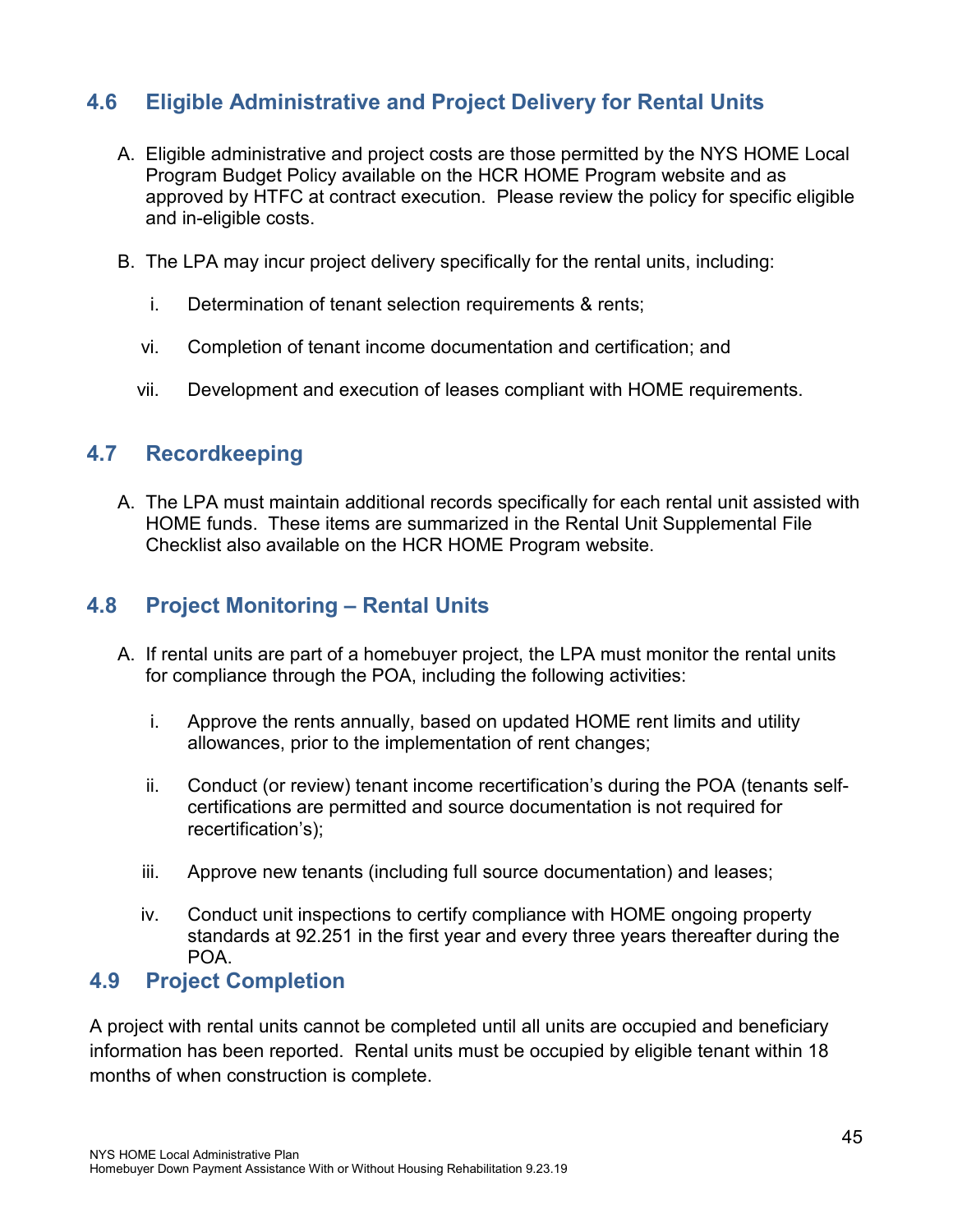# <span id="page-45-0"></span>**4.10 Attachments**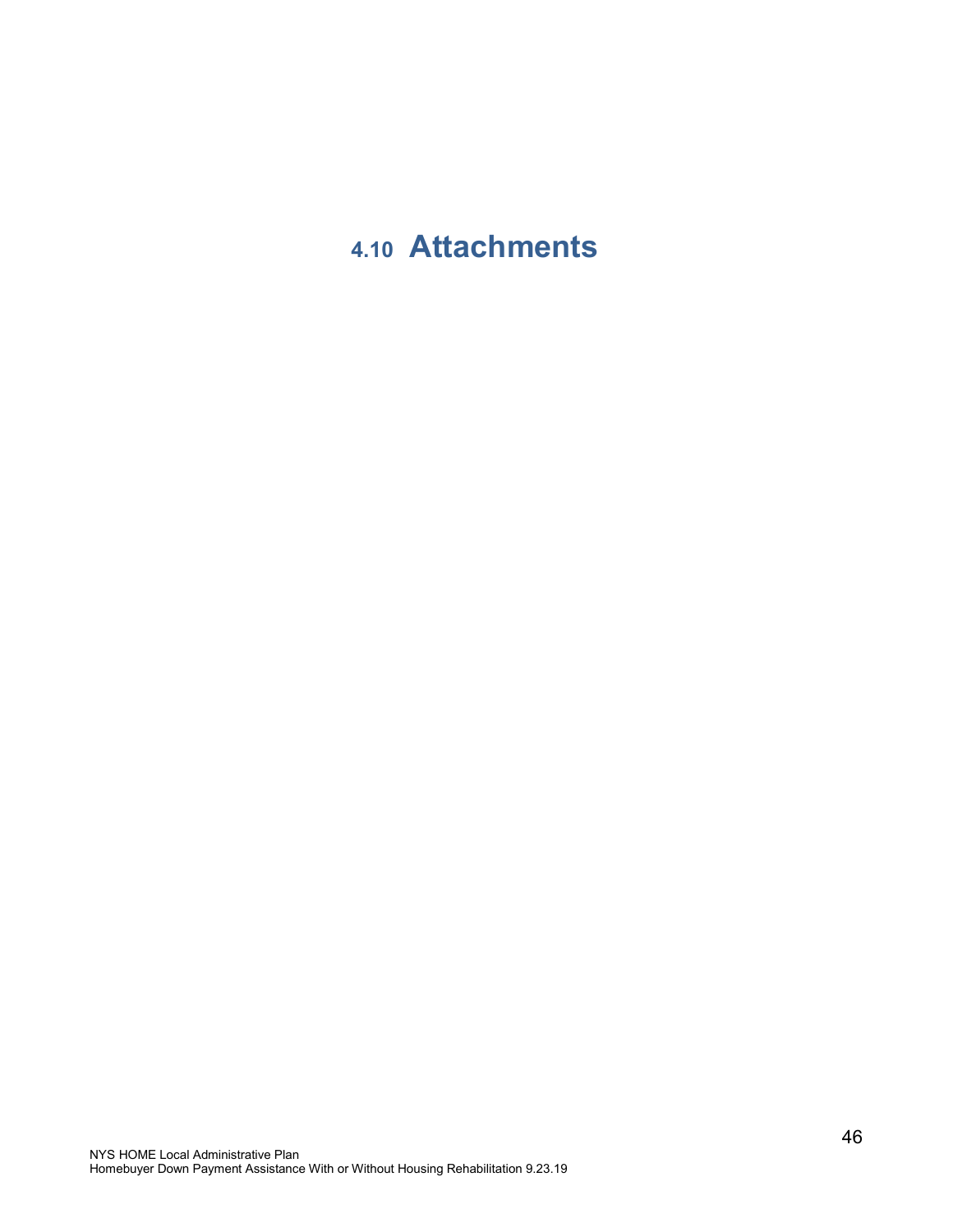#### <span id="page-46-0"></span>**4.10.1 Cost Allocation Worksheet**

## LPA Homebuyer Assistance With or Without Housing Rehabilitation With Rental Units Cost Allocation Worksheet

*\*\*Double click anywhere on the form below to add data fields*.

| <b>Project Costs</b>        |                         |                 |                               |             |              |
|-----------------------------|-------------------------|-----------------|-------------------------------|-------------|--------------|
| Rehabilitation/Construction |                         |                 |                               |             |              |
| Site/infrastructure         |                         |                 |                               |             |              |
| Hard costs                  |                         |                 |                               |             |              |
| Soft costs                  |                         |                 |                               |             |              |
|                             |                         |                 |                               |             |              |
| <b>Total Project Costs</b>  | \$                      |                 |                               |             |              |
| <b>Project Funds</b>        |                         |                 |                               |             |              |
| <b>HOME Funds</b>           | \$<br>$\qquad \qquad -$ | #DIV/0!         |                               |             |              |
| <b>Other Funds</b>          | \$                      | #DIV/0!         |                               |             |              |
|                             |                         |                 |                               |             |              |
|                             |                         |                 |                               | <b>HOME</b> |              |
|                             |                         |                 |                               | assisted    | Cost         |
|                             |                         | % of            |                               | unit        | allocated to |
| Units                       | Square Ft               | <b>Total SF</b> | Unit Cost                     | (Yes/No)    | <b>HOME</b>  |
| Owner's Unit                |                         | $0$ #DIV/0!     | #DIV/0!                       | Yes         | #DIV/0!      |
| Rental Unit 1               |                         | $0$ #DIV/0!     | #DIV/0!                       |             |              |
| Rental Unit 2               |                         | $0$ #DIV/0!     | #DIV/0!                       |             |              |
| Rental Unit 3               | 0 <sup>1</sup>          | #DIV/0!         | #DIV/0!                       |             |              |
|                             |                         |                 |                               |             |              |
| <b>Total Sq Ft</b>          | $\Omega$                |                 | Costs allocated to HOME units |             | #DIV/0!      |
|                             |                         |                 |                               |             |              |
|                             |                         |                 |                               |             |              |
|                             |                         |                 |                               |             |              |
|                             |                         |                 |                               |             |              |
|                             |                         |                 |                               |             |              |

Are the costs allocated to the HOME units equal to or greater than the HOME funds in the project?

\_\_\_\_\_\_\_\_\_\_\_\_\_\_\_\_\_\_\_\_\_\_\_\_\_\_\_\_\_\_\_\_\_\_\_\_\_\_\_\_\_\_\_ \_\_\_\_\_\_\_\_\_\_\_\_\_

| Yes |  | - No |  |  | $\Box$ (if not, increase assisted units) |  |  |
|-----|--|------|--|--|------------------------------------------|--|--|
|-----|--|------|--|--|------------------------------------------|--|--|

LPA signature Date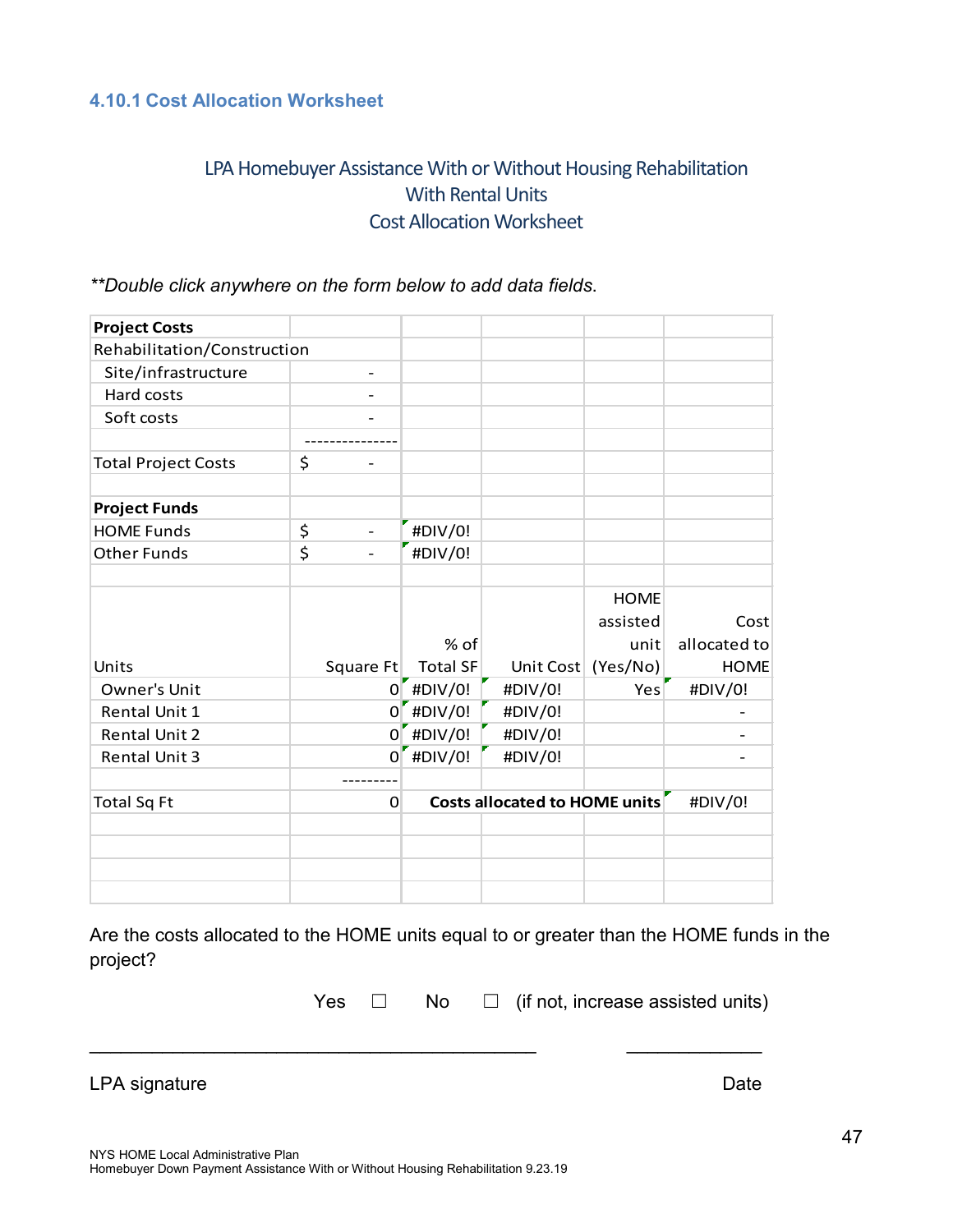## <span id="page-47-0"></span>**4.10.2 LPA Homebuyer Assistance With or Without Housing Rehabilitation**

## **Rental Unit Supplemental File Checklist**

Property Address: \_\_\_\_\_\_\_\_\_\_\_\_\_\_\_\_\_\_\_\_\_\_\_ \_\_SHARS ID: \_\_\_\_\_\_\_\_\_\_\_\_\_\_

| <b>Project Files (for each project)</b>      | <b>Check if</b><br>in file | <b>Date</b> | <b>Notes</b> |
|----------------------------------------------|----------------------------|-------------|--------------|
| <b>Project Documents</b>                     |                            |             |              |
| Executed rental unit addendum to             |                            |             |              |
| written agreement                            |                            |             |              |
| Cost allocation                              |                            |             |              |
| Approved tenant selection plan               |                            |             |              |
| Approved tenant lease/addendum               |                            |             |              |
| Initial rent & utility allowance<br>approved |                            |             |              |
| Completion inspection - HOME<br>prop stds    |                            |             |              |
|                                              |                            |             |              |
| <b>Individual Tenant Documents</b>           |                            |             |              |
| <b>Tenant application</b>                    |                            |             |              |
| Tenant income certification &                |                            |             |              |
| source documentation                         |                            |             |              |
| Executed lease/addendum                      |                            |             |              |
| LBP disclosures (if pre-1978)                |                            |             |              |
|                                              |                            |             |              |
|                                              |                            |             |              |
| <b>Ongoing Rental Monitoring</b>             |                            |             |              |
| Annual rent/utility approvals                |                            |             |              |
| Tenant recertification - annual              |                            |             |              |
| Unit inspections 1 <sup>st</sup> year        |                            |             |              |
| Unit inspections 3rd year                    |                            |             |              |
|                                              |                            |             |              |
|                                              |                            |             |              |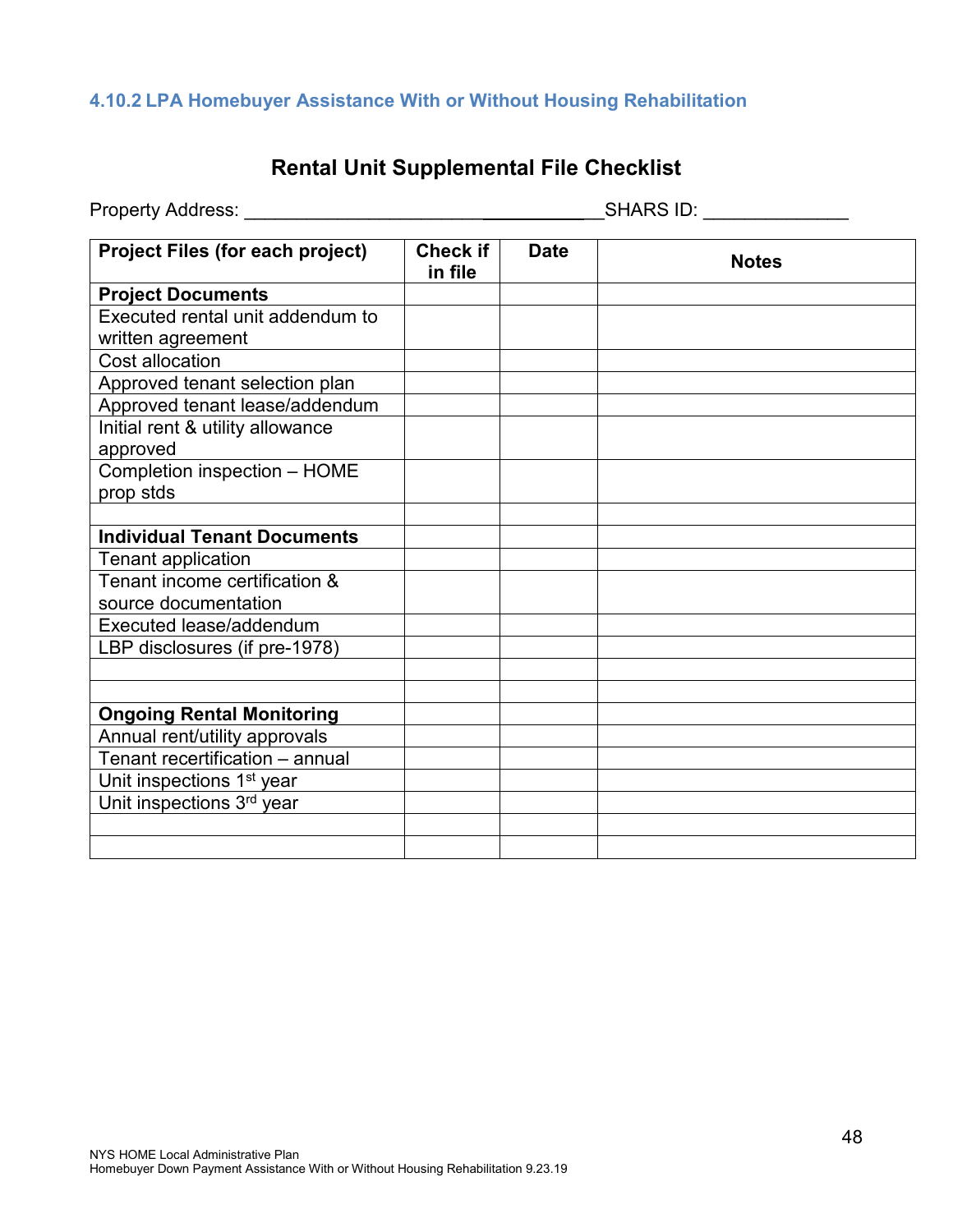## <span id="page-48-0"></span>**5 Rehabilitation of Homebuyer and/or Rental Units) NOTE: This Section applies only if the HOME assistance includes housing rehabilitation.**

## <span id="page-48-1"></span>**5.1 Rehabilitation Scope of Work & Cost Estimate**

- A. All rehabilitation performed under this contract must be in compliance with HTFC Housing Rehabilitation Standards for One- to Four-Unit Structures, available on the HCR HOME program website and NYS and/or Local Code upon completion.
- B. An addition was made to the housing rehabilitation standards pertaining to mold containing components. LPAs should refer to the HTFC HOME Local Memo "REV. 1.2016 Mold Requirements" added into the housing rehabilitation standards at Section VIII -Interior standards available on the HCR HOME Program website.
- C. HOME rules require that each of the major systems must have a remaining useful life for a minimum of 5 years. If not, the major systems must be rehabilitated or replaced as part of the rehabilitation work. Major systems include structural support; roofing; cladding and weatherproofing (e.g., windows, doors, siding, gutters); plumbing; electrical; and heating, ventilation, and air conditioning.
- D. LPAs must develop the scope of work based on the following construction order of priority:
	- i. Address Health and safety issues
	- ii. Address NYS State and/or Local Code violations
	- iii. Ensure major systems have a useful life of at least 5 years
	- iv. Include disaster mitigation standards as necessary
	- v. And in addition, when done in the overall scope to deliver a code compliant unit at completion, address special purpose needs such as weatherization and energy efficiency.
- E. 92.251(b) (2) requires a scope of work in sufficient detail to be the basis for inspection to determine compliance with rehabilitation and property standards. The LPA must prepare a written cost estimate for rehabilitation, after determining that costs are reasonable.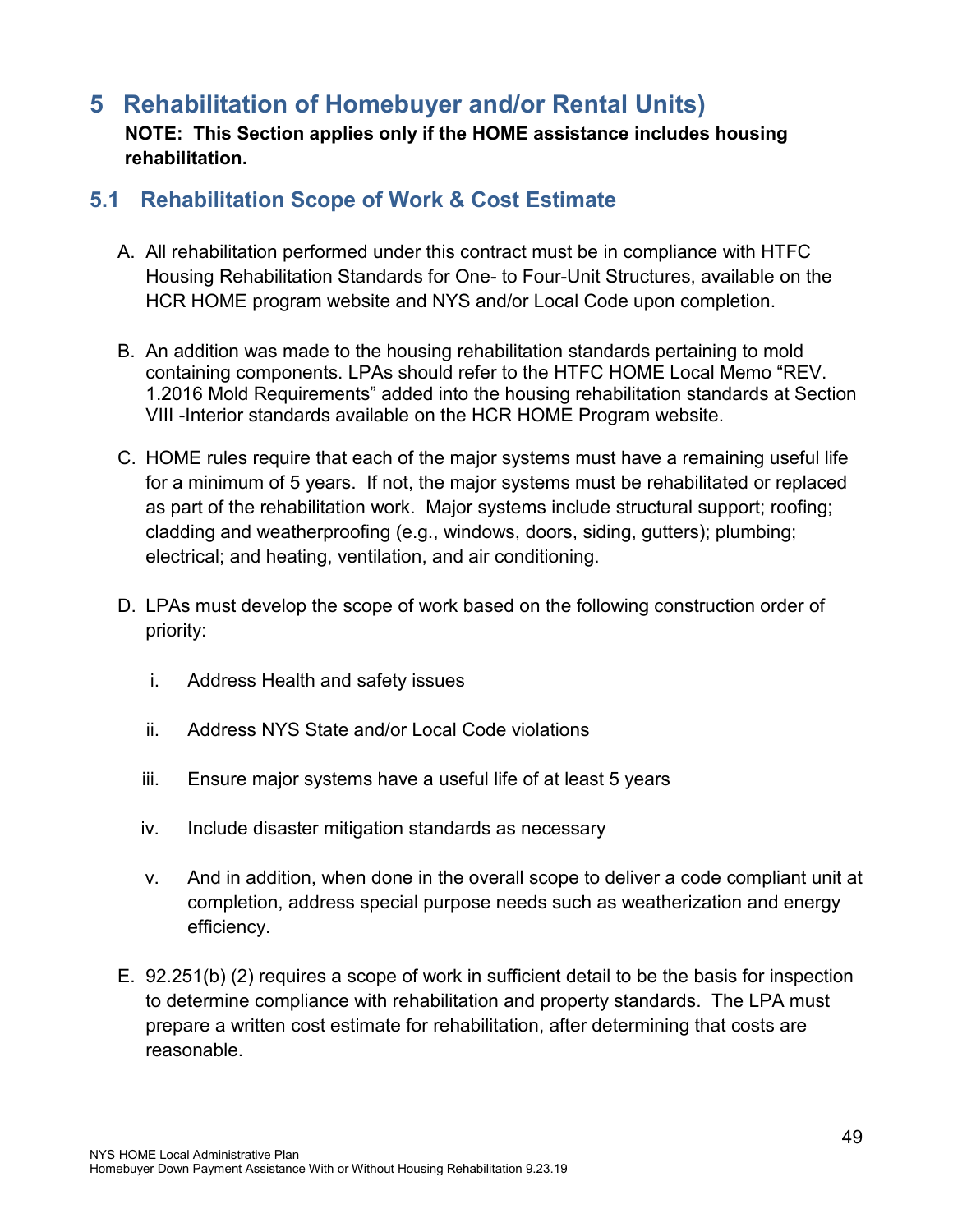#### <span id="page-49-0"></span>**5.1.1 Lead Based Paint (LBP)**

#### **For down payment/closing cost assistance without housing rehabilitation:**

- A. If a home is being acquired and there are no funds for housing rehabilitation, the LPA shall ensure that the housing is decent, safe and sanitary, and meets all applicable New York State and/or Local Code requirements at the time of purchase.
- B. If the housing was originally placed in service before 1/1/78, and will not be rehabilitated, then LBP requirements at 35.1000 - .1030 apply. A LBP Risk assessment (by an EPA certified Risk Assessor) is not required.
- C. LPA's must do a visual assessment of the unit. As part of the inspection, any deteriorated paint must be identified and repaired. If it is known to be LBP or is unknown (i.e., was not tested), then repairs should be done using paint stabilization techniques. Housing inspections must be performed in compliance with 24 CFR 92.251. The LPA must inspect the housing no earlier than 90 days before the commitment of HOME assistance.
- D. If the existing housing does not meet these standards, it must be rehabilitated according to the property standards or it cannot be assisted with HOME funds.

#### **For down payment/closing cost assistance with housing rehabilitation:**

- A. Housing Rehabilitation assisted with HOME (and other HUD or federal funding) is subject to the HUD LBP rule at 24 CFR Part 35. Rehabilitation is subject to the requirements at 35.900 - .930.
- B. All renovation is also subject to the EPA Renovation, Repair and Painting Rule at 40 CFR Part 745. Effectively, this means that rehabilitation work (other than work that must be done by abatement contractors) must be done by an EPA Renovator following HUD rules.
- C. Risk assessments (by an EPA certified Risk Assessor) are required for any rehabilitation project where the federal rehabilitation assistance is over \$5,000. Presumption of LBP in lieu of a risk assessment is not permitted. HTFC requires lead based paint testing of all areas to be rehabilitated.
- D. The results of the risk assessment must be incorporated into the scope of work.
- E. LBP clearance is required for all applicable housing rehabilitation. The HTFC will allow the LPA to charge the program for a single LBP clearance test. If it does not pass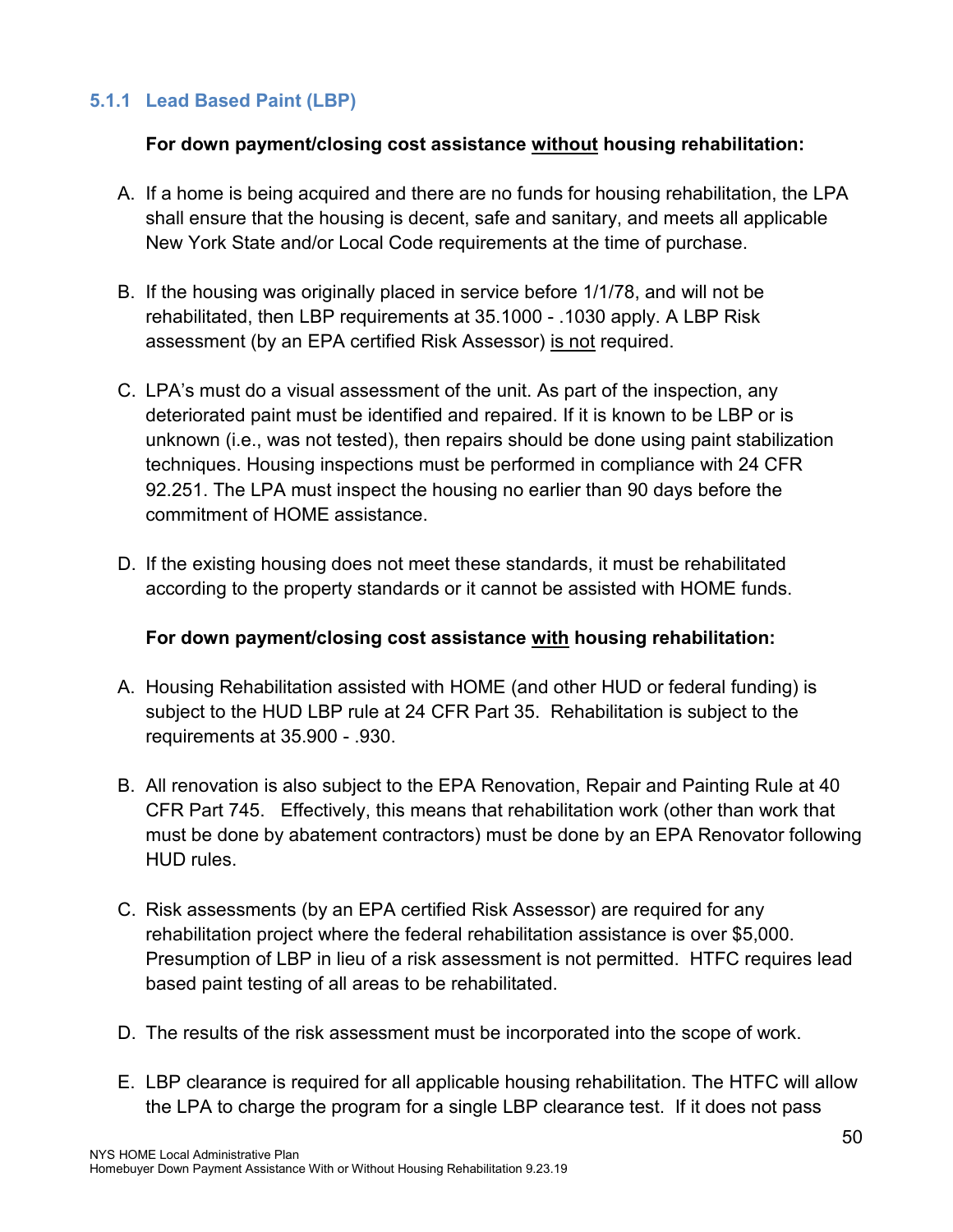clearance the first time, the LPA or the contractor (per the agreement between the LPA and contractor) must pay for all subsequent clearance testing.

F. Use of private funds in a project does not waive this requirement. Lead Based Paint rules still apply such as the Risk Assessment, interim controls, etc…

#### <span id="page-50-0"></span>**5.1.2 Energy Audit Requirements**

- A. HTFC requires an energy audit be conducted for each house that includes housing rehabilitation to identify energy-related improvements that can be incorporated into the scope of work.
- B. The HTFC requires the LPA to certify at project completion that the energy efficiency measures, as recommended in the energy audit, have been incorporated into the scope of work, to the best of ability.

## <span id="page-50-1"></span>**5.2 Procurement**

- A. The LPA is considered the "procurer" (i.e., it effectively controls the decision of who gets the contract) and the procurement requirements of 2 CFR 200.318 - .326 apply. (The combined Omni-Circular replaces Parts 85 and 84 circulars.)
- B. The LPA must have an in-house estimate prior to bidding and receive a minimum of 3 bids for all procured projects to be paid with HOME funds. The LPA may select the lowest, responsible bid. LPAs must ensure an adequate level of competition in bidding to establish cost reasonableness.

#### <span id="page-50-2"></span>**5.2.1 Required Construction Contract Provisions**

- A. Required contract provisions are attached to 2 CFR Part 200 as Appendix II.
- B. A contract must be executed with each contractor providing services.
- C. The LPA, homebuyer and contractor must be signatories to the contract.
- D. The LPA may should be a third party to the contract able to approve payment and mediate disputes.
- E. Bonding is not required for contracts under \$150,000.